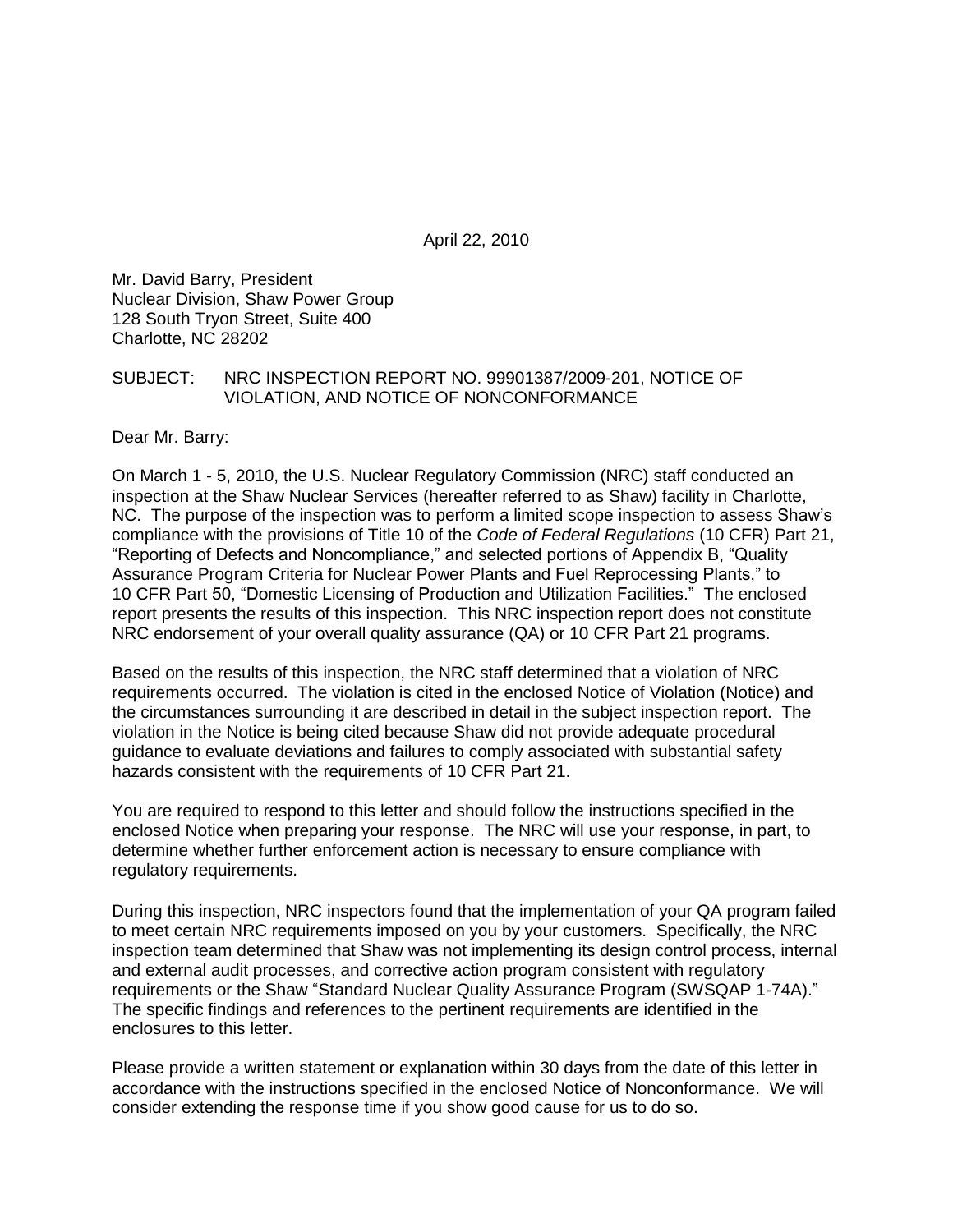In addition, the NRC inspection team identified an unresolved item. Specifically, the NRC inspection team noted that design specification SVO-000-T1-001, "Soil and Concrete Testing," did not reference Regulatory Guides (RGs) 1.132, "Site Investigations for Foundations of Nuclear Power Plants," and 1.138, "Laboratory Investigations of Soils and Rocks for Engineering Analysis and Design of Nuclear Power Plants." Therefore, during the exit meeting conducted with Shaw management, the NRC inspection team requested that Shaw determine whether or not the NRC-endorsed standards and regulatory positions in RGs 1.132 and 1.138 had been imposed in Subcontract No. 132175-1004-1421, "MACTEC Engineering and Consulting, Inc. Soil and Concrete Testing," consistent with the scope of the design specification. Please provide a response to this unresolved item within 30 days from the date of this letter.

In accordance with 10 CFR 2.390 of the NRC's "Rules of Practice," a copy of this letter, its enclosures, and your response will be made available electronically for public inspection in the NRC Public Document Room or from the NRC's document system (ADAMS), accessible at [http://www.nrc.gov/reading-rm/adams.html.](http://www.nrc.gov/reading-rm/adams.html) To the extent possible, your response, (if applicable), should not include any personal privacy, proprietary, or safeguards information so that it can be made available to the Public without redaction. If personal privacy or proprietary information is necessary to provide an acceptable response, then please provide a bracketed copy of your response that identifies the information that should be protected and a redacted copy of your response that deletes such information. If you request that such material is withheld from public disclosure, you must specifically identify the portions of your response that you seek to have withheld and provide in detail the bases for your claim (e.g., explain why the disclosure of information will create an unwarranted invasion of personal privacy or provide the information required by 10 CFR 2.390(b) to support a request for withholding confidential commercial or financial information). If Safeguards Information is necessary to provide an acceptable response, please provide the level of protection described in 10 CFR 73.21.

> Sincerely, */RA/*

Juan Peralta, Chief Quality and Vendor Branch 1 Division of Construction Inspection & Operational Programs Office of New Reactors

Docket No. 99901387

Enclosures:

- 1. Notice of Violation
- 2. Notice of Nonconformance
- 3. Inspection Report No. 99901387/2010-201 and Attachment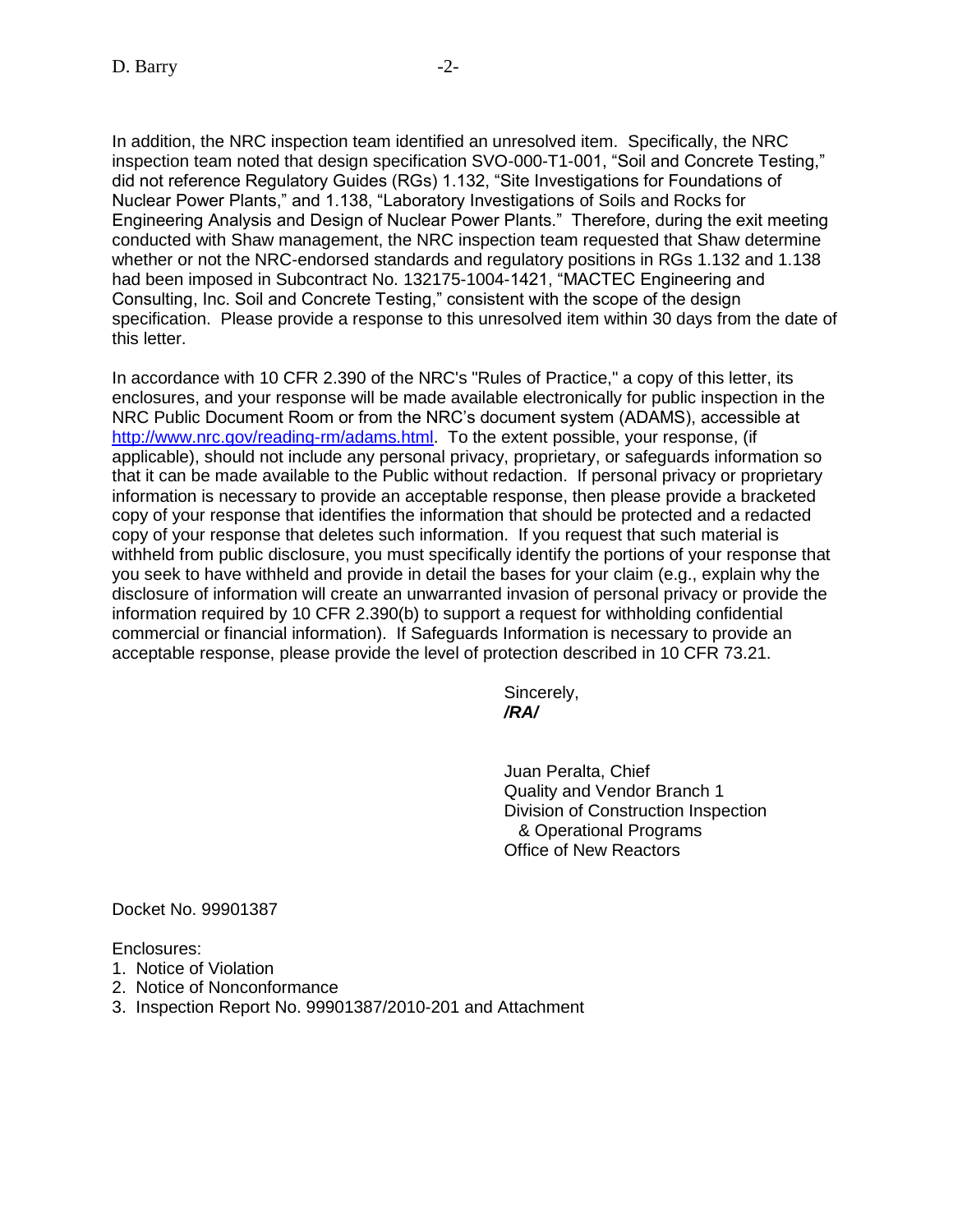In addition, the NRC inspection team identified an unresolved item. Specifically, the NRC inspection team noted that design specification SVO-000-T1-001, "Soil and Concrete Testing," did not reference Regulatory Guides (RGs) 1.132, "Site Investigations for Foundations of Nuclear Power Plants," and 1.138, "Laboratory Investigations of Soils and Rocks for Engineering Analysis and Design of Nuclear Power Plants." Therefore, during the exit meeting conducted with Shaw management, the NRC inspection team requested that Shaw determine whether or not the NRC-endorsed standards and regulatory positions in RGs 1.132 and 1.138 had been imposed in Subcontract No. 132175-1004-1421, "MACTEC Engineering and Consulting, Inc. Soil and Concrete Testing," consistent with the scope of the design specification. Please provide a response to this unresolved item within 30 days from the date of this letter.

In accordance with 10 CFR 2.390 of the NRC's "Rules of Practice," a copy of this letter, its enclosures, and your response will be made available electronically for public inspection in the NRC Public Document Room or from the NRC's document system (ADAMS), accessible at [http://www.nrc.gov/reading-rm/adams.html.](http://www.nrc.gov/reading-rm/adams.html) To the extent possible, your response, (if applicable), should not include any personal privacy, proprietary, or safeguards information so that it can be made available to the Public without redaction. If personal privacy or proprietary information is necessary to provide an acceptable response, then please provide a bracketed copy of your response that identifies the information that should be protected and a redacted copy of your response that deletes such information. If you request that such material is withheld from public disclosure, you must specifically identify the portions of your response that you seek to have withheld and provide in detail the bases for your claim (e.g., explain why the disclosure of information will create an unwarranted invasion of personal privacy or provide the information required by 10 CFR 2.390(b) to support a request for withholding confidential commercial or financial information). If Safeguards Information is necessary to provide an acceptable response, please provide the level of protection described in 10 CFR 73.21.

> Sincerely, */RA/*

Juan Peralta, Chief Quality and Vendor Branch 1 Division of Construction Inspection & Operational Programs Office of New Reactors

|               | Docket No. 99901387<br>Enclosures:<br>1. Notice of Violation<br>2. Notice of Nonconformance<br>DISTRIBUTION:<br>RidsNroDcipCQVA | 3. Inspection Report No. 99901387/2010-201 and Attachment<br>RidsNroDcipCQVB | RidsNroDcip                     | KKavanagh      | RPrato<br>MValentin     |                  |       |                 |
|---------------|---------------------------------------------------------------------------------------------------------------------------------|------------------------------------------------------------------------------|---------------------------------|----------------|-------------------------|------------------|-------|-----------------|
|               | SCrane<br>geoffgrant@shawgrp.com                                                                                                | FTalbot                                                                      | <b>VThomas</b><br>RidsNrrDeEQVB | SSoto<br>AIssa | robert.otis@shawgrp.com |                  |       |                 |
|               | ADAMS Package Accession No.:                                                                                                    |                                                                              | *concurred via email            |                |                         |                  |       |                 |
| <b>OFFICE</b> | NRO/DCIP/COVA                                                                                                                   | NRO/DCIP/COVB                                                                | NRO/DE/SEB1                     |                | NRO/DE/SEB1             | NRO/DCIP/COVA    |       |                 |
| <b>NAME</b>   | SSoto                                                                                                                           | SCrane                                                                       | <b>MValentin</b>                |                | <b>VThomas</b>          | FTalbot          |       |                 |
| <b>DATE</b>   | 4/2/2010*                                                                                                                       | 4/5/2010                                                                     | 4/5/2010                        |                | 3/31/2010*              | 4/5/2010         |       |                 |
| <b>OFFICE</b> | RII/DCP/CPB3                                                                                                                    | NRO/DCIP/CQVA                                                                | NRO/DCIP/CQVA                   |                | NRO/DCIP/CAEB/BC        | NRO/DCIP/CQVA/BC |       |                 |
| <b>NAME</b>   | Alssa                                                                                                                           | RPrato                                                                       | KKavanagh                       |                |                         |                  | TFrye | <b>JPeralta</b> |
| <b>DATE</b>   | 4/2/2010*                                                                                                                       | 4/5/2010                                                                     | 4/7/2010*                       |                | 4/8/2010                | 04/22/2010       |       |                 |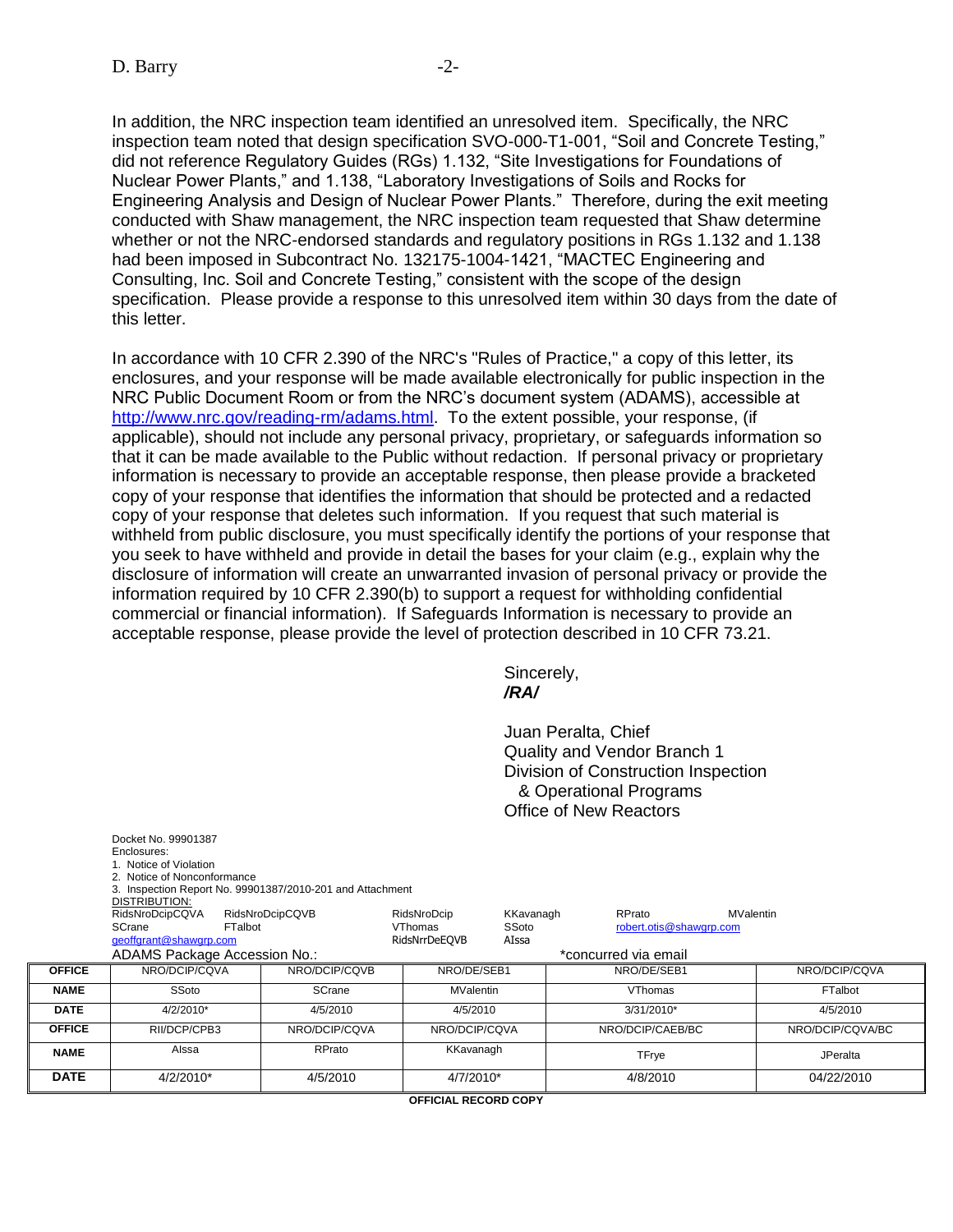# **NOTICE OF VIOLATION**

Shaw Nuclear Services Docket Number 99901387 Charlotte, NC 28202 Inspection Report Number 2010-201

During a U.S. Nuclear Regulatory Commission (NRC) inspection conducted at the Shaw Nuclear Services (Shaw), facility in Charlotte, North Carolina on March 1 - 5, 2010, a violation of NRC requirements was identified. In accordance with the NRC Enforcement Policy, the violation is listed below:

Title 10, Section 21.21, "Notification of Failure to Comply or Existence of a Defect and Its Evaluation," of the *Code of Federal Regulations* (CFR), paragraph 21.21(a), requires, in part, that each individual, corporation, partnership, or other entity subject to 10 CFR Part 21 shall adopt appropriate procedures to evaluate deviations and failures to comply associated with substantial safety hazards as soon as practicable.

Paragraph 21.21(a)(1) requires that deviations and failures to comply be evaluated within 60 days of discovery in order to identify a reportable defect or failure to comply that could create a substantial safety hazard were it to remain uncorrected.

Contrary to the above, as of March 5, 2010, Shaw's implementing procedure Quality Standard (QS) 16.3, "Identifying and Reporting Defects and Failures to Comply Under 10CFR21," did not provide procedural guidance for evaluating deviations and failures to comply associated with substantial safety hazards within 60 days of discovery. Specifically, the NRC inspection team determined that procedure QS 16.3 allowed for an evaluation outside of the 60-day evaluation period required by 10 CFR 21.21(a)(1), and included definitions that differed from those provided in 10 CFR 21.3, "Definitions," and altered the intended meaning of the terms.

This issue has been identified as Violation 99901387/2010-201-01.

This is a Severity Level IV Violation (Supplement VII).

Pursuant to the provisions of 10 CFR 2.201, "Notice of Violation," Shaw is hereby required to submit a written statement or explanation to the U.S. Nuclear Regulatory Commission, ATTN: Document Control Desk, Washington, DC 20555-0001, with a copy to the Chief, Quality and Vendor Branch 1, Division of Construction Inspection and Operational Programs, Office of New Reactors, within 30 days of the date of the letter transmitting this Notice of Violation. This reply should be clearly marked as a "Reply to a Notice of Violation" and should include for each violation (1) the reason for the violation, or, if contested, the basis for disputing the violation or severity level, (2) the corrective steps that have been taken and the results achieved, (3) the corrective steps that will be taken to avoid further violations, and (4) the date when full compliance will be achieved. Your response may reference or include previous docketed correspondence, if the correspondence adequately addresses the required response. Where good cause is shown, the NRC will consider extending the response time.

Because your response will be made available electronically for public inspection in the NRC Public Document Room or from the NRC's Agencywide Documents Access and Management System, accessible at http://www.nrc.gov/reading-rm/adams.html, to the extent possible, it should not include any personal privacy, proprietary, or Safeguards Information so that it can be made available to the public without redaction. If personal privacy or proprietary information is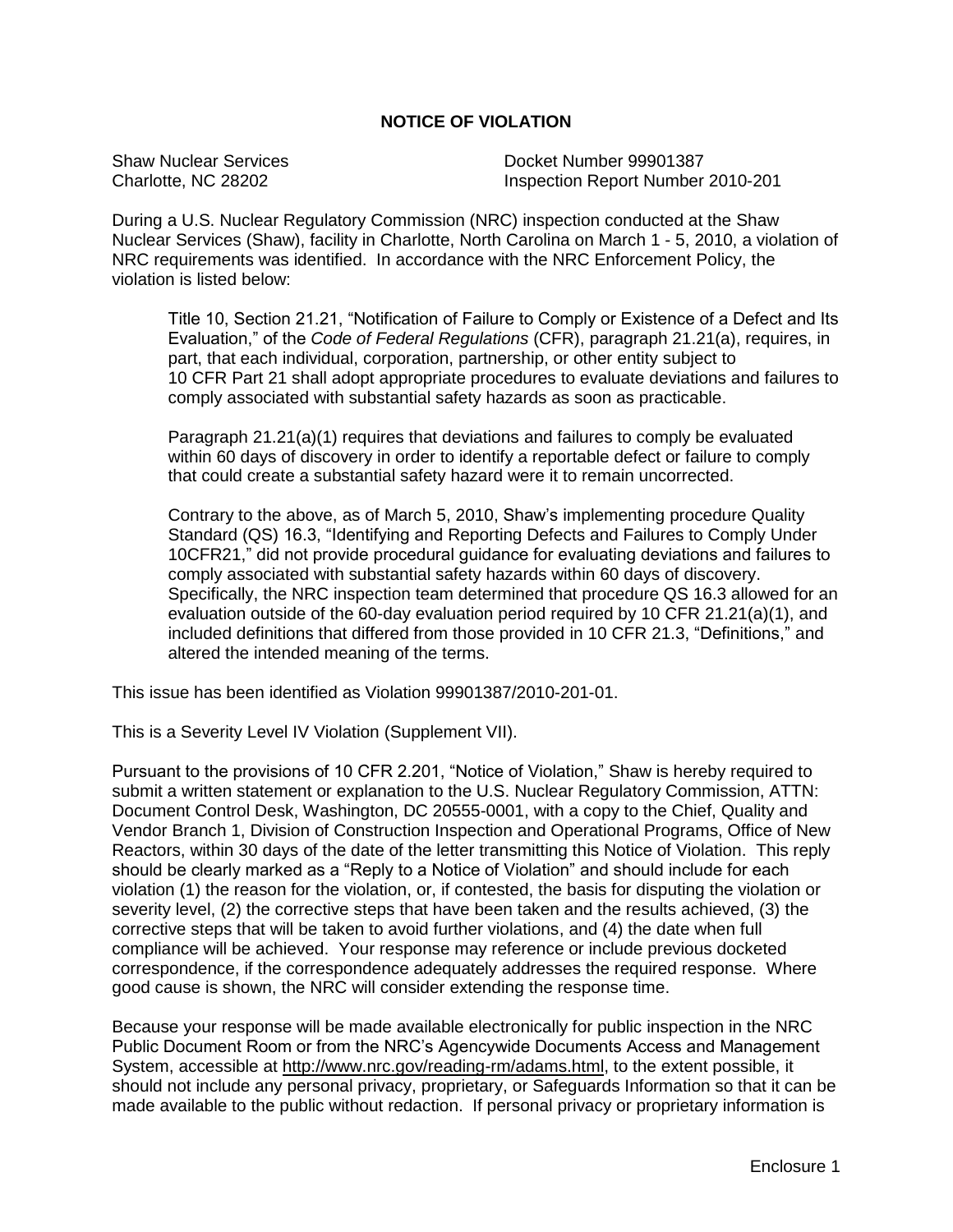necessary to provide an acceptable response, then please provide a bracketed copy of your response that identifies the information that should be protected and a redacted copy of your response that deletes such information. If you request withholding of such material, you must specifically identify the portions of your response that you seek to have withheld and provide in detail the bases for your claim of withholding (e.g., explain why the disclosure of information will create an unwarranted invasion of personal privacy or provide the information required by 10 CFR 2.390(b) to support a request for withholding confidential commercial or financial information). If safeguards information is necessary to provide an acceptable response, please provide the level of protection described in 10 CFR 73.21, "Requirements for the Protection of Safeguards Information."

Dated this the 22<sup>nd</sup> day of April 2010.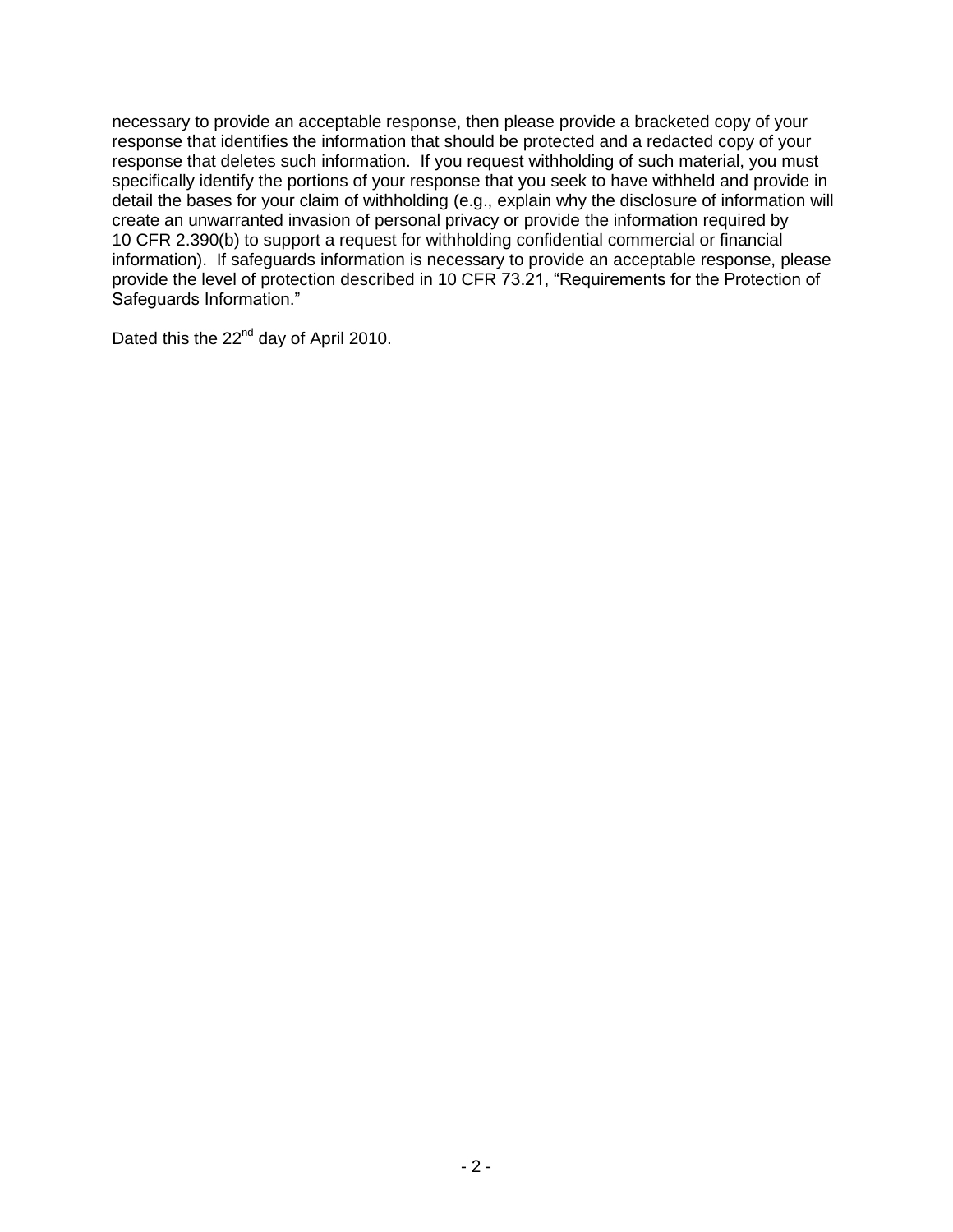#### **NOTICE OF NONCONFORMANCE**

Shaw Nuclear Services Docket Number 99901387 Charlotte, NC 28202 Inspection Report Number 2010-201

Based on the results of a U.S. Nuclear Regulatory Commission (NRC) inspection conducted at the Shaw Nuclear Services (Shaw), facility in Charlotte, North Carolina on March 1 - 5, 2010, certain activities were not conducted in accordance with NRC requirements which were contractually imposed on Shaw by NRC licensees:

A. Criterion III, "Design Control," of Appendix B, "Quality Assurance Criteria for Nuclear Power Plants and Fuel Reprocessing Plants," to Title 10 of the *Code of Federal Regulations* (10 CFR Part 50), "Domestic Licensing of Production and Utilization Facilities," states, in part, that measures shall be established to assure that applicable regulatory requirements and the design basis are correctly translated into specifications, drawings, procedures, and instructions. These measures shall include provisions to assure that appropriate quality standards are specified and included in appropriate design documents.

Criterion III also states, in part, that design changes shall be subject to design control measures commensurate with those applied to the original design and be approved by the original design organization.

"Standard Nuclear Quality Assurance Program," SWSQAP 1-74A, Revision B, Section 3, "Engineering and Design Control," states, in part, that design activities, documents, and interfaces shall be controlled to assure that applicable inputs such as design bases, regulatory requirements, codes, and standards are correctly translated to the final design. Changes to design documents shall be approved by the same individuals or groups that are responsible for approval of the documents.

Contrary to the above, Shaw did not utilize the design change process to obtain prior Westinghouse approval for the use of the different revisions of the industry standards and the regulatory guide in Design Specification APP-CC01-Z0-026, "Safety-Related Mixing and Delivering Concrete," Revision 2, Design Specification APP-CC01-Z0-027, "Safety-Related Concrete Testing Services," Revision 1, and Calculation APP-G1-EWC-002, "Calculation, Development of Power Cable Ampacities," Revision 1. In addition, Shaw did not specify the correct revisions or editions of industry standards and a regulatory guide in the design documents above.

This issue is identified as Nonconformance 99901387/2010-201-02.

B. Criterion VII, "Control of Purchased Material, Equipment, and Services," of Appendix B to 10 CFR Part 50 states, in part, that measures shall be established to assure that purchased material, equipment, and services conform to the procurement documents. These measures shall include provisions, as appropriate, for source evaluation and selection, objective evidence of quality furnished by the contractor or subcontractor, inspection at the contractor or subcontractor source, and examination of products upon delivery.

SWSQAP 1-74A, Section 7, "Control of Purchased Material, Equipment, and Services," states, in part, that controls to ensure that purchased material, equipment, and services conform to procurement documents and shall include supplier evaluation and selection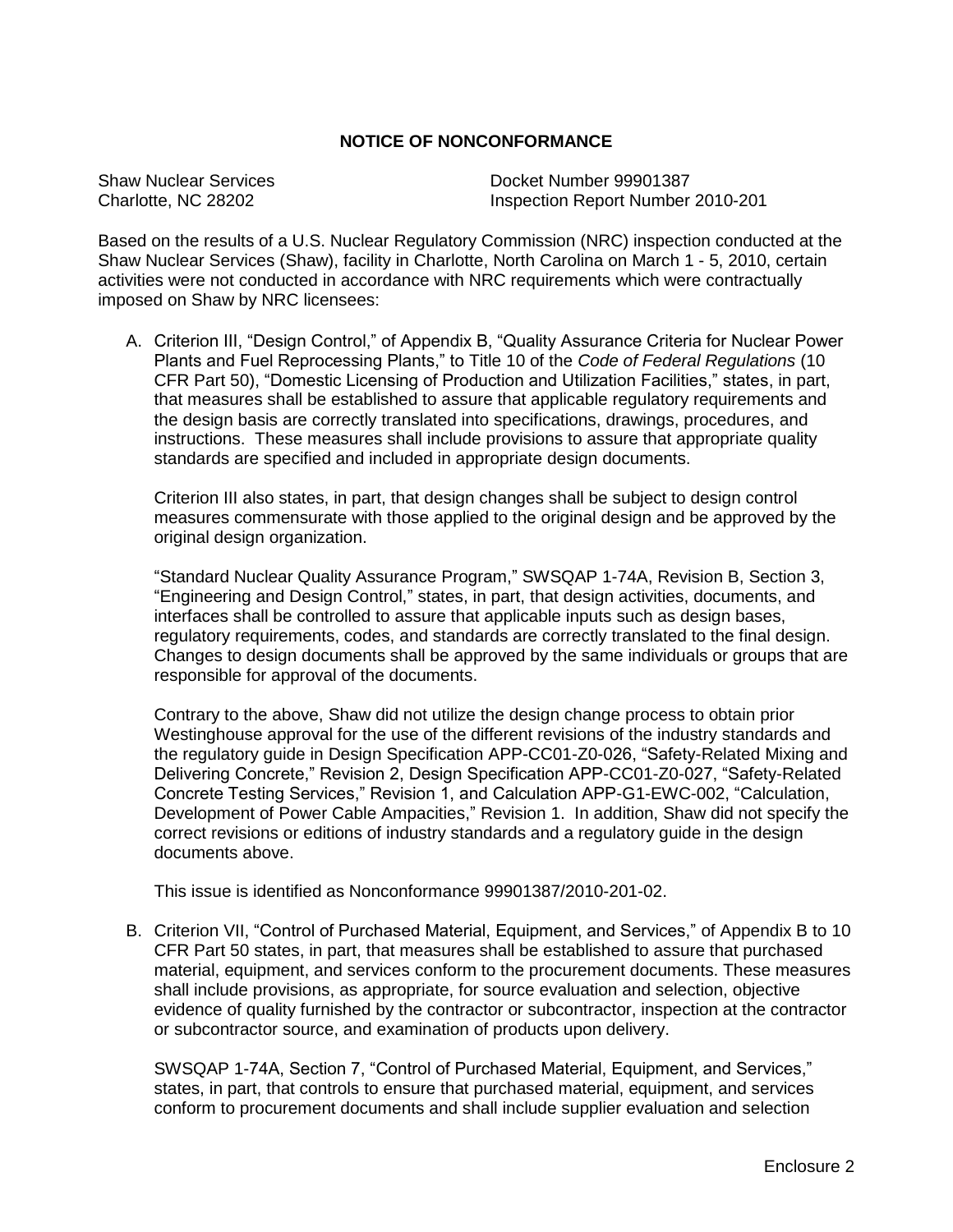including quality evaluations and ratings, periodic source assessments and inspections, audits, and site receiving inspections as applicable.

Contrary to the above, Shaw placed a safety-related purchase order for calibration services of measuring and test equipment without performing a supplier qualification audit.

This issue is identified as Nonconformance 99901387/2010-201-04.

C. Criterion VII, "Control of Purchased Material, Equipment, and Services," of Appendix B to 10 CFR Part 50 states, in part, that measures shall be established to assure that purchased material, equipment, and services conform to the procurement documents. These measures shall include provisions, as appropriate, for source evaluation and selection, objective evidence of quality furnished by the contractor or subcontractor, inspection at the contractor or subcontractor source, and examination of products upon delivery.

Criterion XVIII, "Audits," of Appendix B to 10 CFR Part 50 states that a comprehensive system of planned and periodic audits shall be carried out to verify compliance with all aspects of the quality assurance program and to determine the effectiveness of the program.

Criterion V, "Instructions, Procedures, and Drawings," of Appendix B to 10 CFR Part 50 states that activities affecting quality shall be prescribed by documented instructions, procedures, or drawings, of a type appropriate to the circumstances and shall be accomplished in accordance with these instructions, procedures, or drawings.

SWSQAP 1-74A, Sections 7, "Control of Purchased Material, Equipment, and Services," states, in part, that controls to ensure that purchased material, equipment, and services conform to procurement documents and shall include supplier evaluation and selection including quality evaluations and ratings, periodic source assessments and inspections, audits, and site receiving inspections as applicable. SWSQAP 1-74A, Section 18, "Audits and Surveillances," states, in part, that an audit program shall be established to ensure that quality activities comply with SWSQAP 1-74A and related procedures, to determine the effectiveness of the quality assurance program. SWSQAP 1-74A, Section 5, "Instructions, Procedures, and Drawings," states, in part, that quality activities shall be based on specifications, drawings, procedures, and instructions. These documents shall indicate any necessary special process controls, the applicable codes and standards, and qualitative and quantitative acceptance criteria.

Contrary to the above, the Shaw audit process for external and internal audits does not have implementing procedures governing the scheduling and processing of internal and external audits, including the tracking of audit open items to closure.

This issue is identified as Nonconformance 99901387/2010-201-05.

D. Criterion XVI, "Corrective Action," of Appendix B to 10 CFR Part 50 states that measures shall be established to assure that conditions adverse to quality, such as failures, malfunctions, deficiencies, deviations, defective material and equipment, and nonconformances are promptly identified and corrected. In the case of significant conditions adverse to quality, the measures shall assure that the cause of the condition is determined and corrective action taken to preclude repetition. The identification of the significant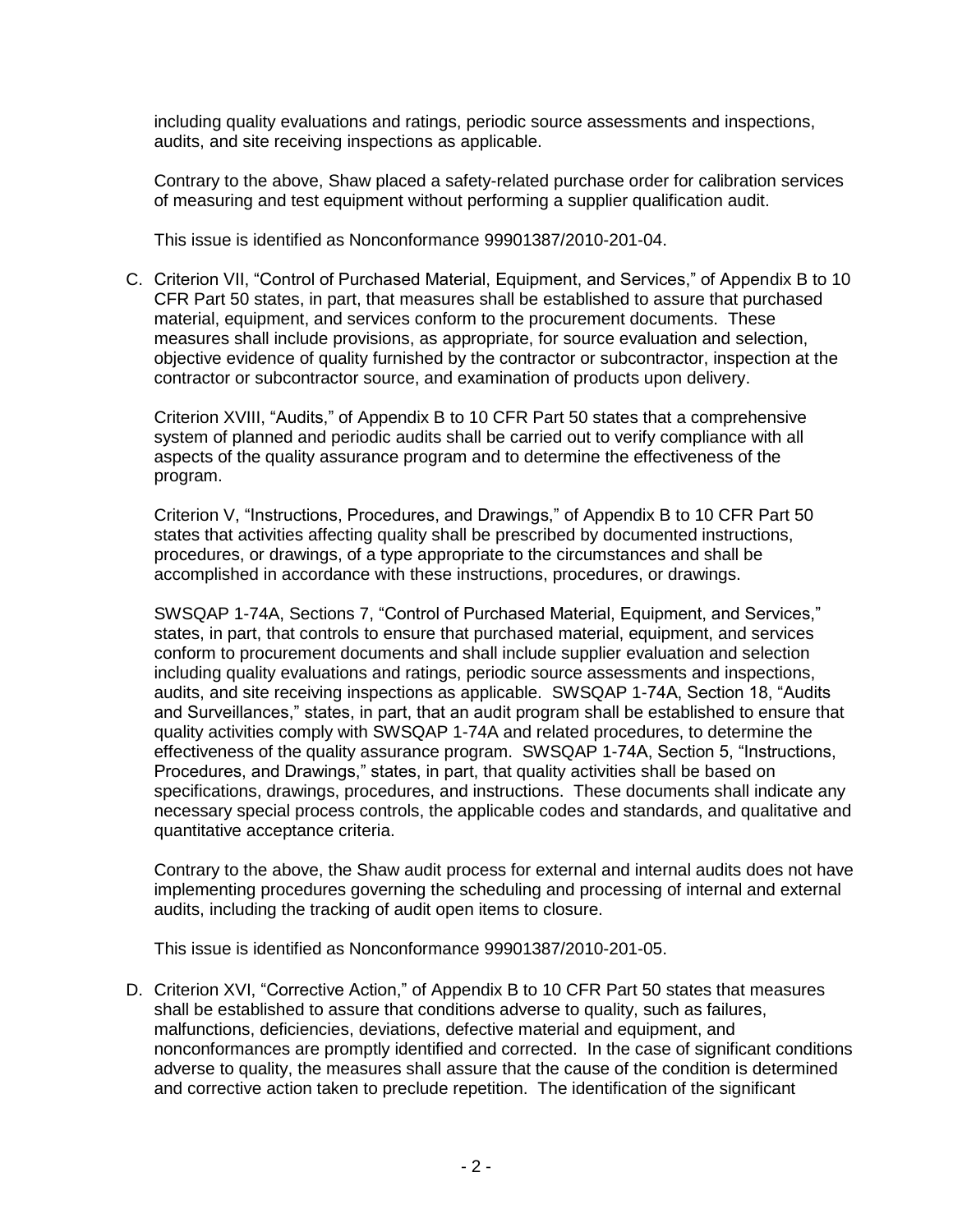condition adverse to quality, the cause of the condition, and the corrective action taken shall be documented and reported to appropriate levels of management.

SWSQAP 1-74A, Section 16, "Corrective Action," states that the corrective action program shall provide for prompt identification, documentation, classification, and correction of the conditions. Section 16 further states, in part, that corrective action taken to correct deficient conditions discovered by inspection, test, or audits shall be verified by reinspection, retesting, subsequent audits including corrective action audits, or the review of corrective action documentation to assure that the agreed upon corrective action has been satisfactorily implemented. The area of concern shall be re-audited in a timely manner to assure that the corrective action has been accomplished.

Quality Standard (QS) 16.5, "Corrective Action System," defines roles and responsibilities, internal reviews, and timeliness requirements to address non-hardware discrepant conditions such as inconsistencies, failures to comply, omissions, or deficiencies. In addition, QS 16.5 contains detailed instructions on how to classify discrepancies as 1) a significant condition adverse to quality (SCAQ), 2) a condition adverse to quality (CAQ), 3) a non-condition adverse to quality, and 4) a negligible consequence non-condition adverse to quality and contains detailed implementing instructions on how to evaluate each class of deficiency.

Contrary to the above, Shaw's corrective action program lacks measures to ensure that 1) CAQs and SCAQs identified through the internal audit process are classified, and evaluated, consistent with QS 16.5, and 2) corrective actions for internal audit findings are received and promptly corrected. In addition, Shaw failed to implement effective corrective actions related to engineering good practices and attention to detail as identified in two different internal audits and failed to address and correct the identified CAQ in CAR 2009-03-19-85.

This issue is identified as Nonconformance 99901387/2010-201-06.

Please provide a written statement or explanation to the U.S. Nuclear Regulatory Commission, ATTN: Document Control Desk, Washington, DC 20555-0001, with a copy to the Chief, Quality and Vendor Branch 1, Division of Construction Inspection and Operational Programs, Office of New Reactors, within 30 days of the date of the letter transmitting this Notice of Nonconformance. This reply should be clearly marked as a "Reply to a Notice of Nonconformance" and should include for each noncompliance: (1) the reason for the noncompliance, or if contested, the basis for disputing the noncompliance; (2) the corrective steps that have been taken and the results achieved; (3) the corrective steps that will be taken to avoid noncompliance; and (4) the date when your corrective action will be completed. Where good cause is shown, the NRC will consider extending the response time.

Because your response will be made available electronically for public inspection in the NRC Public Document Room or from the NRC'S Agencywide Documents Access and Management System, which is accessible from the NRC Web site at [http://www.nrc.gov/reading-rm/adams.html,](http://www.nrc.gov/readingrm/adams.html) to the extent possible, it should not include any personal privacy, proprietary, or Safeguards Information so that it can be made available to the public without redaction. If personal privacy or proprietary information is necessary to provide an acceptable response, then please provide a bracketed copy of your response that identifies the information that should be protected and a redacted copy of your response that deletes such information. If you request that such material be withheld, you must specifically identify the portions of your response that you seek to have withheld and provide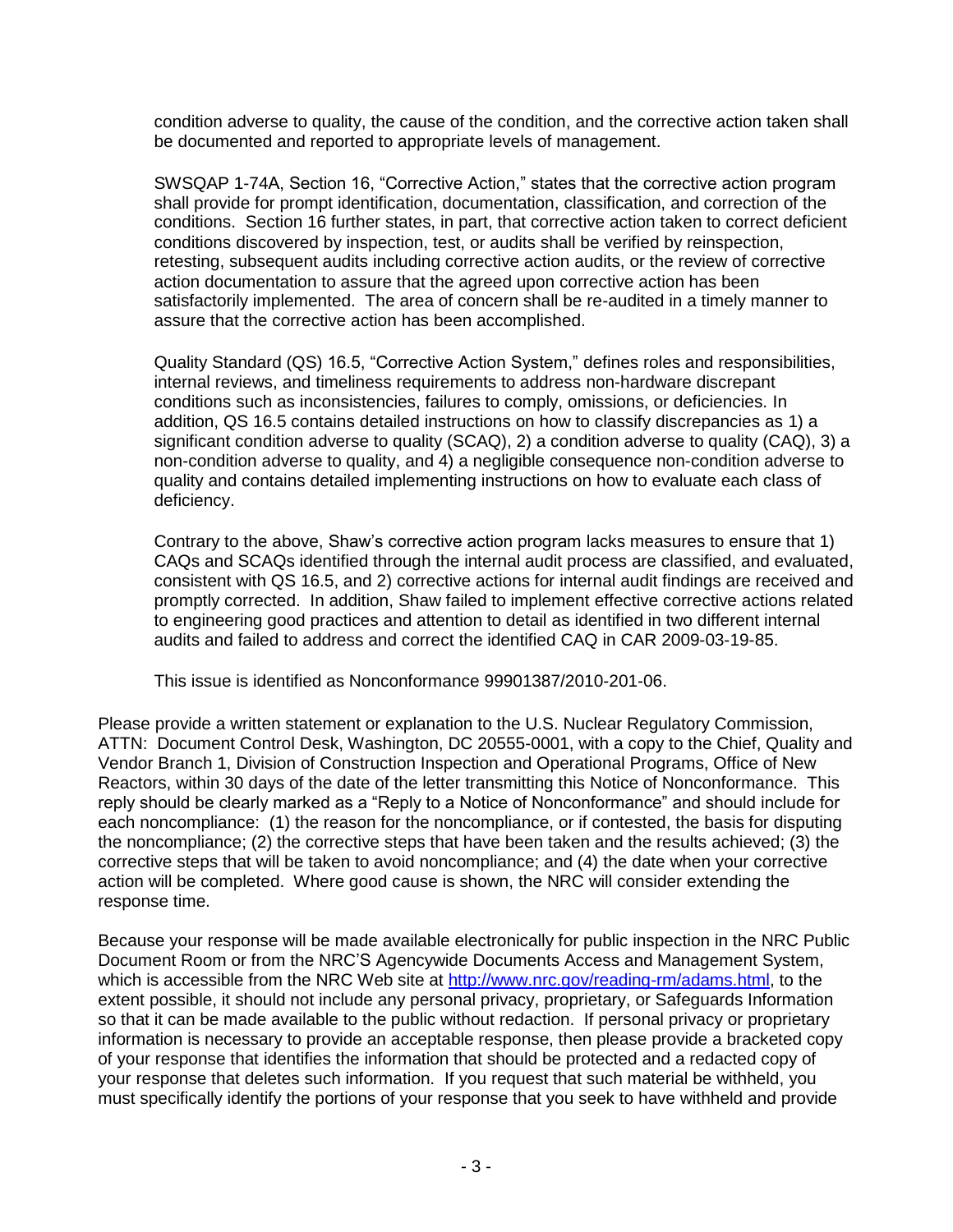in detail the bases for your claim of withholding (e.g., explain why the disclosure of information will create an unwarranted invasion of personal privacy or provide the information required by 10 CFR 2.390(b) to support a request for withholding confidential commercial or financial information). If Safeguards Information is necessary to provide an acceptable response, please provide the level of protection described in 10 CFR 73.21, "Protection of Safeguards Information: Performance Requirements."

Dated this the 22<sup>nd</sup> day of April 2010.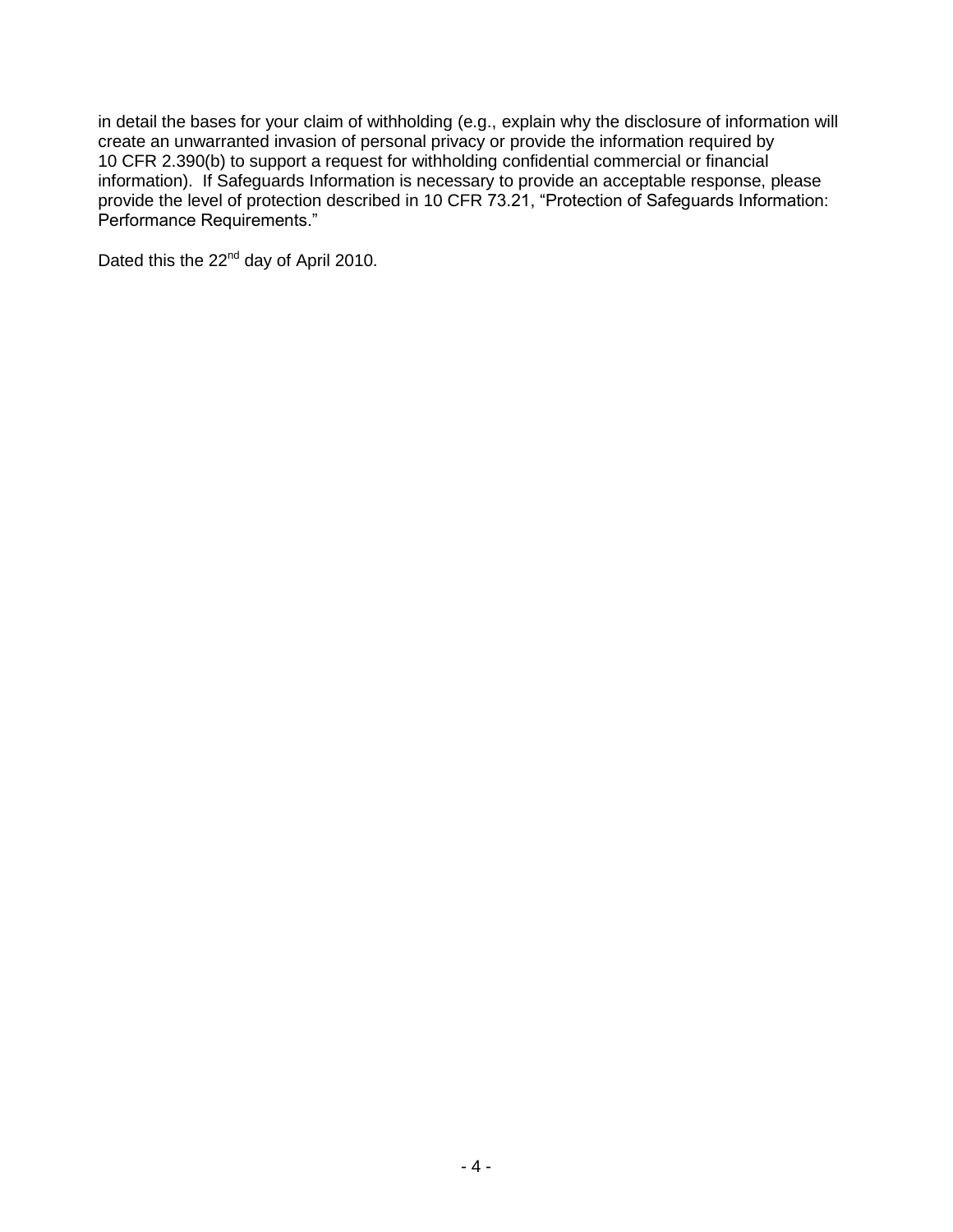#### **U.S. NUCLEAR REGULATORY COMMISSION OFFICE OF NEW REACTORS DIVISION OF CONSTRUCTION INSPECTION AND OPERATIONAL PROGRAMS VENDOR INSPECTION REPORT**

| Docket No.:                         | 99901387                                                                                                                                                                        |                                                                                               |  |  |
|-------------------------------------|---------------------------------------------------------------------------------------------------------------------------------------------------------------------------------|-----------------------------------------------------------------------------------------------|--|--|
| Report No.:                         | 99901387/2010-201                                                                                                                                                               |                                                                                               |  |  |
| Vendor:                             | <b>Shaw Nuclear Services</b><br>128 South Tryon Street, Suite 400<br>Charlotte, NC 28202                                                                                        |                                                                                               |  |  |
| Vendor Contact:                     | Mr. Robert Otis, Manager<br><b>Quality Assurance</b><br>(704) 343-7628<br>E-mail: robert.otis@shawgrp.com                                                                       |                                                                                               |  |  |
| <b>Nuclear Industry Activities:</b> | Shaw Nuclear Services (Shaw) provides new plant design and<br>construction services worldwide. Shaw is a member of the<br>AP1000 Consortium with Westinghouse Electric Company. |                                                                                               |  |  |
| <b>Inspection Dates:</b>            | March 1 - 5, 2010                                                                                                                                                               |                                                                                               |  |  |
| Inspectors:                         | Kerri Kavanagh<br><b>Robert Prato</b>                                                                                                                                           | NRO/DCIP/CQVA, Team Leader<br>NRO/DCIP/CQVA                                                   |  |  |
|                                     | <b>Frank Talbot</b><br><b>Alfred Issa</b><br>Samantha Crane<br>Soly Soto<br>Vaughn Thomas<br><b>Milton Valentin</b>                                                             | NRO/DCIP/CQVA<br>RII/DCP/CPB3<br>NRO/DCIP/CQVB<br>NRO/DCIP/CQVA<br>NRO/DE/SEB1<br>NRO/DE/SEB1 |  |  |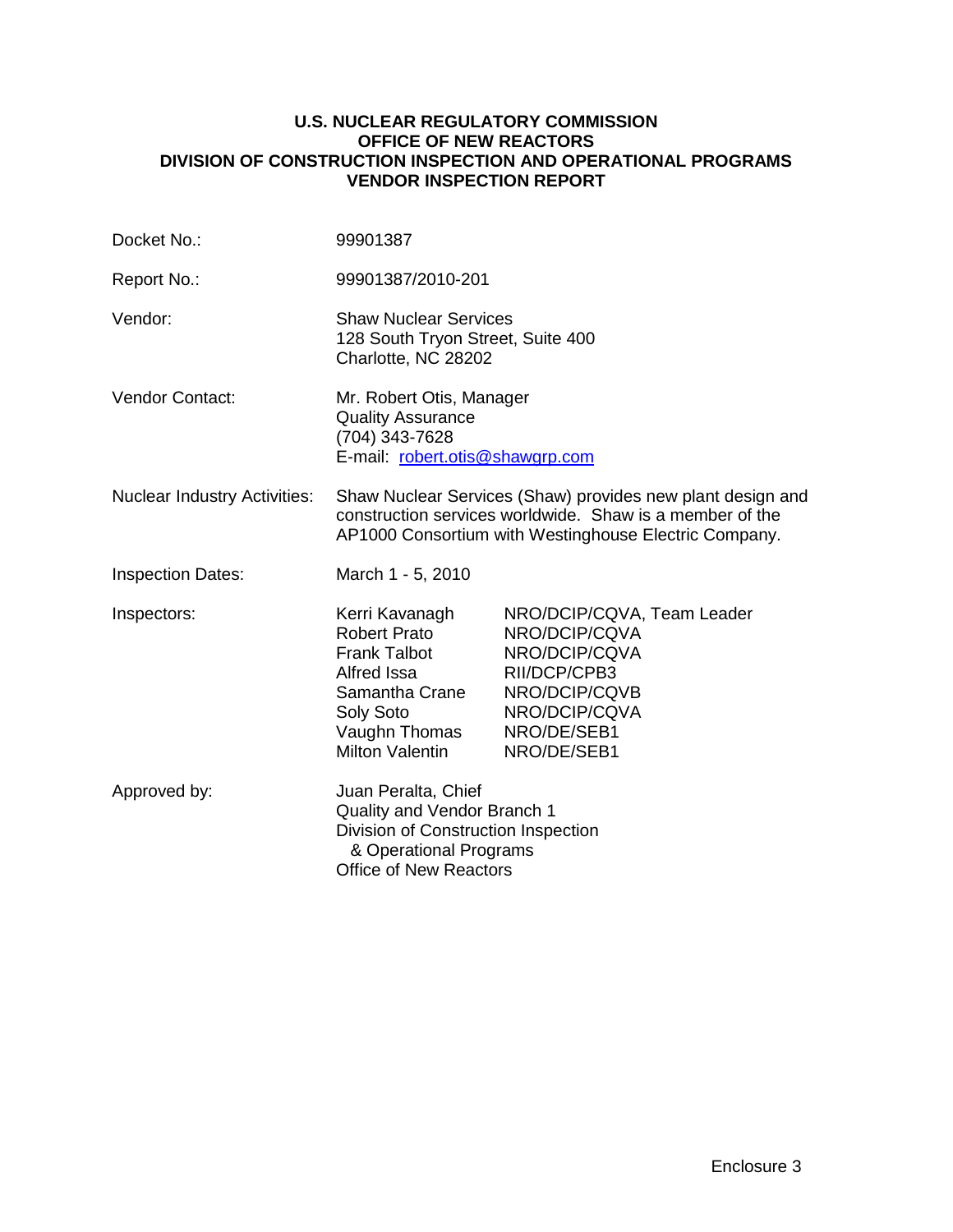# **EXECUTIVE SUMMARY**

#### Shaw Nuclear Services, Inc., 99901387/2010-201

The purpose of this inspection was to verify that Shaw Nuclear Services (Shaw) implemented an adequate quality assurance (QA) program that complied with the requirements of Appendix B, "Quality Assurance Criteria for Nuclear Power Plants and Fuel Reprocessing Plants," to Title 10 of the *Code of Federal Regulations (10 CFR)* Part 50, "Domestic Licensing of Production and Utilization Facilities." The inspection also verified that Shaw implemented a program under 10 CFR Part 21, "Reporting of Defects and Noncompliance" (hereafter referred to as 10 CFR Part 21), that met the regulatory requirements of the U.S. Nuclear Regulatory Commission (NRC). The inspection was conducted at the Shaw facility in Charlotte, NC, during the period March 1 - 5, 2010.

The following regulations served as the bases for the NRC inspection:

- Appendix B to 10 CFR Part 50
- 10 CFR Part 21  $\bullet$

The NRC inspection team implemented Inspection Procedure (IP) 43002, "Routine Inspections of Nuclear Vendors," and IP 36100, "Inspection of 10 CFR Part 21 and 50.55(e) Programs for Reporting Defects and Nonconformance," during the conduct of this inspection.

The NRC had not previously performed an inspection at the Shaw facility in Charlotte, NC. The results of this inspection are summarized below.

With the exception of one violation, four nonconformances, and one unresolved item described below, the NRC inspection team concluded that the Shaw QA policies and procedures comply with the applicable requirements of 10 CFR Part 21 and Appendix B to 10 CFR Part 50. The NRC inspection team further concluded that Shaw personnel were implementing these policies and procedures effectively.

# 10 CFR Part 21

With the exception of Violation 99901387/2010-201-01, the NRC inspection team found that Shaw's 10 CFR Part 21 program met the requirements of 10 CFR Part 21. The NRC inspection team issued Violation 99901387/2010-201-01 for Shaw's failure to adopt appropriate procedures pursuant to 10 CFR 21.21, "Notification of Failure to Comply or Existence of a Defect and its Evaluation." Specifically, the NRC inspection team determined that Shaw implementing procedure Quality Standard (QS) 16.3 allowed for an evaluation outside of the 60 day evaluation period required by 10 CFR 21.21(a)(1), and included definitions that differed from those provided in 10 CFR 21.3, "Definitions," which altered the intended meaning of the terms.

#### Design Control

The NRC inspection team identified one nonconformance associated with Shaw's failure to meet the requirements of Criterion III, "Design Control," of Appendix B to 10 CFR Part 50. Nonconformance 99901387/2010-201-02 identifies Shaw's failure to reference the correct revisions for two industry standards and one regulatory guide (RG) as approved by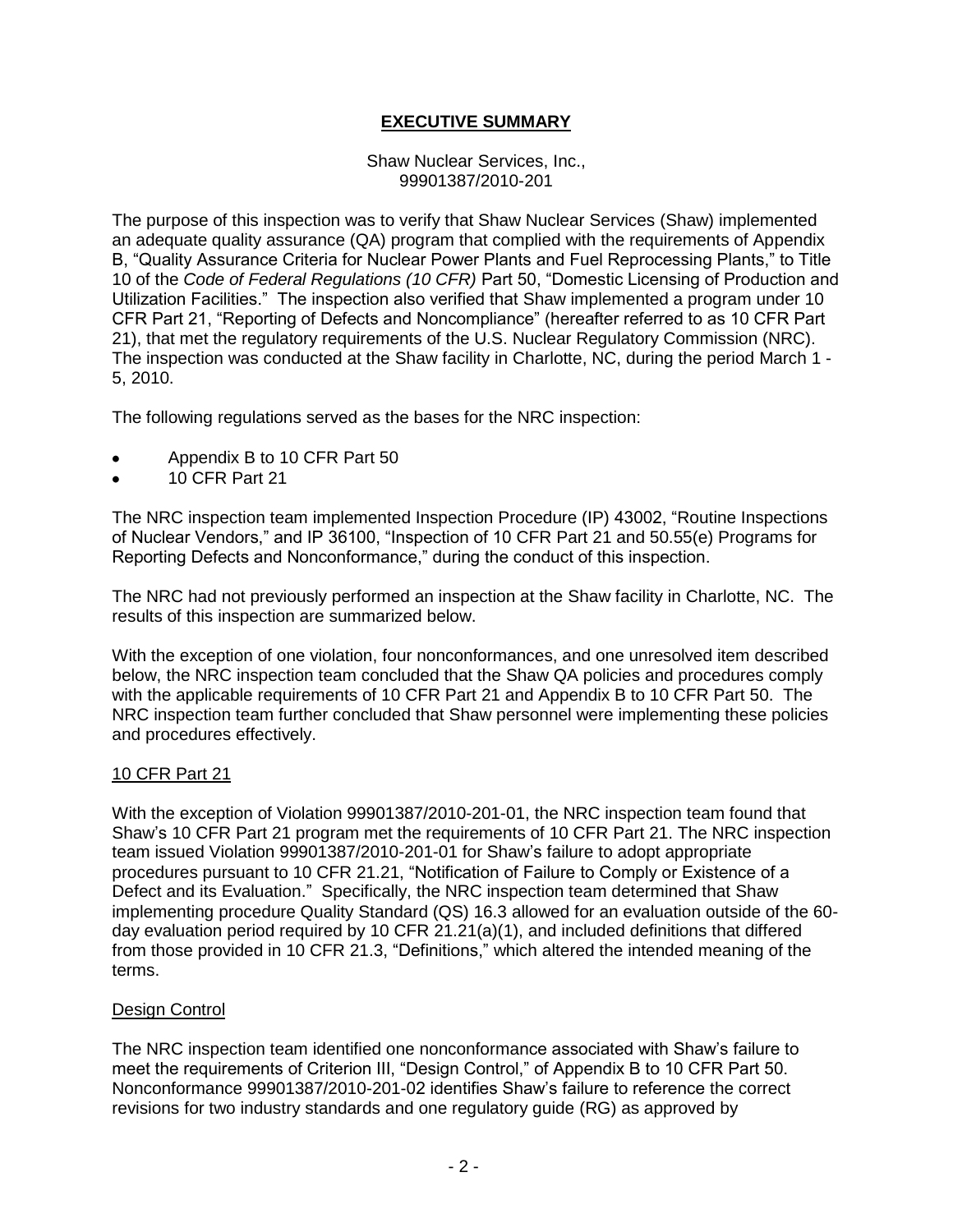Westinghouse Electric Company (WEC) in the original design, without utilizing the design change process to obtain prior approval from WEC. With the exception of these issues, the NRC inspection team concluded that Shaw's design control process conforms to regulatory requirements and has been implemented in accordance with the applicable Shaw policies and procedures.

# Procurement Document Control

With the exception of Unresolved Item 99901387/2010-201-03, the NRC inspection team found that Shaw's procurement document control was in compliance with Criterion IV, "Procurement Document Control," of Appendix B to 10 CFR Part 50 and was effectively implemented. The NRC inspection team documented in Unresolved Item 99901387/2010-201-03 the observation that design specification SVO-000-T1-001 did not reference RGs 1.132, "Site Investigations for Foundations of Nuclear Power Plants," and 1.138, "Laboratory Investigations of Soils and Rocks for Engineering Analysis and Design of Nuclear Power Plants." Therefore, the endorsed standards and regulatory positions in RGs 1.132 and 1.138 may not have been imposed in Subcontract No. 132175-1004-1421.

# Control of Purchased Material, Equipment, and Services and Audits

The NRC inspection team concluded that Shaw is not implementing control of purchased materials, equipment, and services and its audit requirements consistent with the regulatory requirements of Criterion VII and Criterion XVIII of Appendix B to 10 CFR Part 50, respectively, as identified in Nonconformances 99901387/2009-201-04 and 99901387/2009-201-05. However, based on the sample of external and internal audits reviewed, the NRC inspection team determined that Shaw has been effectively implementing its policies and associated procedures.

# Corrective Action

The NRC inspection team found that Shaw's corrective action program did not conform to the requirements of Criterion XVI of Appendix B to 10 CFR Part 50. The NRC issued Nonconformance 99901387/2010-201-06 for failure to provide appropriate, timely, and effective corrective actions. The NRC inspection team identified that Shaw's corrective action program lacks measures to ensure that 1) CAQs and SCAQs identified through the internal audit process are classified, and evaluated, consistent with QS 16.5; 2) corrective actions for internal audit findings are received and promptly corrected; and 3) ineffective corrective actions related to engineering good practices and attention to detail are prevented.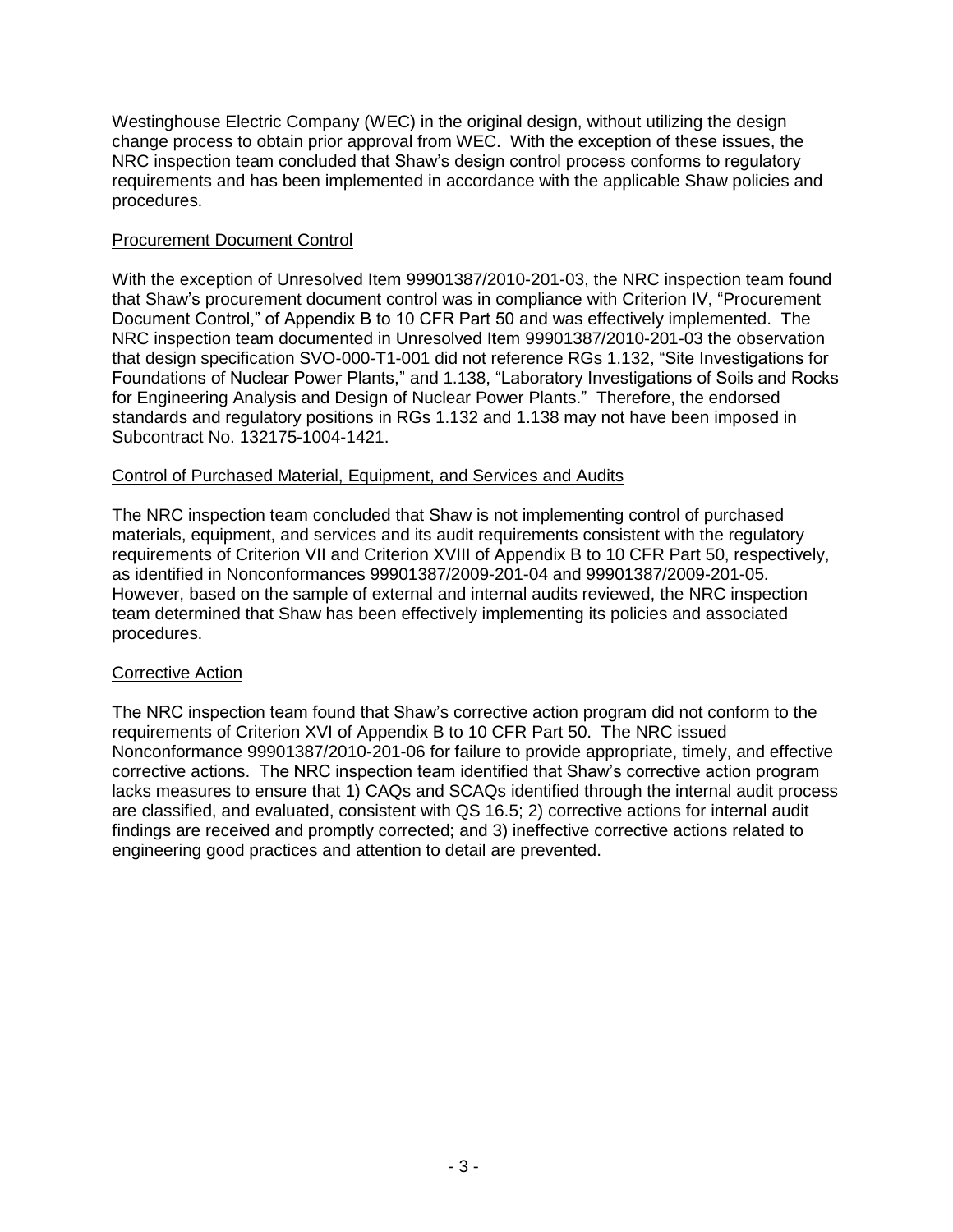# **REPORT DETAILS**

# 1. 10 CFR Part 21 Program and 10 CFR 50.55(e) Program

# a. Inspection Scope

The NRC inspection team reviewed Shaw's policies and implementing procedures that govern their 10 CFR Part 21 (Part 21) and 10 CFR 50.55(e) processes to verify compliance with the requirements of 10 CFR Part 21, "Reporting of Defects and Noncompliance," and 10 CFR 50.55, "Conditions of Construction Permits, Early Site Permits, Combined Licenses, and Manufacturing Licenses," respectively. In addition, the NRC inspection team reviewed a sample of Shaw's purchase orders (POs) for compliance with the requirements of 10 CFR 21.31, "Procurement Documents," reviewed nine Part 21 evaluations, reviewed Shaw's implementation of posting requirements in accordance with 10 CFR 21.6, "Posting Requirements," and Shaw's records retention schemes in accordance with 10 CFR 21.51, "Inspection and Maintenance of Records," and 10 CFR 50.55(e)(9), "Records Retention." Specifically, the NRC inspection team reviewed the following Shaw policies, procedures, and supporting documentation:

- Quality Standard (QS) 16.2, "Notifying Clients of Potentially Reportable  $\bullet$ Deficiencies Under 10CFR50.55(e)," Revision B, January 12, 2010
- QS 16.3, "Identifying and Reporting Defects and Failures to Comply Under  $\bullet$ 10CFR21," Revision K, January 12, 2010
- QS 16.5, "Corrective Action System," Revision D, March 1, 2010
- QS 14.2, "Inspection Report System," Revision H, July 14, 2000  $\bullet$
- QS 16.1, "Problem Report System," Revision F, January 14, 2010
- QS 15.1, "Nonconformance and Disposition Report," Revision F, March 4, 2010
- QS 17.1, "Quality Assurance Records," Revision F, March 4, 2010
- Shaw PO 527358 Shaw Modular Solutions, LLC, Manufacturing of Modules CA01 through CA05, and CA20
- Shaw PO No. 546009, ESSCO Calibration Laboratory/Walsh Engineering Services, Measuring and Testing Equipment
- Shaw PO Subcontract No. 132175-1004-1421, MACTEC Engineering and Consulting, Inc, Soil and Concrete Testing
- 10CFR21 Report 96-1, "Pipe Stress Analysis of Recirculation Spray & Quench Spray Systems – Millstone 3"
- 10CFR21 Report 96-2, "Use of Potentially Nonconservative Assumptions in SWEC Calculations to Determine the Radiological Consequences to an Operator in the Control Room for Various Design Basis Accidents – Ft. Calhoun"
- 10CFR21 Report 97-1 "Suction Line Flashing Millstone 3"
- 10CFR21 Report 97-2, "Expansion Joint Modeling & Qualification Millstone 3"
- 10CFR21 Report 97-3, "Small Bore Pipe Support Anchors for 2" and 1 ½" Stainless Steel Piping – Beaver Valley 1"
- 10CFR21 Report 98-01, "Lack of 1E to Non 1E Isolation Within 7300 Process Control Cabinets – Beaver Valley 2"
- 10CFR21 Report 01-01, "Corrective Action Report No. 01-53 James A. Fitzpatrick"
- 10CFR21 Report 05-01, "NRC Statements of Diffusiophoresis H.B, Robinson"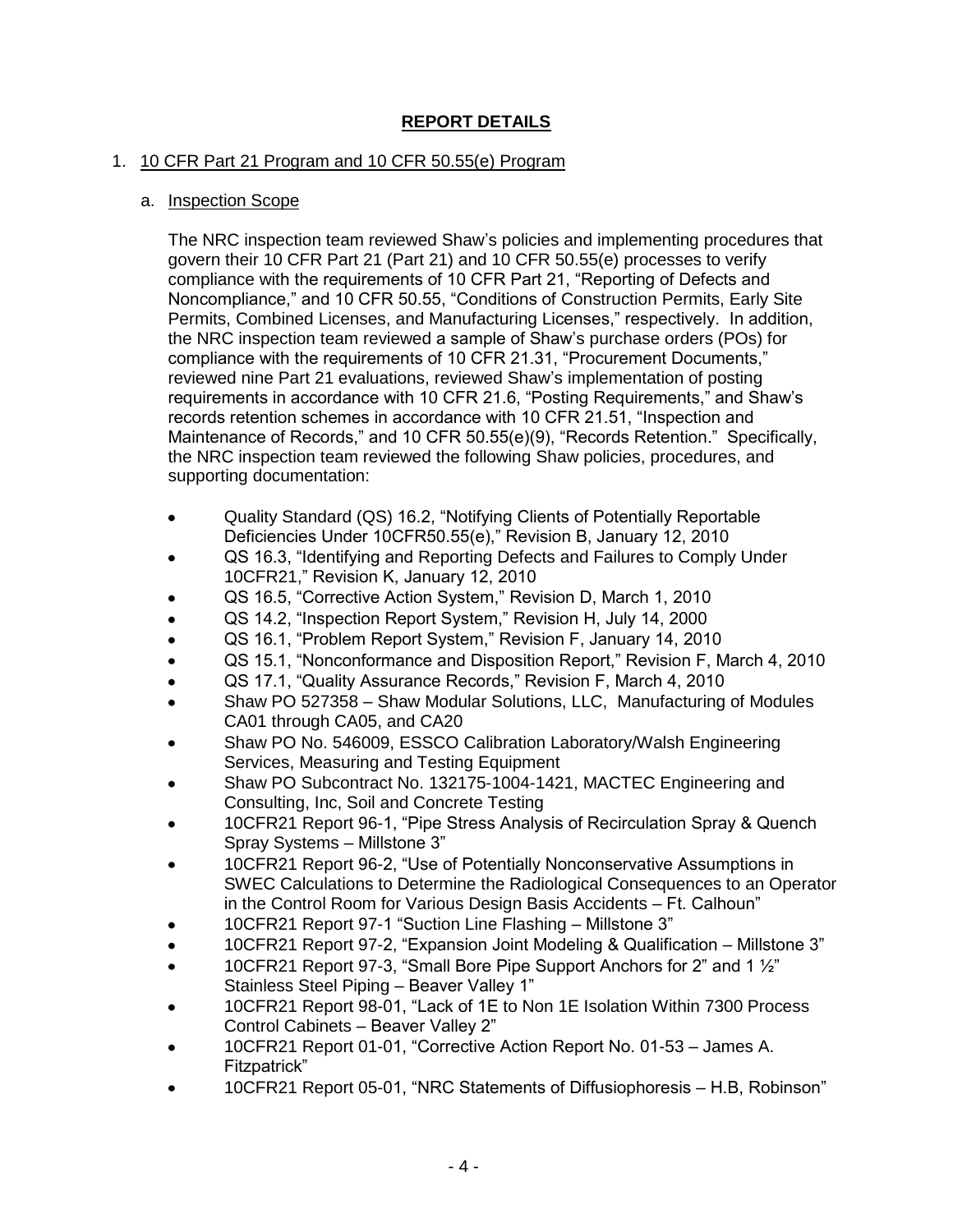10CFR21 Report 07-01, "Identification of Potential Nonconformance on Outside  $\bullet$ Containment Main Steam Piping – Monticello"

# b. Observations and Findings

# b.1 Postings

The NRC inspection team observed that Shaw had posted a notice in a bulletin board in a hallway on a floor where nuclear work was performed, and in two break rooms. Shaw informed the NRC inspection team that there were several additional posting locations throughout the facility. Each posting included a copy of Section 206 of the Energy Reorganization Act of 1974, as amended; a copy of 10 CFR Part 21; a copy of 10 CFR 50.55(e); a copy of QS 16.2; and a copy of QS 16.3.

# b.2 10 CFR Part 21 Procedure

The NRC inspection team reviewed QS 16.3 which provides definitions and outlines the responsibilities to identify, control, document, and resolve conditions used for reporting of deviations and failures to comply discovered at the Shaw facility. During its review of the procedure, the NRC inspection team determined that QS 16.3 did not contain sufficient guidance to ensure adequate implementation of 10 CFR Part 21 requirements. To better understand Shaw's implementation of its Part 21 process, the NRC inspection team interviewed personnel with responsibility for the review of potential 10 CFR Part 21 issues. In these discussions, the NRC inspection team learned that the procedure described in QS 16.3 includes an identification phase, initial review phase, evaluation phase, review phase, and reporting phase. Shaw personnel informed the NRC inspection team that the 60 day evaluation time as required by 10 CFR 21.21(a)(1) does not begin until the completion of the initial review phase. For the identification phase, QS 16.3, Section 4.3.1 states, in part, that any Shaw Nuclear employee having information that indicates the existence of a potential defect or potential failure to comply shall immediately report this condition to the appropriate initial reviewer. This notification shall include all relevant information pertaining to the condition and how it may relate to a substantial safety hazard. However, QS 16.3 states that this identification phase is performed outside of the 60 day evaluation period required by 21.21(a)(1). Since the notification includes how the condition may relate to a substantial safety hazard, the NRC inspection team considers this activity to be a part of the 60-day evaluation period described in 10 CFR 21.21(a)(1). This issue is identified as an example of Violation 99901387/2010-201-01.

Additionally, QS 16.3, Section 4.3.2 describes the initial review and states, in part, that for conditions which may be potential defects or potential failures to comply, the initial reviewer shall conduct a review to determine whether the condition meets the criteria for potential defect or potential failure to comply, and if the criteria are met, determine whether the condition may be potentially associated with a substantial safety hazard. If the results of this review are positive, the initial reviewer shall document this determination on the review/evaluation form and the date of this determination shall be documented as the discovery date. The initial review phase, as described in QS 16.3 allows for an indeterminate time period to perform the initial review as part of "discovery" before the formal evaluation is started.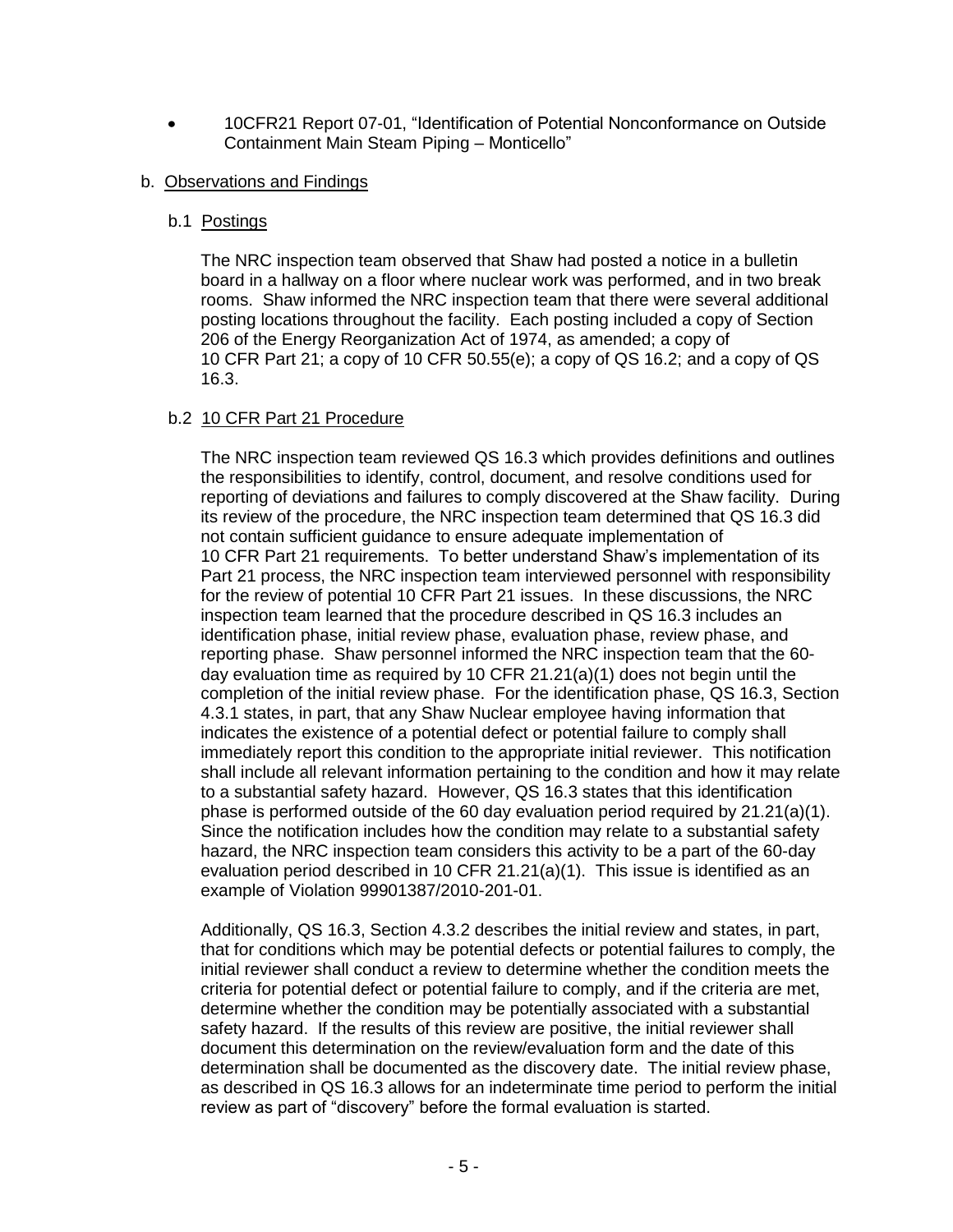The regulation in 10 CFR 21.21(a)(1) states that each entity shall adopt appropriate procedures to evaluate deviations and failures to comply to identify defects and failures to comply associated with substantial safety hazards as soon as practicable, and in all cases within 60 days of discovery, in order to identify a reportable defect or failure to comply that could create a substantial safety hazard. The regulation in 10 CFR 21.3 also defines "discovery" as the completion of the documentation first identifying the existence of a deviation or failure to comply potentially associated with a substantial safety hazard within the evaluation procedures discussed in 10 CFR 21.21.(a). The NRC inspection team acknowledged that 10 CFR Part 21, as written, allows for a discovery phase in which potential deviations or failures to comply may not be assessed in a timely manner to determine whether additional evaluation (in accordance with Part 21) is warranted. Although this discovery phase provides for further assessment to gain more information on a potential deviation or failure to comply, the regulation as written does not impose a deadline on the completion of the documentation first identifying the existence of the deviation or failure to comply. Accordingly, the NRC is assessing the need to initiate rulemaking to resolve this deficiency and ensure that deviations or failures to comply are promptly identified and evaluated in accordance with 10 CFR 21.21(a)(1).

The NRC inspection team also identified that some of the definitions provided in QS 16.3 were not consistent with the regulations. Specifically, QS 16.3 provides definitions including, but not limited to, discovery, potential defect, and potential noncompliance. These definitions differed from those provided in 10 CFR 21.3 and altered the intended meaning of the terms. This is identified as another example of Violation 99901387/2010-201-01.

Before the exit of the inspection, Shaw initiated corrective action report (CAR) 2010- 03-05-469 to address the use of nonverbatim definitions in QS 16.3.

# b.3 10 CFR 50.55(e) Procedure

The NRC inspection team reviewed QS 16.2 which provides definitions and outlines the responsibilities to identify, control, document, and resolve conditions used for reporting of deviations and failures to comply associated with a substantial safety hazard that occur during the construction or manufacture of nuclear power plants. During its review of the procedure, the NRC inspection team determined that QS 16.2 met the requirements of 10 CFR 50.55(e) as they relate to vendors. The NRC inspection team did note that the definitions provided in QS 16.3 revised the definitions provided in 10 CFR 21.3 to be more specific to 10 CFR 50.55(e); however, the definitions only identified that 50.55(e) was applicable to construction permit holders. The definitions did not provide the complete list of entities to whom the regulation is applicable, specifically to combined license (COL) holders, and manufacturing license holders.

# b.4 10 CFR Part 21 Implementation

The NRC inspection team requested copies of the records pertaining to all Shaw 10 CFR Part 21 (Part 21) evaluations. The NRC inspection team learned that Shaw had performed only nine Part 21 evaluations as a result of an identified deviation and none at the Charlotte facility. None of the nine Part 21 reports resulted in a Part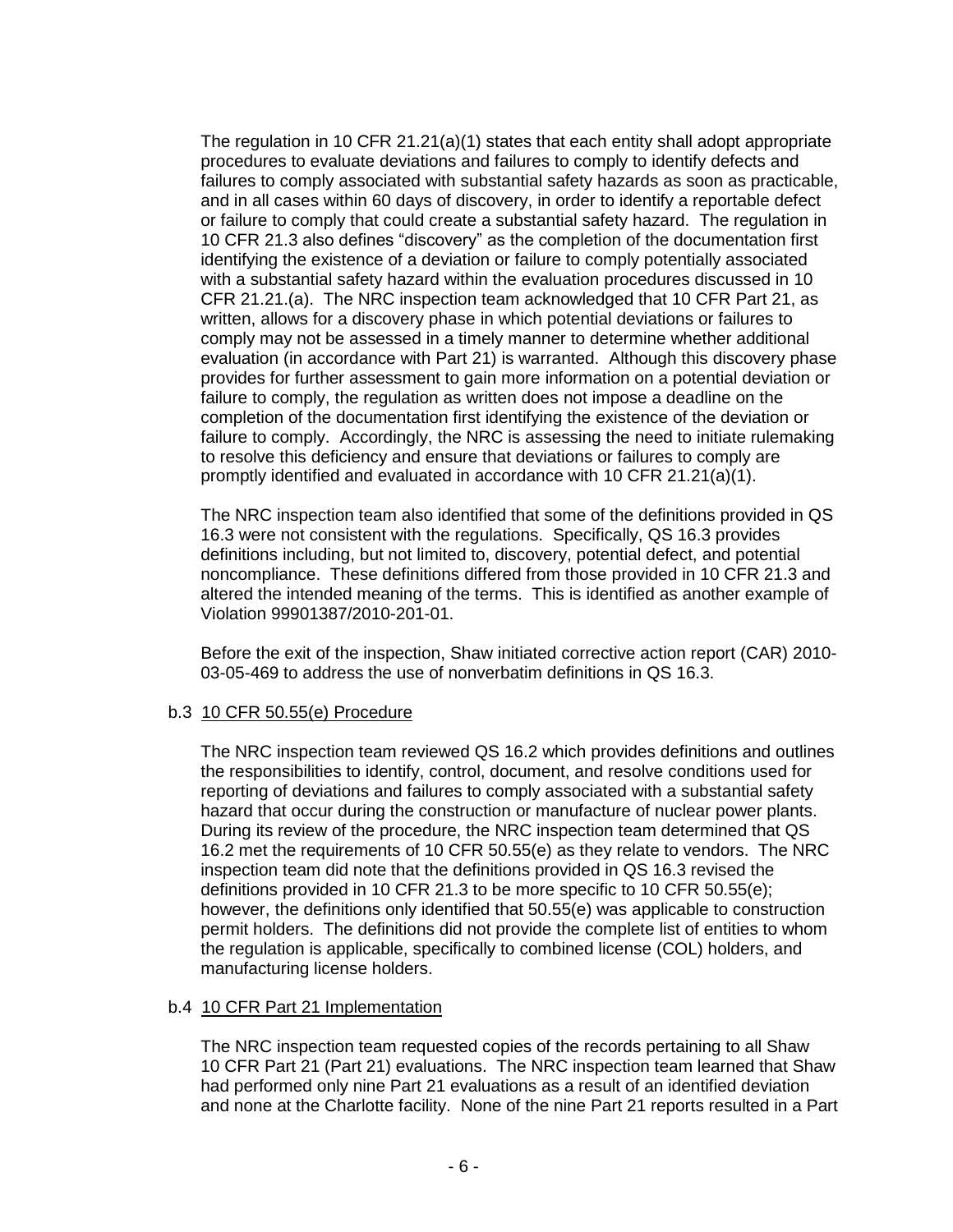21 notification because either 1) Shaw had actual knowledge that the Commission had been adequately informed of such defect or failure to comply that was supported by documentary evidence, 2) Shaw could not complete the evaluation and notified its customer, or 3) the defect or failure to comply was not associated with a substantial safety hazard. Shaw performed all evaluations within the appropriate timeframes specified in 10 CFR Part 21.

The NRC inspection team also reviewed a select sample of CARs and nonconformance and deviation reports to verify that Shaw had adequate guidance in place to evaluate such reports for their applicability to 10 CFR Part 21. The NRC inspection team determined that both the nonconformance and corrective action processes contain the necessary guidance to evaluate applicability to 10 CFR Part 21 requirements.

# b.5 Purchase Orders

The NRC inspection team noted that the Shaw procurement process imposes the requirements of 10 CFR Part 21 on its qualified safety-related suppliers by incorporating supplier quality requirements into all POs for nuclear safety-related materials, items, and services.

The NRC inspection team reviewed a sample of Shaw POs and verified that Shaw had implemented its 10 CFR Part 21 program in a manner consistent with the requirements described in 10 CFR 21.31 for basic components.

# b.6 Records Retention

Both 10 CFR 21.51, and 10 CFR 50.55(e)(9) have specific retention periods for the retention of evaluations, notifications sent to purchasers, and records of purchasers of basic components. The NRC inspection team noted that Shaw did not have a formalized process for specifying the retention period of the records mentioned above. Before the exit of the inspection, Shaw issued a revision to QS 17.1 that specified that all records relating to 10 CFR Part 21 or 10 CFR Part 50.55(e) shall be maintained as lifetime records as defined in ASME NQA-1-1994, "Quality Assurance Requirements for Nuclear Facility Applications."

# c. Conclusions

The NRC inspection team found that Shaw's 10 CFR 50.55(e) program met the requirements of 10 CFR 50.55(e) as they relate to vendors. With the exception of Violation 99901387/2010-201-01, the NRC inspection team found that Shaw's 10 CFR Part 21 program met the requirements of 10 CFR Part 21. The NRC inspection team identified Violation 99901387/2010-201-01 for Shaw's failure to adopt appropriate procedures pursuant to 10 CFR 21.21. Specifically, the NRC inspection team determined that procedure QS 16.3 allowed for an evaluation outside of the 60 day evaluation period required by 21.21(a)(1), and included definitions that differed from those provided in 10 CFR 21.3 which altered the intended meaning of the terms.

# 2. Training and Qualification of Personnel

a. Inspection Scope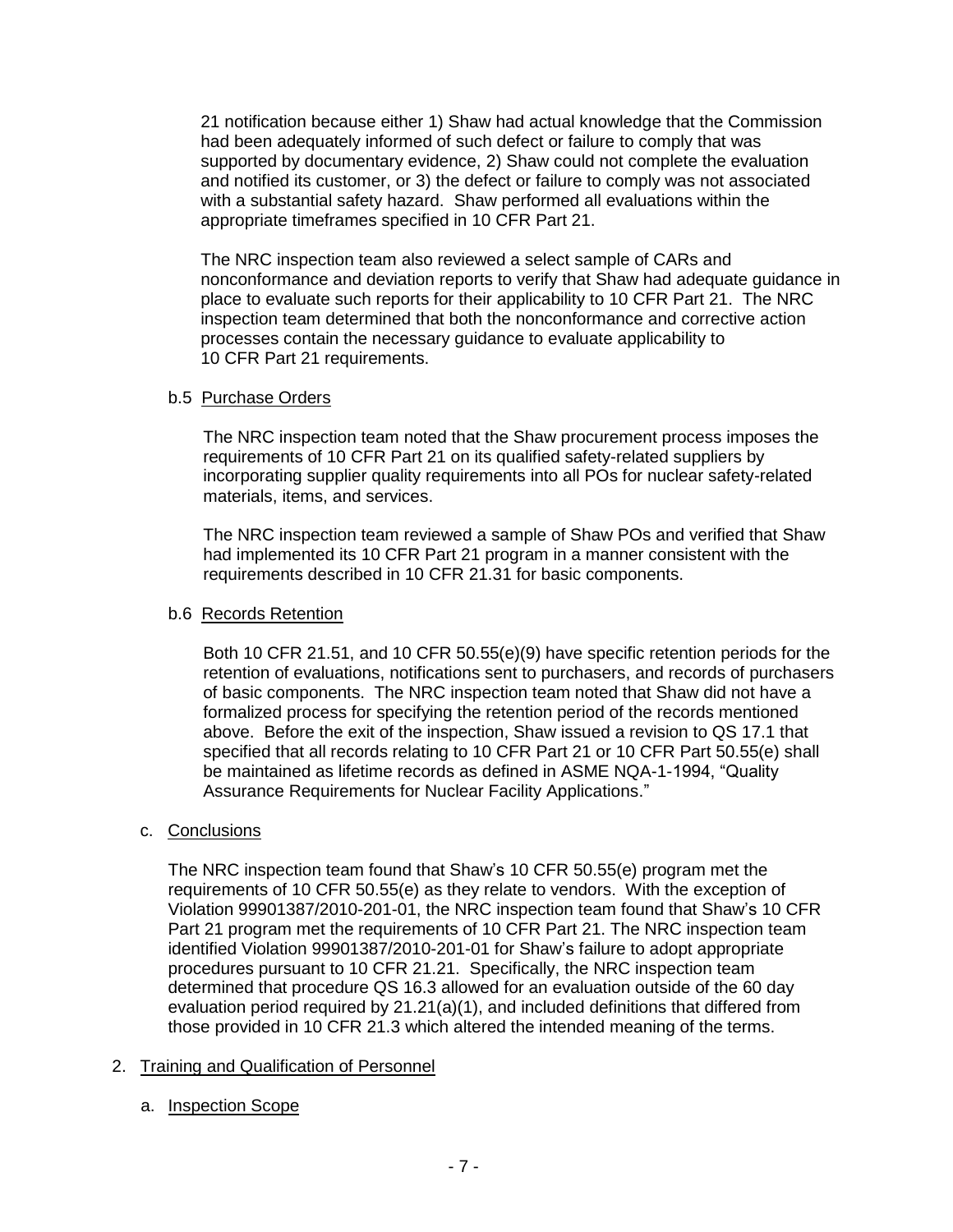The NRC inspection team reviewed Shaw's policies and procedures to verify that Shaw was implementing training activities in a manner consistent with regulatory requirements and industry standards. The NRC inspection team reviewed the personnel training and qualification process to verify conformance with the requirements of Criterion II, "Quality Assurance Program," of Appendix B to 10 CFR Part 50. In addition, the NRC inspection team discussed the personnel training and qualification process with Shaw management and technical staff.

Specifically, the NRC inspection team reviewed the following policies and procedures:

- Shaw Nuclear QS 16.2, Notifying Clients of Potentially Reportable Deficiencies  $\bullet$ under 10 CFR 50.55(e), January 12, 2010
- SWSQAP 1-74A, Standard Nuclear Quality Assurance Program, Section 2, Quality Assurance Program, Revision B, June 1, 2009
- Shaw Nuclear QS 16.3, Identifying Reporting Defects and failures to Comply under 10 CFR 21, Revision K, January 25, 2010
- Shaw Nuclear QS 16.5, Corrective Action System, Revision D, March 1, 2010
- Nuclear Construction Startup Procedure (NCSP) 3-6-2, Personnel Qualification and Training, February 3, 2010
- Shaw, Quality Assurance Study Record, Assignment Record for Lead Auditor Maintenance of Proficiency, Study Assignments – FY 2003, Employee: 406774, January 28, 2003
- Shaw, Quality Assurance Study Record Assignment Record for Lead Auditor Maintenance of Proficiency, Study Assignments – FY 2004, Employee: 406774, January 26, 2004
- Shaw Stone & Webster Inc, Quality Assurance Department, Records of Assigned Reading, Employee Number: 406774, QA Auditor, dated October 18, 2004, April 10, 2006, October 26, 2006, October 4, 2007, April 22, 2008, November 6, 2008, November 7, 2008, December 23, 2008, April 22, 2009, April 23, 2009, August 3, 2009, August 27, 2009, September 15, 2009
- Shaw Development and Training of Procurement Personnel, Employee Numbers 1197441 and 1070394
- Shaw Record of Assigned Reading, Employee Number 1124150, Engineers 3-6, dated April 6, 2009, July 7, 2009, August 6, 2009, October 29, 2009
- Shaw Stone & Webster inc, Training Attendance Reports, Course Number NU-CIVSTR-0046, High Strength Bolting, 22 Shaw Employees, dated September 23, 2009, November 18, 2009
- Shaw Stone & Webster Inc, Quality Assurance Department, Training Attendance Report, Course Number NU-QADPT-0001, Orientation – Standard Nuclear Quality Program, Employee Numbers: 406240, 406381, 406431, 406774, 406321, dated October 21, 2004
- Shaw Stone & Webster Inc, Quality Assurance Department, Training Attendance  $\bullet$ Report, ASME Section III Code, NQA-1, and QA Program Orientation, Employee Numbers: 16 Shaw employees, dated May 31, 2006
- Shaw Stone & Webster Inc, Quality Assurance Department, Training Attendance Report, Course Number NU-QADPT-0001, Orientation – Standard Nuclear Quality Program, Employee Numbers: 6 Shaw employees, dated March 3, 2009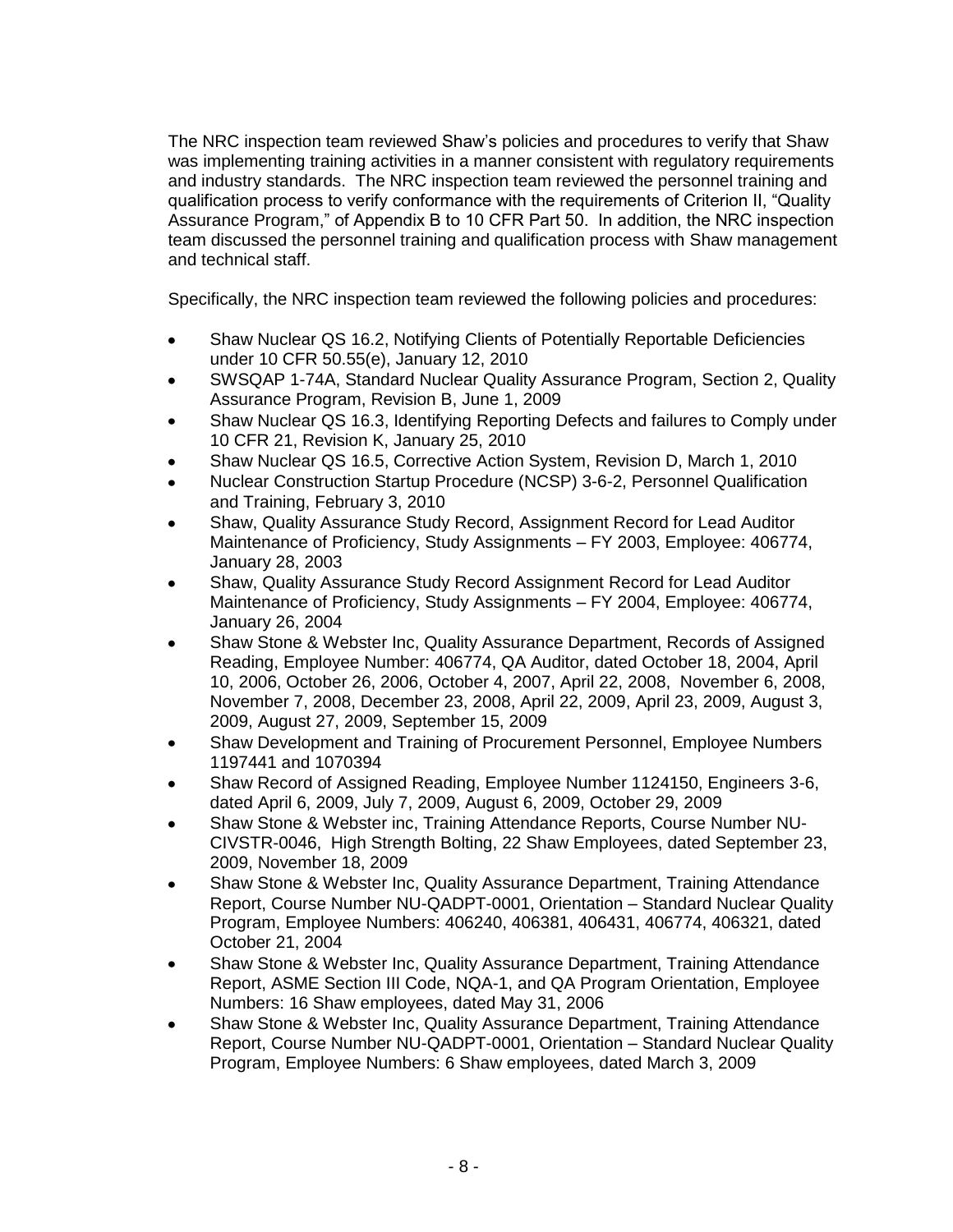- Shaw Stone & Webster Inc, Quality Assurance Department, Training Attendance  $\bullet$ Report, Course Number NU-QADPT-0003, Orientation to ASME Section III & NQA-1
- Shaw Stone & Webster Inc, Quality Assurance Department, Training Attendance Report, Course Number SWQADP-0004, Shaw Safety Conscious Work Environment, Employee Number: 6 employees, dated February 1, 2010
- Shaw Stone & Webster Inc, Quality Assurance Department, Training Attendance Report, Course Number NU-QADP-0004, Nuclear Safety Conscious Work Environment, Employee Number: 6 employees, dated March 11, 2009

# b. Observations and Findings

The NRC inspection team reviewed SWSQAP 1-74A, Section 2, and noted that Shaw schedules training of its personnel on applicable quality policies, manuals and procedures as determined by the responsible organization. Shaw personnel receive indoctrination and training on quality assurance/quality control (QA/QC) activities, including tests, inspections, and audits. SWSQAP 1-74A requires that Shaw personnel performing QA/QC functions must be qualified, certified and recertified as required by applicable codes and standards.

The NRC inspection team reviewed NCSP 3-6-2 for personnel qualification and training and verified that the procedure establishes the requirements and responsibilities for implementing the qualification and training program for Shaw construction personnel. NCSP 3-6-2 applies to nuclear construction projects undertaken by Shaw. The scope of the training includes indoctrination, qualification, certification and continuing education for Shaw direct-hire craft and non-manual personnel assigned to site and office locations.

NCSP 3-6-2 lists specialized personnel qualifications/certifications required in accordance with specific documents, e.g., welders and welding operators will be qualified/certified in accordance with NCSP 3-66, "Welder Qualification Program;" personnel applying protective coatings will be qualified/certified in accordance with NCSP 3-51, "Qualification of Protective Coating Applications;" and personnel who perform test program activities will be qualified/certified in accordance with NCSP 4-7, "Test Personnel Qualification and Certification."

The NRC inspection team reviewed training records related to the implementation of the Shaw QA and Part 21 training program. The NRC inspection team sampled the training records and reading assignments for two Shaw QA auditors, two Shaw procurement engineers, and four Shaw engineers implementing design control activities. The NRC inspection team did not identify any issues with Shaw QA training records and certificates of qualification.

c. Conclusions

The NRC inspection team concluded that Shaw's program requirements for training and qualification of personnel are consistent with the requirements of Criterion II of Appendix B to 10 CFR Part 50. The NRC inspection team also concluded that SWSQAP 1-74A and the associated training and qualification procedures were adequate and effectively implemented. The NRC inspection team did not identify any significant findings.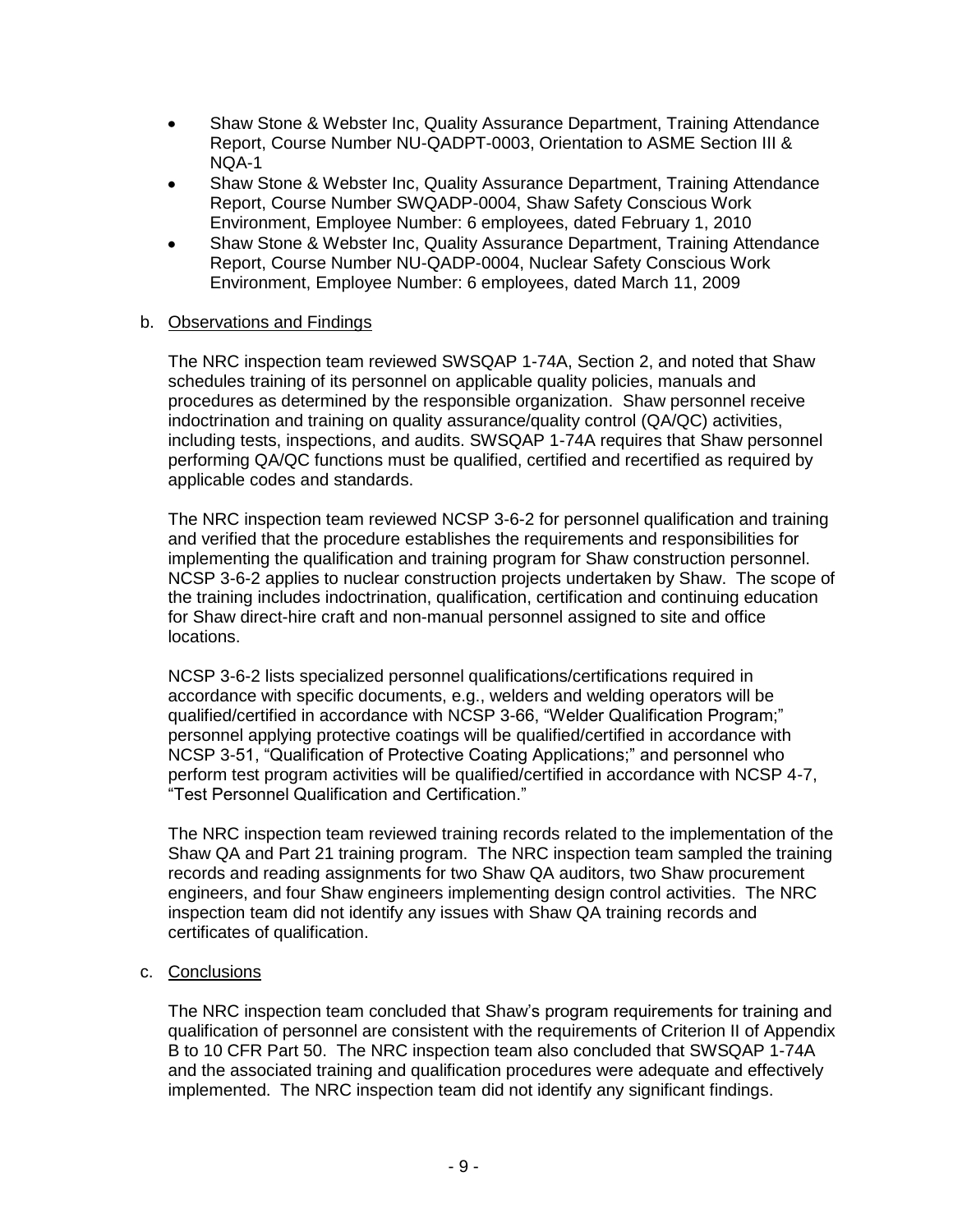# 3. Design Control

# a. Inspection Scope

The NRC inspection team reviewed Shaw's policies and implementing procedures that govern the design control activities to verify compliance with the requirements of Criterion III, "Design Control," of Appendix B to 10 CFR Part 50. For the design finalization project, Shaw is a subcontractor to Westinghouse Electric Company (WEC) supplying design services under the Shaw SWSQAP 1-74A and the WEC engineering procedures. Shaw's domestic AP1000 project procedures (DAPPs) implements this relationship. Because of the unique working relationship with WEC regarding the design finalization of the AP1000 project, the NRC inspection team also reviewed related WEC policies, documents and implementing procedures. The NRC inspection team reviewed the implementation of these policies and procedures by inspecting activities related to the domestic AP1000 design finalization project and the AP1000 standard plant electrical design project. The design finalization project covers the engineering services to support the systems' design within the scope of the Shaw Division of Responsibility (DOR). This includes the engineering and design for systems and structures released to Shaw by WEC along with project management, information systems management, and administrative support. The safety-related portions of the electrical design project focus on activities related to the design of the Class 1E uninterruptible direct current power supply system.

Specifically, the NRC inspection team reviewed the following:

- SWSQAP 1-74A, Standard Nuclear Quality Assurance Program, Section 3, Engineering and Design Control, Revision B, June 1, 2009
- APP-GW-GL-700, AP1000 Design Control Document, Revision 17, September 22, 2008
- APP-GW-GEP-001, Technical and Administrative Requirements for Engineering Services for the AP1000 Nuclear Power Plant, Revision 6, July 01, 2009
- APP-GW-G8Y-001, AP1000 Standard Plant Division of Responsibility US Projects, Revision 0, April 8, 2008
- APP-GW-G1-001, Plant Design Criteria, Revision 3, January, 2010
- APP-GW-G1X-001, Governing AP1000 Codes and Standards, Revision 4, August  $\bullet$ 24, 2009
- DAPP 5-2-1, Quality Marking of AP1000 Documents, July 22, 2008
- DAPP 5-9-2, Preparation and Control of Manual and Computerized Calculations, October 12, 2009
- DAPP 5-11-2, Project Specifications, September 17, 2008
- NEPP 4-43-1, Verification of Design Documents, October 22, 2009
- NSNP 3.4.1, Change Control for the AP1000 Program, Revision 1, August 3, 2009
- PP 4-1-6, Management Plan for Project Quality (MPPQ), Domestic AP1000 Design Finalization Project, February 3, 2010
- PP 4-2-2, Management Plan for Project Quality (MPPQ), Shaw AP1000 Standard Plant Electrical Design Project, February 3, 2010
- Purchase Order 4500229857, Change Notice 17, issued by Westinghouse to Stone & Webster, Inc. October 7, 2009
- QS 2.7, Computer Software, Revision F, July 13, 2009
- WEC 3.2.1, Safety Classification, Revision 1, August, 03, 2009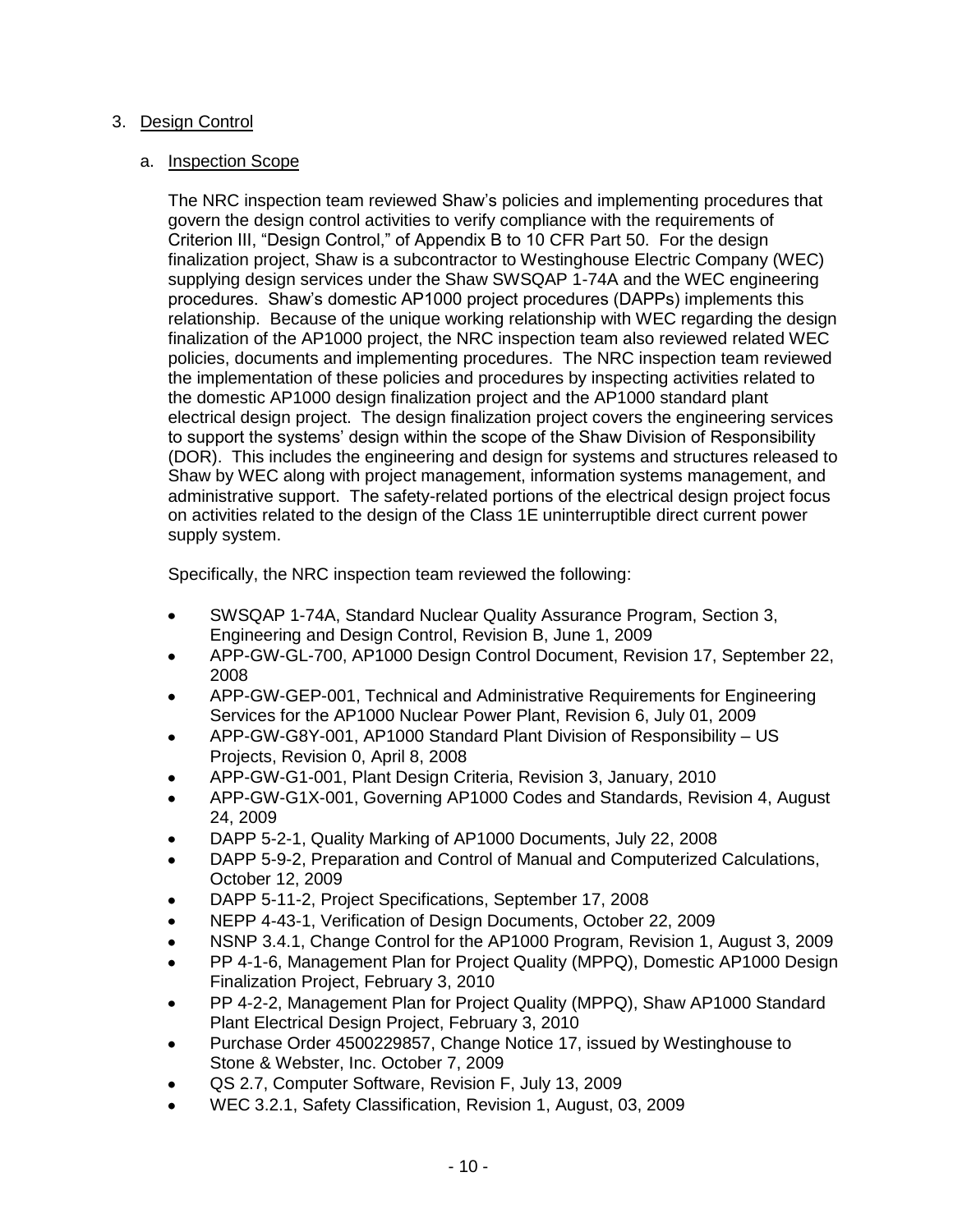- APP-CC01-Z0-026, Design Specification, Safety Related Mixing and Delivering  $\bullet$ Concrete, Revision 2, February 11, 2010
- APP-CC01-Z0-027, Design Specification, Safety Related Concrete Testing Services, Revision 1, January 26, 2010
- App-G1-EWC-002, Calculation, Development of Power Cable Ampacities, Revision 1, January 18, 2009
- APP-CR01-Z0-011, Furnishing of Safety Related Reinforcing Steel, Revision 2, December 21, 2009
- APP-GW-GEE-731, VWS P&ID Changes to Support RRAS Calculations, Revision A, December 31, 2009
- APP-GW-GEE-731, AP1000 Design Change Review Form for VWS P&ID Changes to Support RRAS Calculations, Revision A, February 8, 2010
- Software Notification email for the AFT Fathom Computer Code, October 12, 2009
- Software Notification email for the AFT Fathom Computer Code, November 19, 2009
- Technical Bid Analysis for Specification APP-CR01-Z0-011, January 28, 2010

In addition, the NRC inspection team reviewed Shaw's policies and procedures that govern the construction activities related to safety-related structures to verify compliance with the requirements of Criterion III of Appendix B to 10 CFR Part 50. The NRC inspection team reviewed the work in progress regarding the construction sequence of the AP1000 standard plant structures. Specifically, the NRC inspection team requested that Shaw describe the logic behind the construction sequence and how Shaw is considering design information, code requirements, and acceptable construction practices in the development of a construction sequence for safety-related structures. The NRC inspection team also reviewed the following nuclear construction startup procedures (NCSP), policies, and supporting documents:

- NCSP Project Manual, NCSP 2-4-0, "Design Control Change," August 21, 2007  $\bullet$
- Shaw Quality Assurance & 10 CFR 21 Programs Implementation Presentation, March 1, 2010
- NCSP 4-13-0, "Design Change Control," October 1, 2009
- NCSP 3-6-2, Personnel Qualification and Training," February 3, 2010  $\bullet$
- NCSP 3-2-0, "On-site Modular Assembly," January 13, 2010
- NCSP 3-75-0, "Installation of Prefabricated Modules," January 15, 2010
- APP-GW-GBH-320, "AP1000 Module Management Plan," May 16, 2008
- NCSP 3-31-0, "Concrete Placement," May 17, 2008
- NCSP 3-60-0, "Structural Welding," November 08, 2007
- NCSP 2-3-0, "Constructability Standards," April 18, 2007
- NCSP 3-8-0, "Rigging and Lifting," November 5, 2007
- NCSP 3-30-0, "Concrete Mixing and Delivery," May 7, 2008
- NCSP 3-23-0, "Waterproof Membrane," May 7, 2008
- NCSP 2-2-0, "Construction Execution Plan," April 18, 2007
- NCSP 2-12-1, "Construction Quality Completion Program," November 30, 2009  $\bullet$
- NCSP 3-3-0, "Construction Engineering," May 9, 2008
- NCSP 3-5-0, "Control of Site Activities for ASME Section III Construction," February 25, 2008
- NCSP 3-21-0, "Installation of Concrete, Steel and Timber Piles," May 7, 2008
- NCSP 3-61-0, "Stud Welding," March 20, 2008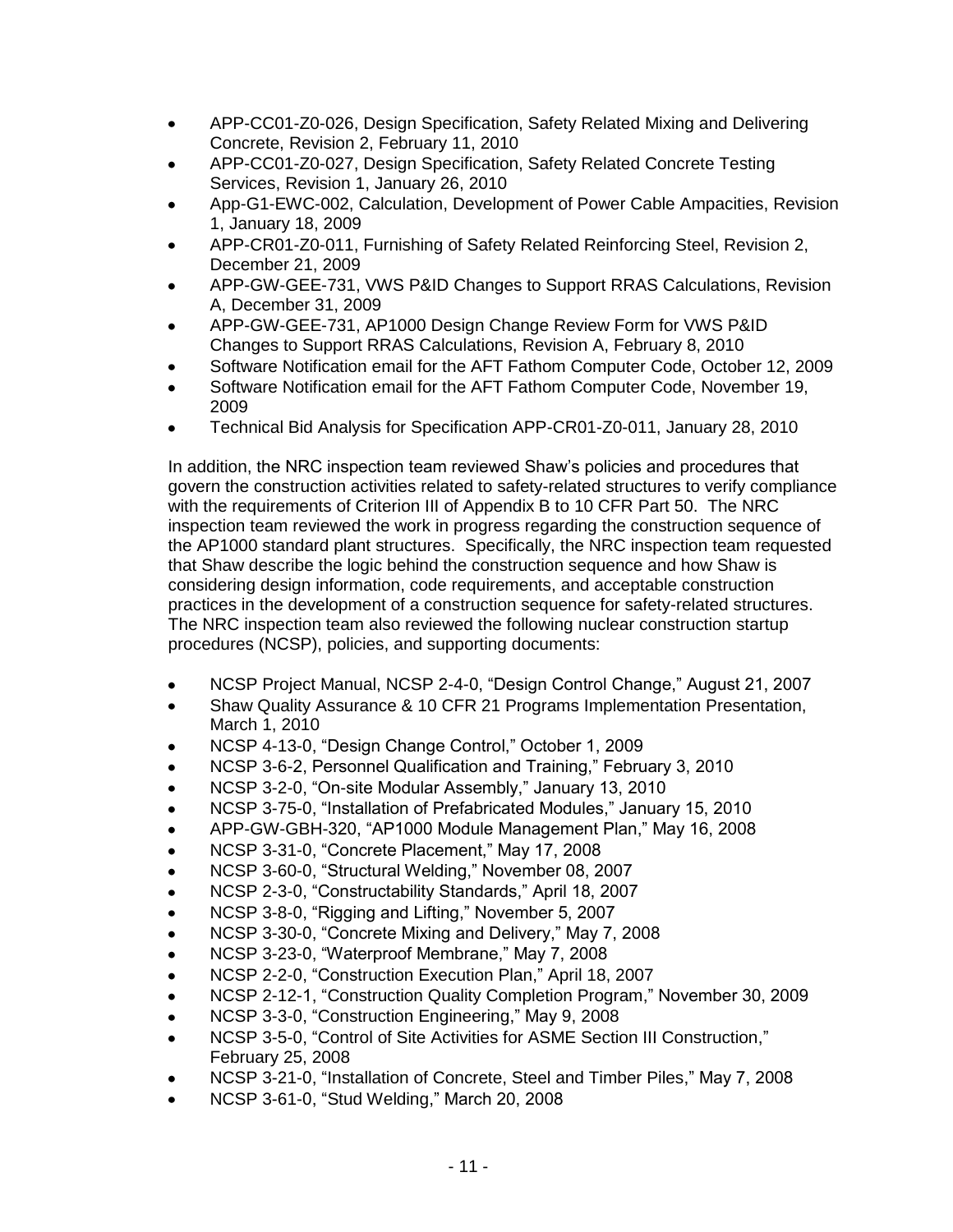- NCSP 3-66-0, "Welder Qualification Program," November 10, 2009  $\bullet$
- $\bullet$ NCSP 1-30-0, "Concrete Mixing and Delivery,"
- Module Prep and Assembly Schedule Unit 3, JJS Assembly Layout CA01 SG Compartments and Refueling Canal CA02 IRWST / Pressurizer Wall M Module CA03 IRWST Southwest Steel Wall M Module CA04 Reactor Vessel Cavity / RCDT CA05 CVS / Access Tunnel / PXS-B Walls CA20 Aux Bldg Area 5 & 6 M20 Module
- Standard Plant Master File (construction schedule) With Ties to Startup  $\bullet$ Building 10: Nuclear Island Building 11: Containment Building 12: Aux Building
- AP1000 Construction Readiness Team (matrix)
- STD 1-8-0, "Construction Input to Early Design Constructability Reviews,"  $\bullet$ December 28, 2009
- STD 1-6-0, "Design Review Meetings," October 30, 2009
- NEPP 4-6-0, "Drawings and Diagrams," November 12, 2008
- EAP 4.13, "Engineering Assurance Procedure," June 15, 2000  $\bullet$
- QS 10.3, "Construction Quality Completion Program," May 29, 2009

# b. Observations and Findings

# b.1 Domestic AP1000 Design Finalization and Electrical Design Projects

### b.1.1 Design Control Requirements and Implementation

The NRC inspection team reviewed the Shaw and WEC policies and procedures which delineate design activities in a planned, controlled and orderly manner and provide controls for design inputs, outputs, design analyses, and organizational interfaces. The documents properly identified the interfaces between design organizations, design verification, and the handling of design changes.

PP 4-1-6 and Change Notice 17 to PO No. 4500229857 issued by WEC to Shaw, Stone & Webster, Inc., reference the use of WEC procedure APP-GW-GEP-001, Revision 6. APP-GW-GEP-001 requires the use of the top level design requirements for the AP1000 program, as specified in APP-GW-G1- 001, Revision 3.

APP-GW-G1-001 provides the AP1000 principal design criteria and requires retaining the "licensing basis" of the AP600 design. It further specifies that the plant design comply with all applicable regulatory codes by referencing APP-GW-G1X-001. The NRC inspection team reviewed all available safetyrelated design documents. The NRC inspection team identified several design documents in which Shaw failed to correctly specify the correct revisions or editions of industry standards and a regulatory guide as required by APP-GW-G1-001 and Criterion III to Appendix B. Specifically, the NRC inspection team identified errors in the following design documents: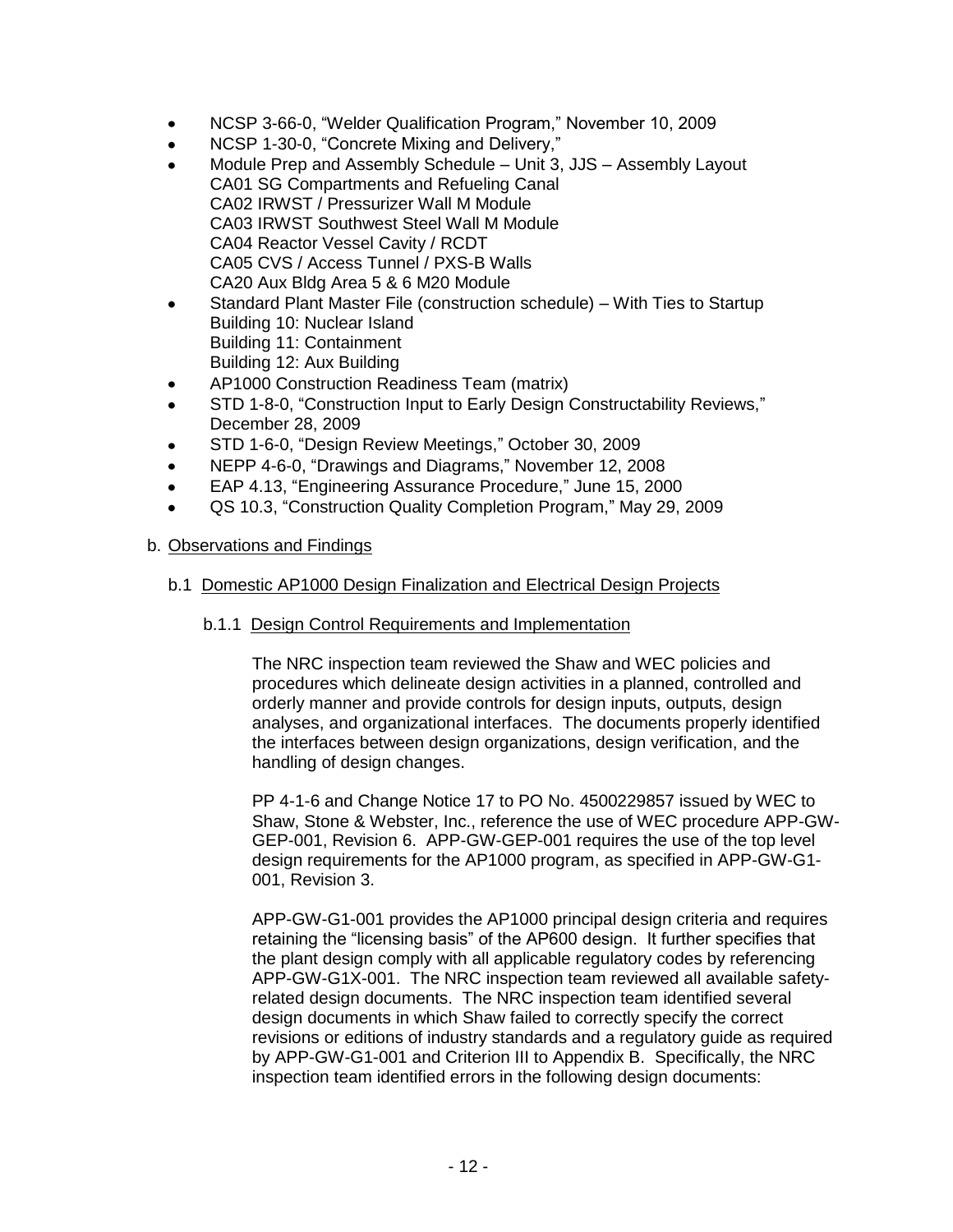- APP-CC01-Z0-026, Design Specification, Safety-Related Mixing and Delivering Concrete, Revision 2, dated February 11, 2010, references American Society for Testing and Materials (ASTM) C 150-09. Westinghouse's APP-GW-G1X-001, Revision 4, requires the use of ASTM C 150-02. In addition, this specification invokes the use of Regulatory Guide 1.29, Revision 4 while the AP1000 Design Control Document (DCD), Revision 17, requires the use of Regulatory Guide 1.29, Revision 3.
- APP-CC01-Z0-027, Design Specification, Safety-Related Concrete Testing Services, Revision 1, dated January 26, 2010, references ASTM C 150-08. Westinghouse's APP-GW-G1X-001, Revision 4, requires the use of ASTM C 150-02. In addition, this specification invokes the use of Regulatory Guide 1.29, Revision 4 while the AP1000 DCD, Revision 17, requires the use of Regulatory Guide 1.29, Revision 3.
- APP-G1-EWC-002, Calculation, Development of Power Cable Ampacities, Revision 1, dated January 18, 2009, references ICEAP-54- 440, 1994 edition. Westinghouse's APP-GW-G1X-001, Revision 4, requires the use of ICEAP-54-440, 1986 edition.

These are identified as examples of Nonconformance 99901387/2010-201- 02.

In response to the above, Shaw initiated the following CARs:

- CAR 2010-03-04-464, Standards Effective Years Listed Within Specifications Are Contrary to WEC Codes and Standards Specification, dated March 4, 2010.
- CAR 2010-03-05-471, Specifications Reference Regulatory Guide Revision that Does Not Match DCD, dated March 5, 2010.

# b.1.2 Design Change Control and Verification

The Shaw design finalization group uses a WEC satellite document control system which includes the latest revisions of WEC procedures and design requirements, such as the DCD, to be used for the project. The design requirements are maintained and managed via the WEC design change process. Appendix D to APP-GW-GEP-001 requires the mandatory verbatim compliance with WEC Level II procedure NSNP 3.4.1. No revision level or date is specified since Shaw is required to use WEC's document control system which provides the latest revision of record at the time the activity is performed. The NRC has previously inspected the WEC change control process as documented in Inspection Report 05200006/2008-201. During its review, the NRC inspection team identified that Shaw did not utilize the design change process to obtain prior Westinghouse approval for the use of the different revisions of the industry standards and the RG described in Section b.1.1, above. This is identified as another example of Nonconformance 99901387/2010-201-02.

The NRC inspection team noted that when the design change process was utilized, Shaw complied with the requirements of NSNP 3.4.1. Shaw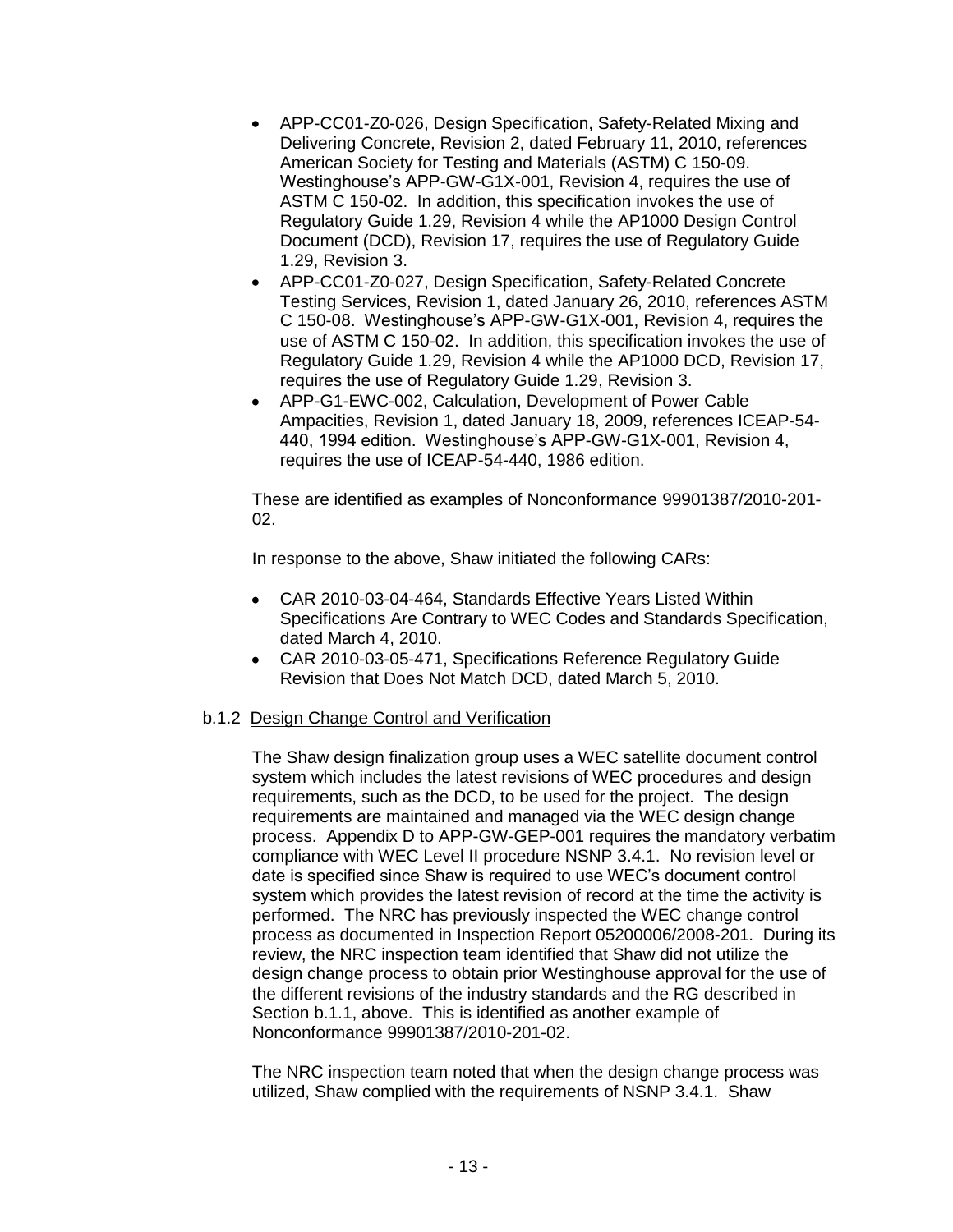obtained the required reviews for design changes, which were approved by the Change Control Board. Impactees completed the AP1000 design change review form and calculations were revised to incorporate the design changes as required. These revisions were subjected to design control measures commensurate with those applied to the original design and were approved by the organization that performed the original design.

In addition, Shaw documented reviews of exceptions to procurement technical requirements by bidders in technical bid analyses. These analyses were subjected to design control measures commensurate with those applied to the original design and were approved by the organization that performed the original design.

Internal design interfaces are controlled through sign-off of design documents. PP 4-1-6 delineates the design interfaces between Shaw and WEC and requires the use of various WEC procedures and processes related to design control activities. Design output documents issued by Shaw are transmitted to WEC. When required, WEC's reviews of these documents are documented through sign-off.

NEPP 4-43-1 describes the design verification process and the allowed verification methods. QS 2.7 describes the verification and validation process for computer software. The NRC inspection team noted that all reviewed documents were design verified by individuals other than those performing the work and identified the design verification method used. However, the NRC inspection team identified the following exceptions:

- While reviewing software control implementation, the NRC inspection team noted that the approved software list, hyperlinked to QS 2.7, was not verified to specify the applicability of the software to nuclear projects (i.e., neither Yes nor No was entered in the appropriate column). This issue was entered into the Corrective Action Program as CAR 2010-00- 04-463, "Missing Information on Approved Software List," dated March 4, 2010.
- $\bullet$ The closure of corrective actions for software error notifications did not appear to be formally documented (i.e., emails were sent from Shaw's Stoughton facility to Shaw's Charlotte facility requesting that certain reviews be performed but they did not require a confirmation that the reviews took place and that required corrective actions were taken).

The NRC inspection team did not identify actual problems with issued calculations.

#### b.2 Design Constructability

The NRC inspection team reviewed Shaw's constructability approach for all AP1000 standard plant buildings. To support nuclear construction activities, Shaw has developed a series of NCSPs. Shaw will use these procedures to provide general guidance for quality control in all activities related to construction engineering and modular assemblies.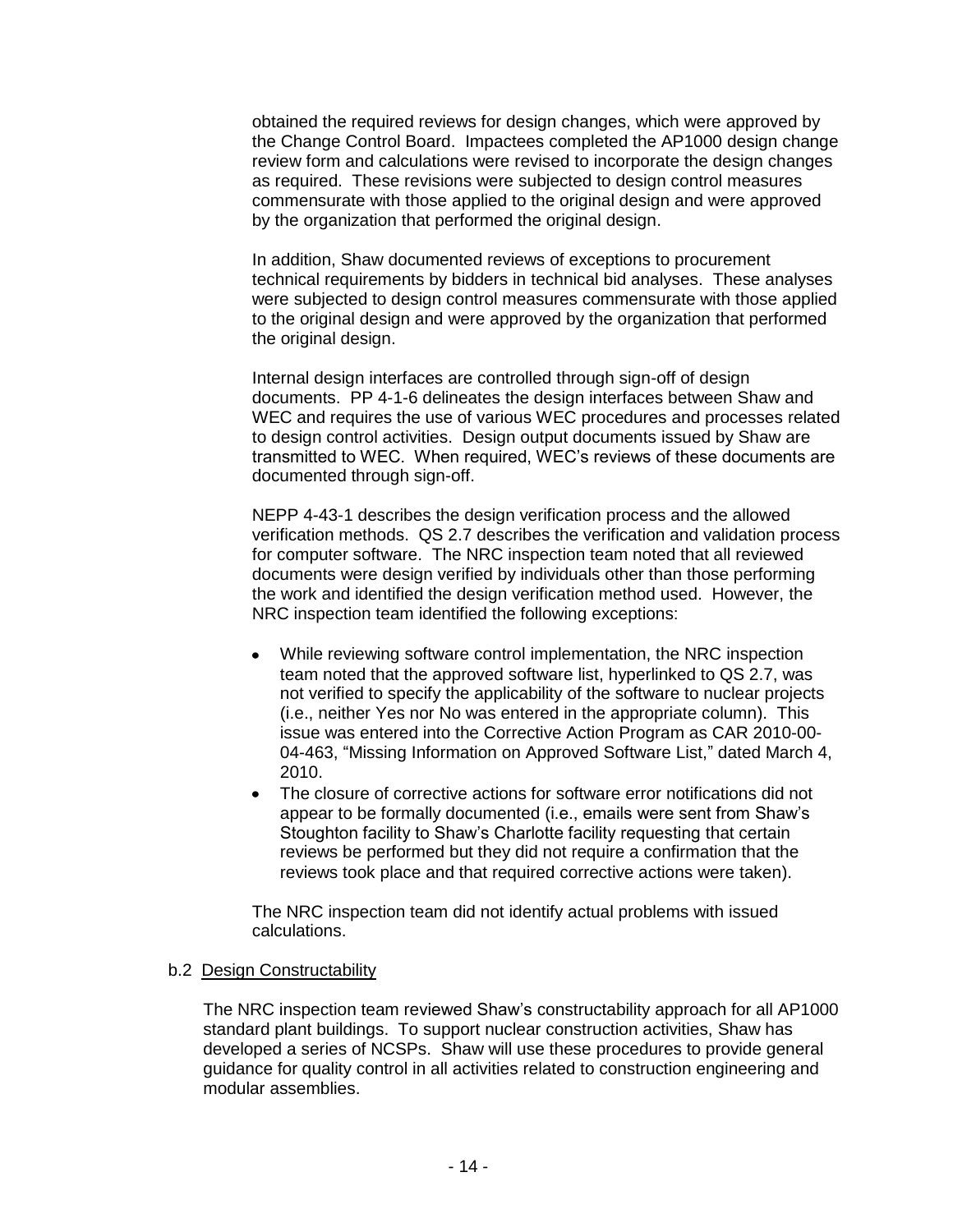The NRC inspection team reviewed NCSP 2-3-0 which establishes the guidelines for the approach and methodology for implementing an integrated constructability program. The procedure is applicable to Shaw projects and delineates Shaw's interaction with WEC engineers in developing project specifications and construction drawings for all buildings and modules. According to Shaw's definition, constructability is defined as the optimum use of construction knowledge and experience in planning, design and engineering, procurement, and field construction operations to achieve overall project objectives. The NRC inspection team was informed that the interaction between WEC and Shaw occurs in biweekly meetings in which Shaw's construction experts discuss best practices, tolerances, lessons learned from nuclear construction in China, AP1000 requirements, and codes and standards requirements. The main objective of these discussions is to interpret design information in order to make it clear and constructible for the on site construction team. However, the NRC inspection team noted that NCSP 2-3-0 did not adequately address the approach for the development of project specifications and design drawings, procurement, scheduling, and construction issues that affect the constructability standard. The NRC inspection team interviewed members of the Shaw construction group to discuss the procedures associated with NCSP 2-3- 0. Shaw personnel stated that the NCSP 2-3-0 procedure is a living document that will be refined to capture the appropriate approach and methodology necessary for implementing an integrated constructability program.

The NRC inspection team reviewed STD 1-6-0 which requires that design review meetings be conducted in accordance with Shaw's Design Finalization Project Engineering Plan, and NEPP 4-6-0 which establishes the requirements for the preparation of engineering drawings and related diagrams. Shaw stated that the joint effort between WEC and Shaw will continue throughout the construction phase. Shaw explained that WEC will produce construction documents (e.g., final construction drawings, construction specifications) for safety-related structures using Shaw's constructability assessments. Shaw will produce similar documentation for their non-safety structures. Either Shaw or WEC will document the constructability assessments for each building and module, as needed.

The NRC inspection team reviewed NCSP 3-31-0 for concrete placement which describes the preparation, placement, consolidation, testing, and curing of structural concrete on projects such as the nuclear island base mat, shield wall, and other significant structures. In interviews with the Shaw construction group, the NRC inspection team learned that NCSP 3-31-0 is not applicable for placement, consolidation, and testing of self-consolidating concrete and should not be used for concrete containments that are required to comply with American Society of Mechanical Engineers (ASME) Code, Section III, Division 2 (ACI 359).

During the review of NCSP 3-31-0, the NRC inspection team noted that Shaw did not develop a procedure for self-consolidating concrete placement for structural modules. NRC inspection staff interviewed Shaw representatives to discuss the issue, and Shaw indicated that it will update NCSP 3-31-0 to include the procedure for self-consolidating concrete placement for structural modules.

The NRC inspection team also noted that NCSP 3-31-0 and NCSP 1-30-0 did not reference APP-CC01-Z0-026. Shaw indicated that it will update the NCSP procedures to reference the Westinghouse document. The NRC inspection team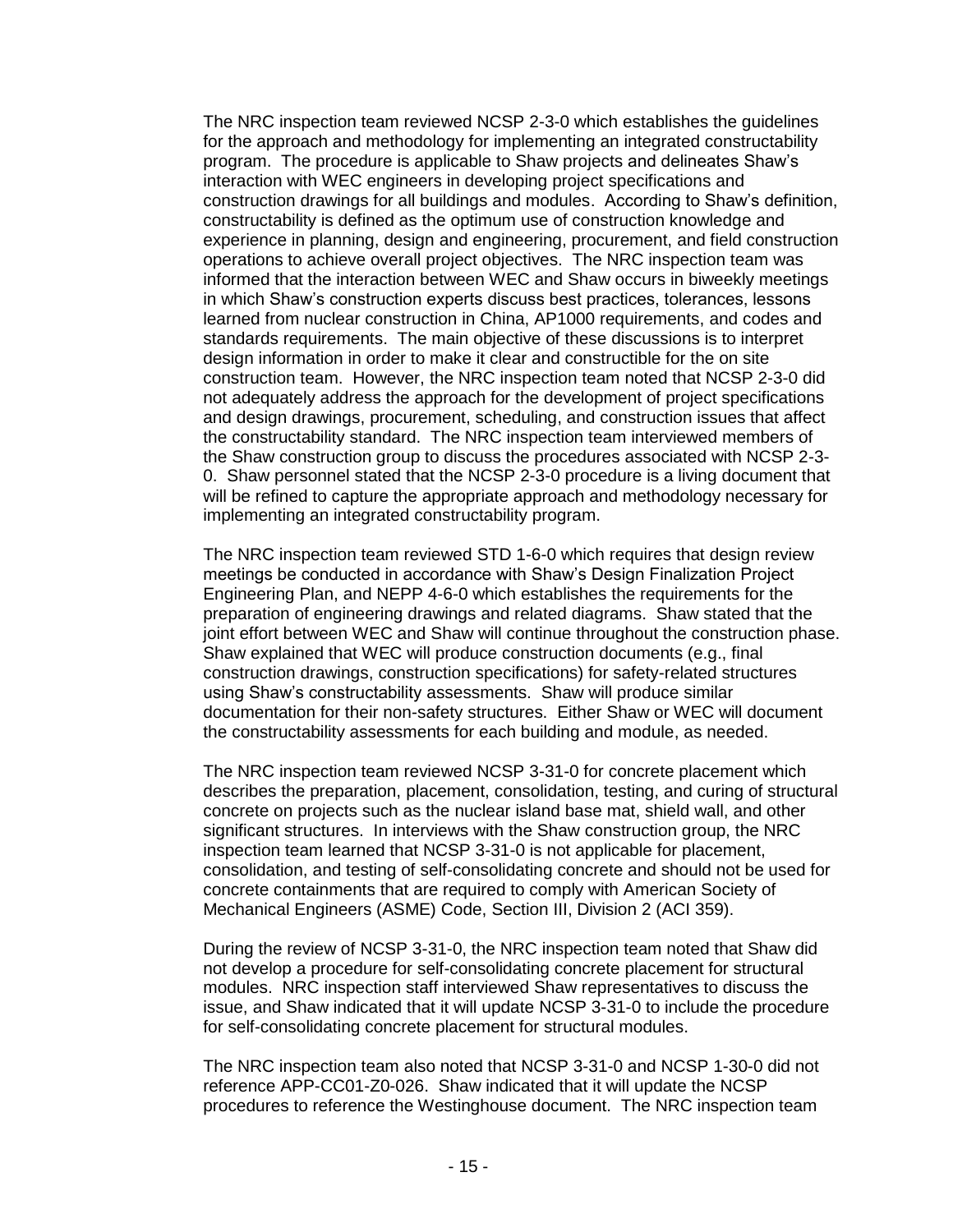determined that these observations were not significant since the procedures had not been implemented.

#### b.3 Construction Sequence

The NRC inspection team noted that the design review meetings held between Shaw and WEC are the main vehicles used by Shaw to develop the construction sequence for AP1000 structures and modules. To gain a better understanding of the development of the construction sequence, the NRC inspection team requested samples of construction sequence documentation. Shaw provided preliminary schedules for modular assembly and construction of the auxiliary building, nuclear island foundation, and containment internal structures for Vogtle Units 3 and 4. The NRC inspection team noted that preliminary schedules were developed for all safety-related structures except for the shield building and steel container cylinder. Additionally, the preliminary schedules for modules took into account transportation to the assembly area on site, measurements, welding, non-destructive examinations (NDE), and moving the assembly to its final location.

The NRC inspection team requested a more detailed explanation on the use of the constructability assessments of all modules and structures to complement the construction sequence of each structure of the AP1000 standard plant. Shaw expects multiple construction activities, such as the construction of the foundation and the assembly of modules, to occur at the site simultaneously. NCSP 3-2-0 states that there will be an onsite modular assembly area (co-located site) for each of the structural modules (i.e., CA-20, CA-01, CA-04/CA-05, CA-03, CA-02, floors, and ceiling modules). The assembly area consists of multiple closed buildings in which the different modules will be assembled. Shaw presented planning and scheduling documents and related construction procedures to the NRC inspection team to demonstrate its effort to consider constructability information. In addition, Shaw is following the construction sequence and lessons learned developed from the AP1000 plants that are being built in China. Shaw presented multiple flowcharts and supporting documents that demonstrated its effort towards an organized transition between design and construction phases.

The NRC inspection team asked how Shaw is developing modular construction and building construction sequences with respect to the AP1000 design requirements. Shaw responded that it will implement the NCSPs to satisfy the AP1000 design requirements for construction. The NRC inspection team compared the modular construction schedules against the construction schedules for the safety-related structures. The schedules for safety-related structures consider modular installation, concrete pouring and cure time, rebar, piping, electric cable installation and other important milestones for construction. Shaw reiterated that these time frames are early estimates, which will be refined with the final design documents.

APP-GW-GBH-320 provides project plans and strategies for module development including design, procurement, fabrication, assembly, schedule, delivery and outfitting of both structural and mechanical modules. Shaw explained that modular assemblies will follow a process similar to that in China, with the only difference being that the modules will be installed vertically. Shaw stated that this approach results from lessons learned from the nuclear modular construction in China, where issues have been identified with horizontal welding and handling of the modules.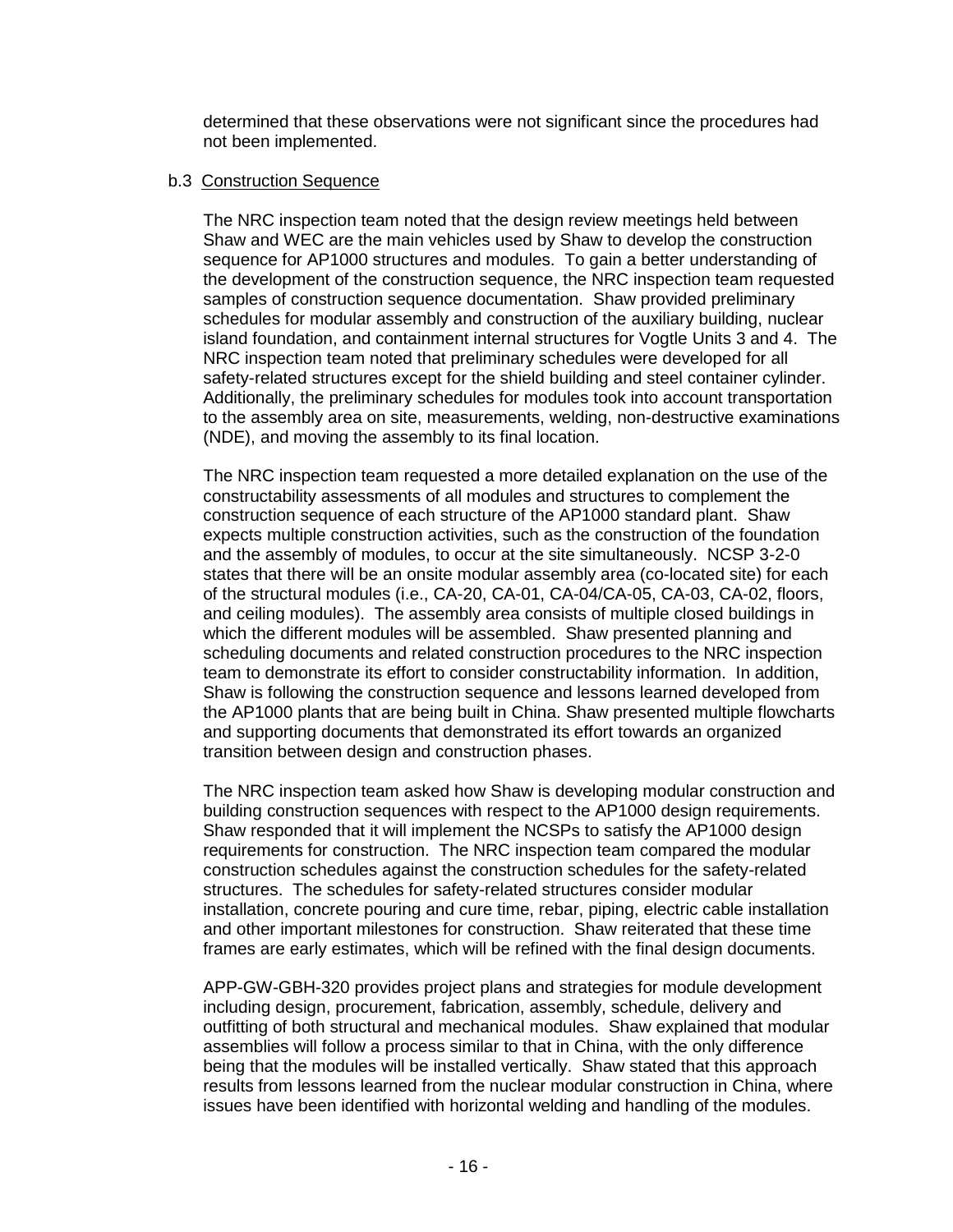For domestic plants, welding will be done with a mechanical arm which will have the capability of switching the welding head for the NDE device.

# c. Conclusions

The NRC inspection team identified one nonconformance associated with Shaw's failure to meet the requirements of Criterion III of Appendix B to 10 CFR Part 50. Nonconformance 99901387/2010-201-02 identifies Shaw's failure to reference the correct revisions for two industry standards and one RG as approved by WEC in the original design, and its failure to utilize the design change process to obtain prior WEC approval.

In addition, the NRC inspection team made two observations regarding the control of software to be utilized in engineering calculations and one observation regarding a procedure for self-consolidating concrete for structural modules. The NRC inspection team noted that Shaw did not always verify that the approved software list, hyperlinked to QS 2.7, specified the applicability of the software to nuclear projects. The NRC inspection team also noted that the closure of corrective actions for software error notifications did not appear to be formally documented.

With the exception of the above issues, the NRC inspection team concluded that Shaw's design control process conforms to regulatory requirements and has been implemented in accordance with applicable Shaw's policies and procedures. However, it should be noted that because of the limited availability of safety related documents to review, the NRC inspection team could not verify the implementation adequacy of all aspects of the design control process.

# 4. Procurement Document Control

# a. Inspection Scope

The NRC inspection team reviewed the Shaw policies and procedures for procurement document control to verify compliance with Criterion IV, "Procurement Document Control," of Appendix B to 10 CFR Part 50. More specifically, the NRC inspection team reviewed SWSQAP 1-74A and the applicable implementing procedures that govern the establishment of measures to assure that applicable regulatory requirements, design basis, and other requirements, which are necessary to assure adequate quality are suitably included or referenced in the procurement documents. In addition, the NRC inspection team reviewed a sample of POs to verify proper implementation of the Shaw procurement program. The NRC inspection team reviewed the following:

- SWSQAP 1-74A, Revision B, Standard Nuclear Quality Assurance Program,  $\bullet$ Section 4.0, Procurement Document Control, June 1, 2009
- QS 4.1, Site Procurement, Revision C, July 14, 2000
- QS 4.2, Inspection Planning System, Revision D, March 1, 2000  $\bullet$
- QS 4.3, Preparation of Engineering Office Procurement Documents and  $\bullet$ Selection of Sellers, Revision E, May 5, 2005
- Nuclear Worldwide Procurement Manual (WPP) 9.0, Nuclear Procurement, Revision 2, June 10, 2009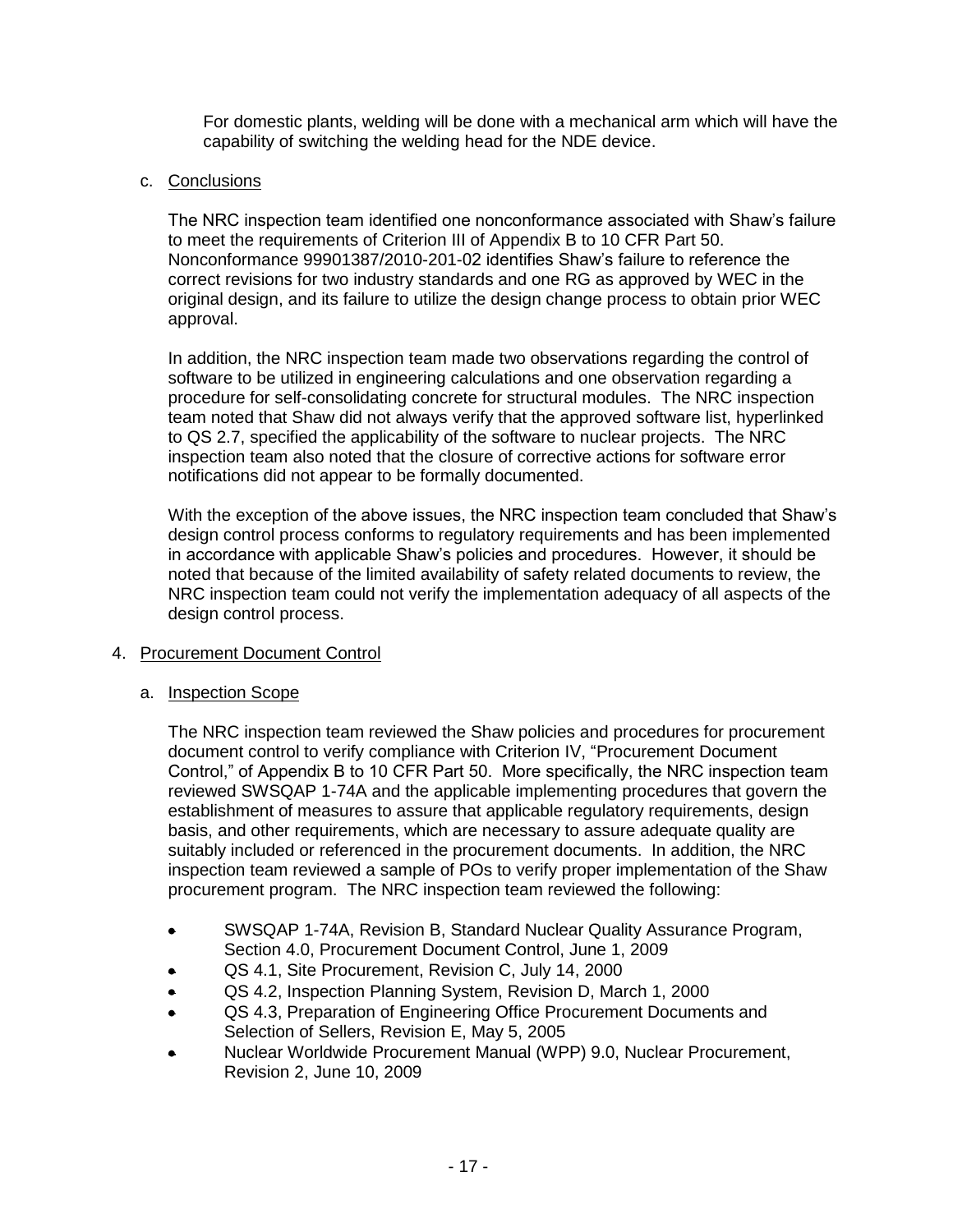- WPP 9.1, Procurement Department Charter Nuclear Projects, Revision 3, June  $\bullet$ 1993
- WPP 9.2, Procurement Department Records Management, Revision 0, October  $\bullet$ 2005
- WPP 9.3, Nuclear Inspection System, Revision 1, June 2003
- WPP 9.4, Inspection Planning, Revision 2, June 2003
- WPP 9.5, Inspection at Supplier Facilities, Revision 1, June 2003
- WPP 9.5, Inspection at Supplier Facilities, Revision 1, June 2003
- WPP 9.6, Inspection and Review of Supplier Documentation, Revision 6, June 2003
- WPP 9.6, Inspection and Review of Supplier Documentation, Revision 6, June  $\bullet$ 2003
- NEPP 4-8, Support of Procurement, June 12, 2009
- NEPP 4-32, Preparation and Control of Engineering Services and Scopes of Work, September 4, 2007
- VC Summer Units 3 and 4 Project, Phase 1, South Carolina Electric & Gas  $\bullet$ Company, Project No. 132177, Shaw Project Procedure (PP) 4-1-4, June 18, 2009
- Vogtle Units 3 and 4 Project Phase 1 and 2, Southern Nuclear Operating  $\bullet$ Company, Project No. VOGTLEEPC, Shaw Project Procedure (PP) 4-1-8, Management Plan for Project Quality, June 25, 2009
- PO No. 527358, Equipment and Services, CA01, CA02, CA03, CA04, CA05, and CA20 Modules, August 28, 2009
- Shaw Subcontract No. 1321751004-09-00273, Vogtle Units 3 &4 Project, Essco  $\bullet$ Calibration Laboratory, Subject of Inquiry, Measuring & Testing Equipment Calibration Services, November 4, 2009
- Shaw Nuclear Procurement Record, Vendor: Walsh Engineering Services, Inc, Scope of Work for Off-Site Measurement & Testing Equipment, November 5, 2009
- Shaw Nuclear Procurement Record, Purchase Order 546009, Vendor: Walsh  $\bullet$ Engineering Services, Inc, Agreement of Services for Independent Contractor, November 5, 2009
- Shaw Subcontract No. 132175-1004-1421, Vogtle Generating Plant, Units 3&4, Vendor: MACTEC Engineering & Consulting Inc, Concrete & Soil Testing Services, February 15, 2010
- Shaw AP1000 Project Specification, SVO-000-T1-001, "Soil and Concrete  $\bullet$ Testing," Revision 0, February 3, 2010.

# b. Observations and Findings

# b.1 Procedural Controls for the Release of Procurement Documents

The NRC inspection team verified that SWSQAP 1-74A and lower tier Shaw procedures implement proper QA controls for the release of procurement documents and subsequent changes to POs. Specifically, PPs 4-1-4 and 4-1-8 provide procedural requirements for implementing QA and Part 21 requirements for procuring parts and services for Vogtle Units 3 and 4 and Summer Units 2 and 3. NEEP 4-32 establishes measures for the preparation, review, and issuance of engineering services scope of work (ESSOW) for QA Category I engineering services. NEEP 4-32 also describes development of ESSOW documents, including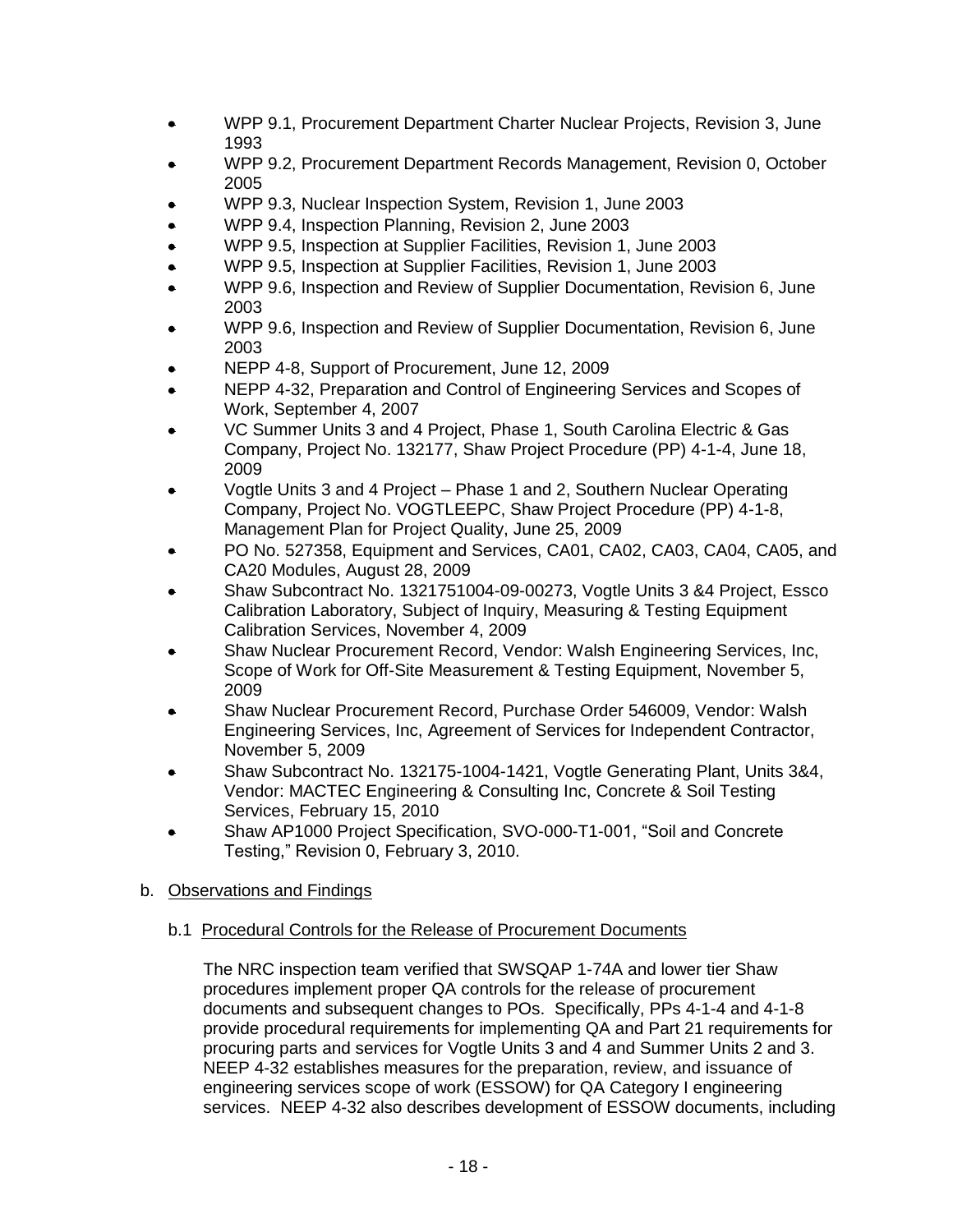the technical and QA requirements for the procurement of engineering services on basic components used in safety-related applications. NEEP 4-8 establishes requirements for engineering preparation, review, approval, revision, and control of activities to support procurement of equipment, materials or services. The NRC inspection team did not identify any issues with these procedures.

### b.2 Implementation of Shaw Purchase Orders

The NRC inspection team verified that Shaw implemented technical, regulatory, and reporting requirements (i.e., specifications, codes, standards, tests, inspections, special processes, witness and hold points, and applicability of 10 CFR Part 21 reporting) in procurement documents. As part of this review, the NRC inspection team reviewed the following POs:

#### Shaw PO No. 527358, Shaw Modular Solutions, LLC, Manufacturing of Modules CA01 through CA05, and CA20

PO No. 527358 procures fabrication and assembly services for AP1000 modules CA01, CA02, CA03, CA04, CA05, and CA20 from Shaw Modular Solutions (SMS) for the Vogtle Unit 3 project. The NRC inspection team noted that PO No. 527358 identifies the following AP1000 inspections, tests, analysis, and acceptance criteria (ITAAC) to be within the SMS scope of work: ITAAC ID Nos. 77, 195, 395, 396, 722, 723, 726, 727, and 730. In addition, the NRC inspection team verified that PO No. 527358 invokes the requirements of 10 CFR Part 21, 10 CFR 50.55(e), Appendix B to 10 CFR Part 50, and 10 CFR 50.7, "Employee Protection," on SMS.

PO No. 527358 specifies that changes to the SMS QA program shall be submitted to Shaw for review before implementation. In addition, the PO requires that SMS identify all applicable QA requirements imposed by PO No. 527358 on the subsupplier purchase documents and that SMS ensure compliance. SMS shall maintain QA records on the modules to furnish evidence of the quality of items within the scope of work.

#### Shaw PO No. 546009, ESSCO Calibration Laboratory/Walsh Engineering Service, Measuring and Testing Equipment (M&TE)

PO No. 546009 procures calibration services for M&TE and provides specific requirements related to control of M&TE tagging, documentation, and examples of M&TE devices that will be calibrated for the Vogtle Unit 3 project. The NRC inspection team reviewed PO No. 546009 and verified that the PO imposes the requirements of 10 CFR Part 21 and Appendix B to 10 CFR Part 50.

#### Shaw PO Subcontract No. 132175-1004-1421, MACTEC Engineering and Consulting, Inc, Soil and Concrete Testing

Subcontract No. 132175-1004-1421 procures soil and concrete testing services in support of the Vogtle Units 3 and 4 project. Subcontract No. 132175-1004-1421 requires that work related to nuclear safety shall be performed in accordance with QA requirements defined in Shaw AP1000 Project Specification, SVO-000-T1-001. The NRC inspection team noted that SVO-000-T1-000 references ASME NQA-1, "Quality Assurance Requirements for Nuclear Facility Applications," 1994 Edition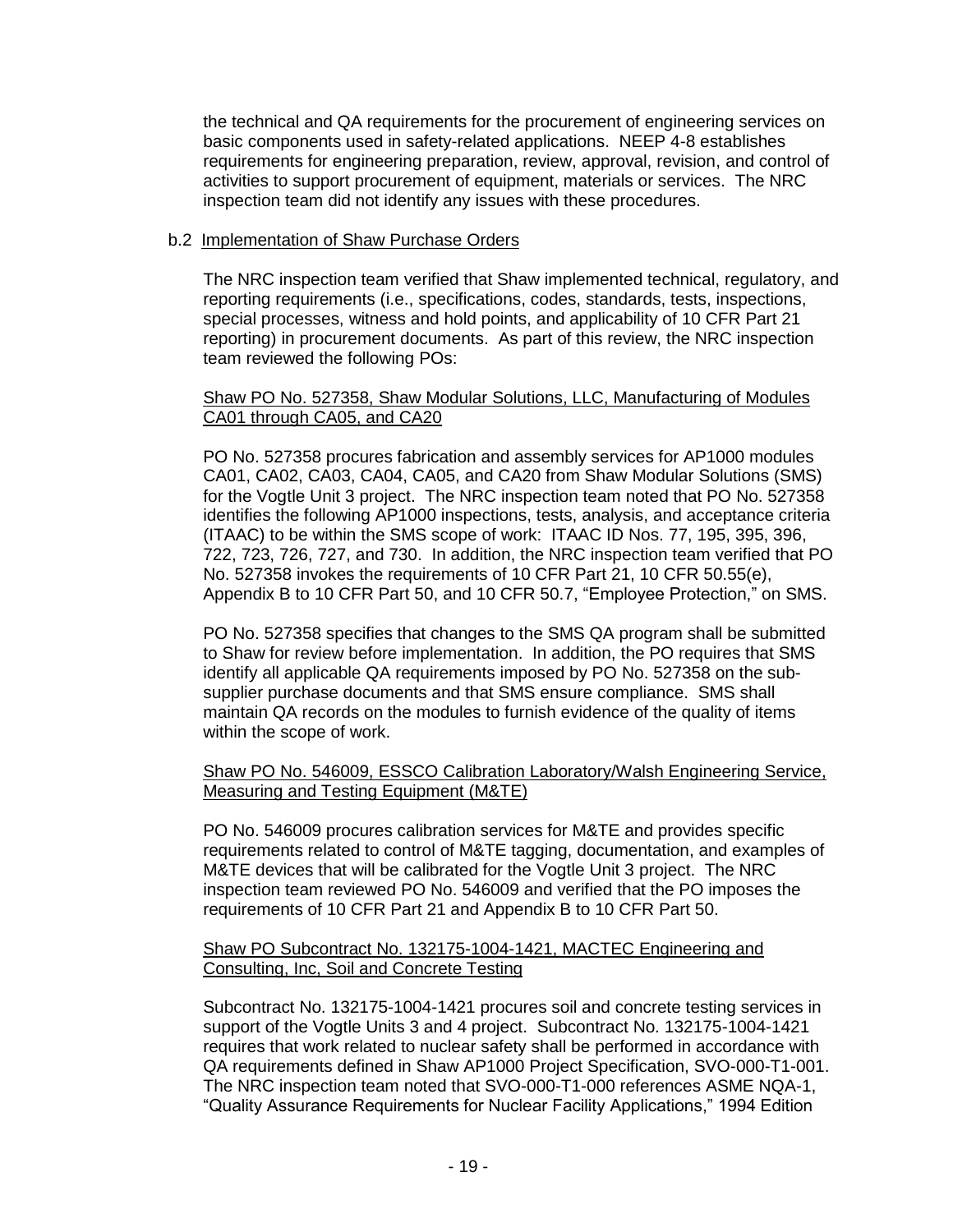with 1995 Addenda, 79 ASTM standards, and 6 ACI standards related to soil and concrete testing of engineering fill material and building concrete installation over the fill material. In addition, the NRC inspection team noted that while SVO-000-T1- 001 provides a cross reference to relevant NRC RGs, the following RGs had been omitted:

- RG 1.132, Revision 2, issued October 3, 2003.
- RG 1.138, Revision 2, issued December 2003.

These RGs contain technical requirements from ASTM and ACI which SVO-000-T1- 001 does not appear to address. Therefore, during the exit meeting conducted with Shaw management, the NRC inspection team requested that Shaw determine whether or not the NRC-endorsed standards and regulatory positions in RGs 1.132 and 1.138 had been imposed in Subcontract No. 132175-1004-1421 consistent with the scope of the design specification. The NRC inspection team identified this as Unresolved Item 99901387/2010-201-03.

c. Conclusions

With the exception of Unresolved Item 99901387/2010-201-03, the NRC inspection team found that Shaw's procurement document control was in compliance with Criterion IV of Appendix B to 10 CFR Part 50 and was effectively implemented. The NRC inspection team documented in Unresolved Item 99901387/2010-201-03 Shaw's need to address the applicability of RGs 1.132 and 1.138 to design specification SVO-000-T1-001.

#### 5. Control of Purchased Material, Equipment, and Services and Audits

#### a. Inspection Scope

The NRC inspection team reviewed Shaw policies and procedures that govern the control of internal and external audits to verify compliance with the requirements of Criterion VII, "Control of Purchased Material, Equipment, and Services," and Criterion XVIII, "Audits," of Appendix B to 10 CFR Part 50. The NRC inspection team reviewed a sample of POs and associated internal and external audit reports to evaluate compliance with program requirements and adequate implementation of those requirements. In addition, the NRC inspection team reviewed corrective actions that address deficiencies identified by the audit findings for adequacy and timeliness.

Documents reviewed for this area of inspection include the following:

- SWSQAP 1-74A, "Standard Nuclear Quality Assurance Program," Revision B, June 1, 2009, Section 7 – "Control of Purchased Material, Equipment, and Services"
- SWSQAP 1-74A, "Standard Nuclear Quality Assurance Program," Revision B, June 1, 2009, Section 18 – "Audits"
- QS 1.1, "Qualification and Experience Requirements for Shaw QA/QC; Procurement and/or QA/QC Source Inspection; and Start-Up Services Personnel," Revision O, June 8, 2009
- QS 4.1, "Site Procurement," Revision C, July 14, 2000
- QS 4.2, "Inspection Planning System," Revision D, July 14, 2000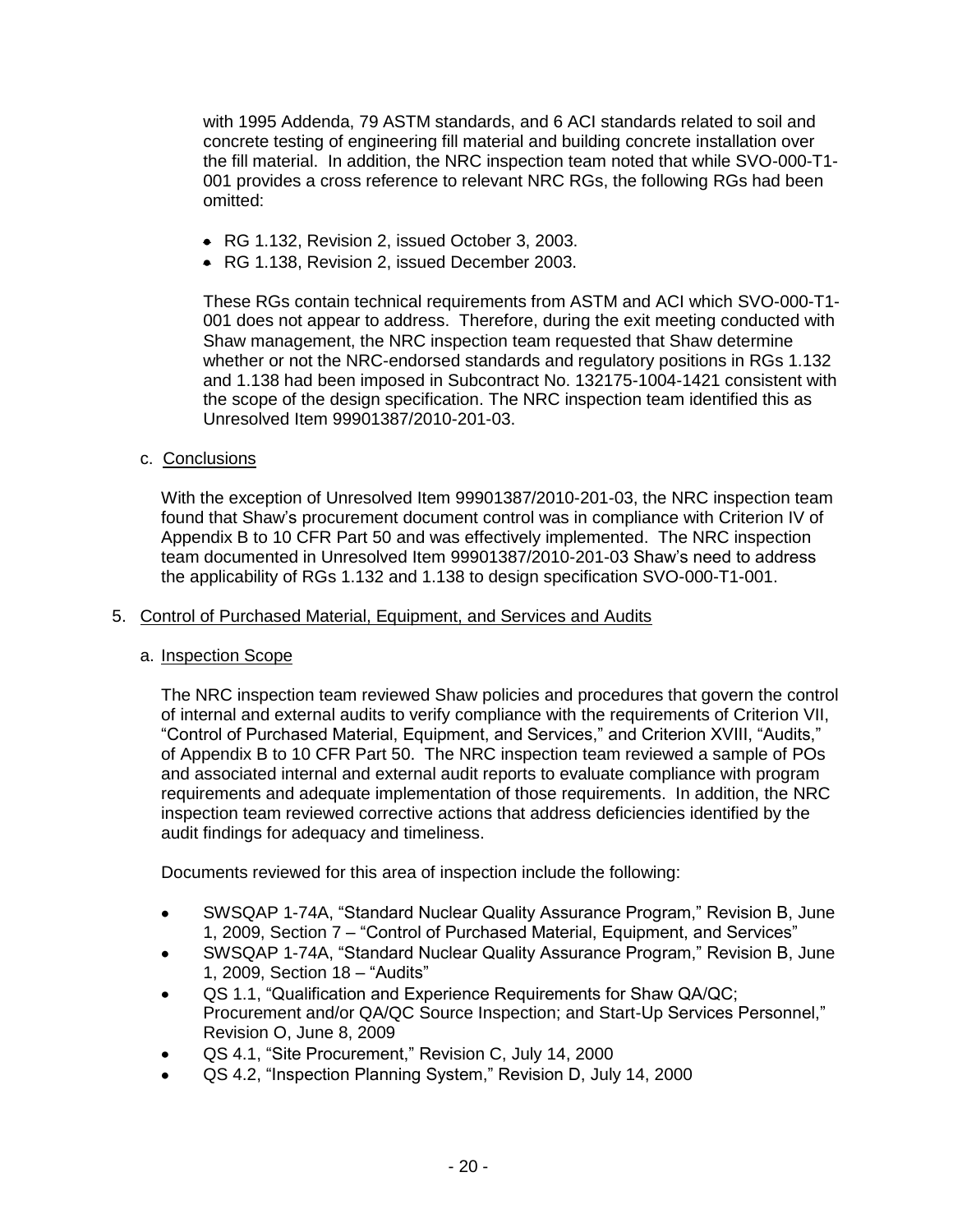- QS 4.3, "Preparation of Engineering Office Procurement Documents and Selection of Seller," Revision F, November 5, 2007
- QS 6.1, "Document Control," Revision H, July 14, 2000
- QS 7.1, "Receiving Process," Revision G, July 14, 2000
- QS 7.10, "Control of Purchased Material, Equipment, and Offsite Services for Safety Related Applications," Revision E, July 14, 2000
- QS 7.11, "Review of Sellers' Nondestructive Examination Procedures," Revision O, March 1, 2010
- QS 10.67, "Inspection Plan," Revision O, March 1, 2010
- QS 14.2, "Inspection Report System," Revision H, July 14, 2000
- QS 17.1, "Quality Assurance Records System," Revision H, July 14, 2000
- QS 18.1, "Quality Audit Program," Revision H, July 14, 2000
- Nuclear Construction Startup Procedures (NCSP) 2-11, "Construction Subcontract Administration," Revision 0, May 27, 2008
- Quality Assurance Directive (QAD) 7.11, "Process and Product Sampling," Revision A, December 5, 2008
- QAD 7.14, "Receiving Inspection," Revision A, December 14, 2009
- QAD 7.17, "Supplier and Contractor QA Program Manual Reviews and Qualification Audits," Revision H, January 19, 2010
- QAD 7.19, "Shaw Nuclear Use of Nuclear Industry Assessment Committee (NIAC) Member Audits," Revision O, November 5, 2007
- QAD 7.20, "Shaw Nuclear Responsibilities when Performing Audits as a Member of NIAC," Revision O, November 5, 2007
- QAD 18.1, "Quality Assurance Internal Audits," Revision L, July 30, 2009
- QAD 18.2, "Quality Audit Plans," Revision H, March 1, 2005
- QAD 18.11, "Post Award QA Audits of Sellers and Site Contractors," Revision R, August 14, 2009
- QAD 18.12, "QA Surveillances," Revision A, December 3, 2009
- Engineering Assurance Procedure (EAP) 4.1 "Procurement System,"
- EAP 4.13, "Processing of Project Specification," Revision 2, June 15, 2000
- NEPP 4-32, "Preparation and Control of Engineering Service Scopes of Work," Revision 0, August 31, 2007
- NEPP 4-52, "Commercial Grade Items," Revision 0, August 31, 2009
- Worldwide Procurement Procedure (WPP) 4.1, "Source Inspection and Expediting Coordination Procedure," Revision 1, December 2001
- WPP 9.0, "Nuclear Procurement," Revision 2, June 10, 2009
- WPP 9.3, "Nuclear Inspection System," Revision 1, June 1, 2003
- WPP 9.4, "Inspection Planning," Revision 1, June 1, 2003
- WPP 9.5, "Inspection at Supplier's Facilities," Revision 1, June 1, 2003
- WPP 9.6, "Inspection and Review of Supplier Documentation," Revision 1, June 1, 2003
- DAPIP 4-4, "Consortium Quality Council/Management Assessment," Revision 1, December 14, 2009
- DAPIP 4-5, "Witness and Hold Point Program," Revision 0, November 6, 2008
- DAPIP 4-6, "Supplier Audit Performance and Purchaser Participation," Revision 0, July 30, 2008
- Vogtle Units 3 and 4 Project Manual, Section 4, "Quality Assurance," Subsection 2.0, "Requirements," Item Number Vll, "Control of Purchased Material Equipment, and Services, Revision 8, June 25, 2009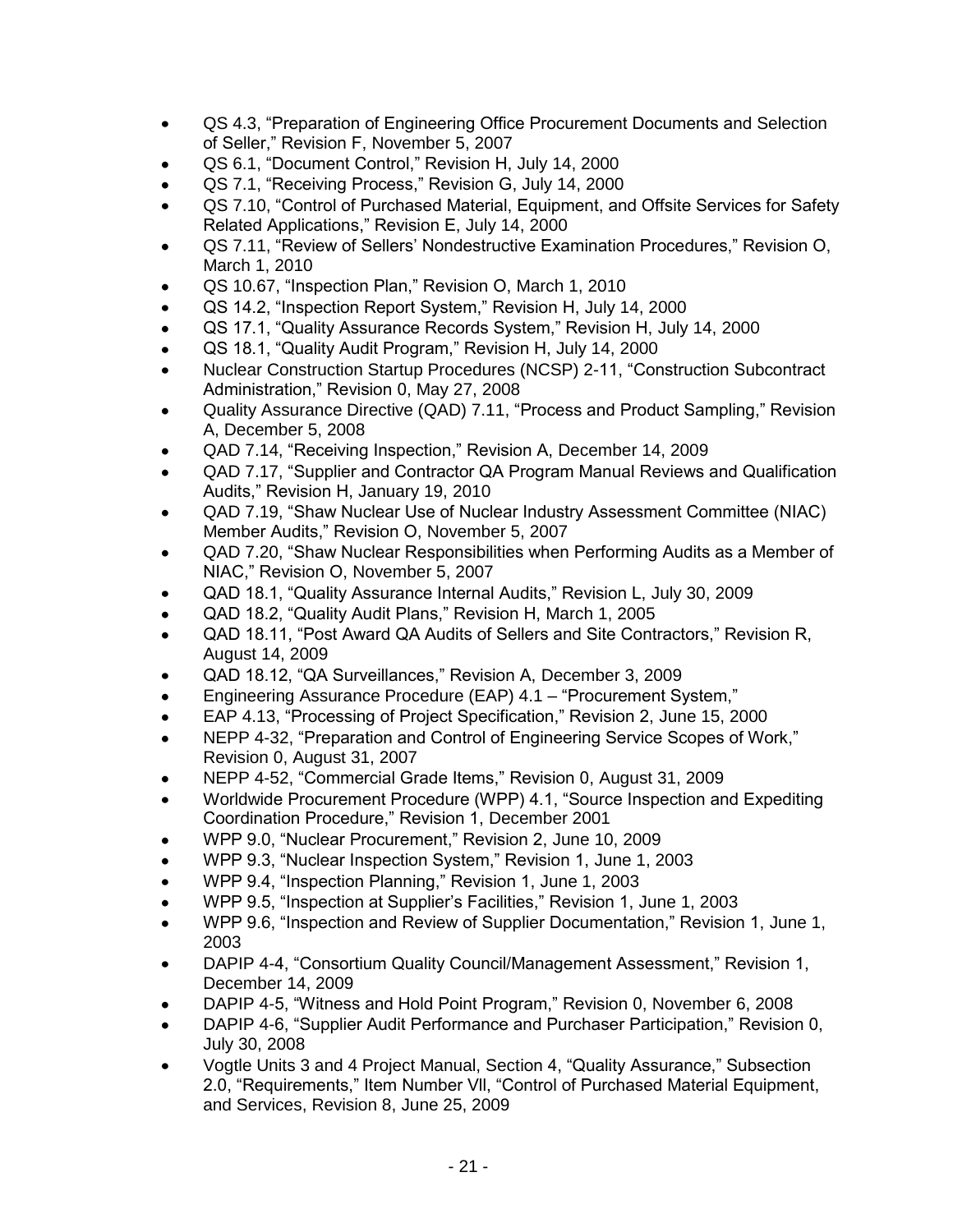- The most current version of Quality Rating List (QRL) that included a unique vendor number, vendor name and address, audit date, evaluation dated, certificate type, certification expiration date, Class, QA categories, and exemptions and remarks.
- Internal QA Audit, Audit No. CT-07-02, QA Audit of Charlotte Office Nuclear Project Activities performed July 30 through August 2, 2007 in support of the domestic AP1000 Design Finalization Project and related projects
- Internal QA Audit, Audit No. 2009-04, QA Audit of Charlotte Office Nuclear Project Activities performed April 20 - 24, 2009 in support of the domestic AP1000 Design Finalization Project and related projects.
- External QA Audit, Audit No. 2009-02, QA Audit of Shaw Modular Solutions (SMS) performed by Shaw during the period of May 12-14, 2009
- External QA Audit, Audit No. 2009-09, QA Audit of SMS performed by Shaw during the period of December 1-3, 2009
- PO No. 546009, November 5, 2009, with Walsh Engineering Services, also known as Essco Calibration Laboratory.
- PO No. MPA-CR01, August 21, 2009, with Gerdau Ameristeel
- PO No. 1321751004-1421, February 15, 2010, with MACTEC
- PO No. 527358, August 28, 2009, with SMS

# b. Observations and Findings

The NRC inspection team reviewed SWSQAP 1-74A, Sections 7 and 18. Section 7 establishes the controls to ensure that purchased material, equipment, and services conform to procurement documents. These controls include supplier evaluations and selections through quality evaluation and rating, periodic source assessments and inspections, audits, and receipt inspections, as applicable. Section 18 establishes an internal audit program to ensure that quality activities comply with the requirements of the SWSQAP 1-74A, and related procedures, and to determine the effectiveness of the quality assurance program.

# b.1 External Audits

The NRC inspection team reviewed QS 7.10 which establishes the program and controls for purchased materials, equipment, and services for safety-related applications from the time the POs and contracts are issued up to and including the time materials or equipment are released for shipment or completion of offsite services. QAD 18.11 requires QA audits of sellers and site contractors after the award of a PO or contract. Although SWSQAP 1-74A and the QSs and QADs effectively addressed many of the program requirements, the NRC inspection team noted that Shaw did not have external audit implementing procedures that addressed overall audit controls, scheduling, processing, tracking and closing of audit findings for items and activities affecting quality. The NRC inspection team determined that Shaw had only one audit program for both internal and external audits.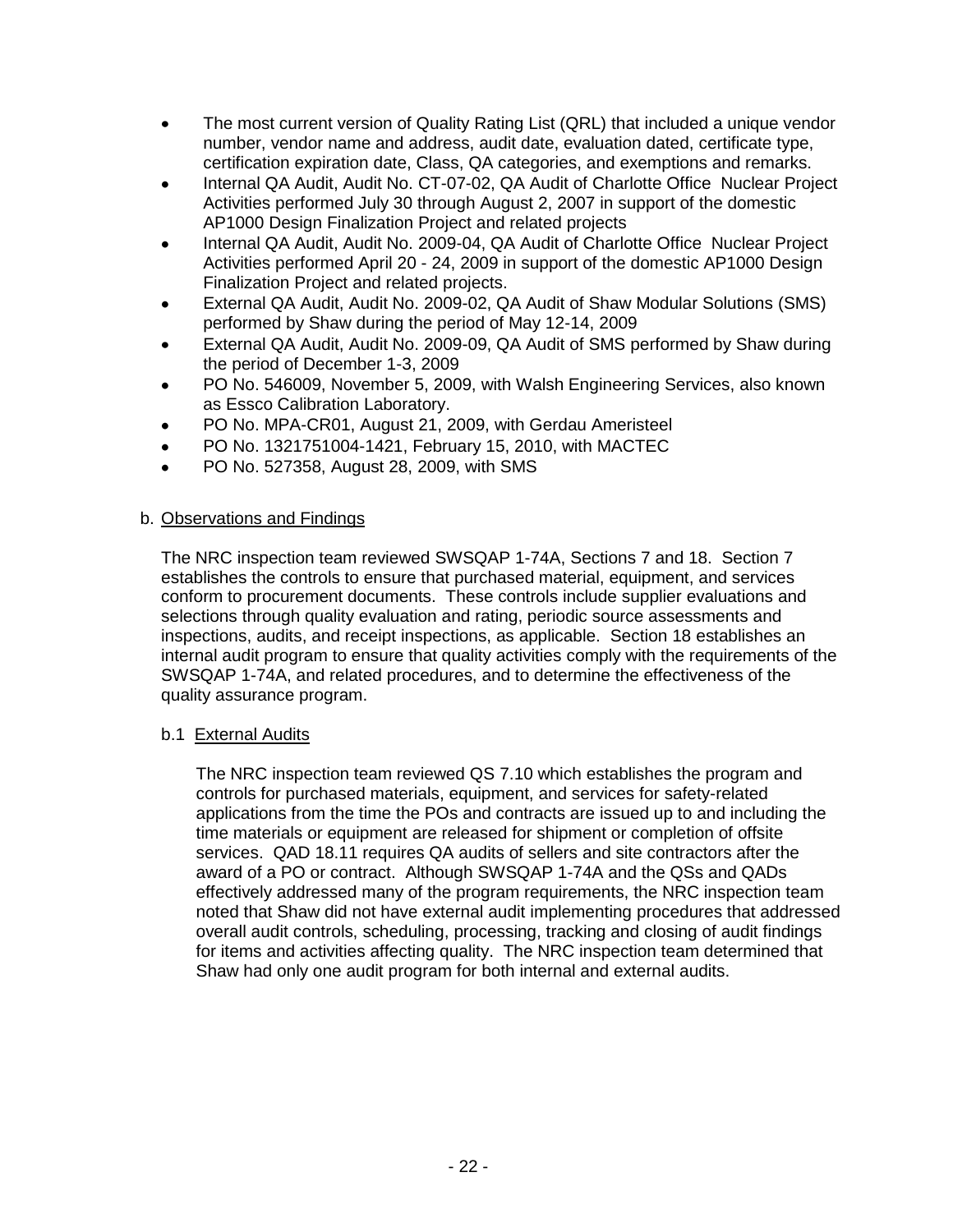#### b.1.1 Shaw Modular Solutions

The NRC inspection team reviewed two external audits performed by Shaw associated with PO No. 527358, which includes work associated with AP1000 module fabrication for domestic nuclear power plant (NPP) applications and requires a quality program that meets the provisions of Appendix B to 10 CFR Part 50. During May 12-14, 2009, Shaw performed Audit No. 2009-02 which indicated that SMS was effectively implementing its nuclear QA program specific to procurement activities. The audit identified 10 audit observations that required evaluation and response by SMS and offered four recommendations. The NRC inspection team reviewed the audit, as well as the audit observations and recommendations, and concluded that Shaw performed a limited scope audit which effectively verified that SMS performed procurement activities consistent with quality requirements that met the provisions of Appendix B. The NRC inspection team reviewed a sample of SMS responses to the audit observations as well as Shaw's evaluations and acceptance of the resolutions provided by SMS. No issues were identified.

Shaw conducted a second audit of SMS (Audit No. 2009-09) from December 1-3, 2009. The purpose of this audit was to evaluate the adequacy and implementation of the SMS QA program for AP1000 module fabrication for domestic NPP applications. The results of the audit indicated that SMS had neither fully developed implementing procedures nor completed training of personnel. In addition, implementation activities available for audit team review in the shop were limited to receipt inspection and initial processing of material. Since the extent of activities and processes available for evaluation was limited, a follow up audit was needed to verify implementation of the SMS QA program for fabrication. The audit identified an additional 14 audit observations that required evaluation and response by SMS. The NRC inspection team reviewed the SMS responses to the audit observations as well as Shaw's evaluation of those responses. No issues were identified.

# b.1.2 Essco Calibration Laboratory

The NRC inspection team reviewed PO No. 546009 with Essco Calibration Laboratory. The scope of work for this PO is safety-related calibration services and requires a quality program that meets the requirements of Appendix B, and 10 CFR Part 21. In response to its request for the audit report of this supplier, Shaw informed the NRC inspection team that an audit had not been performed and was currently not planned. Instead, Shaw provided the NRC inspection team with a copy of a certificate from the American Association for Laboratory Accreditation (A2LA) to justify its decision to issue a safety-related PO to Essco Calibration Laboratory without performing a QA audit.

The NRC inspection team also reviewed the Shaw quality rating list (QRL). The QRL lists Essco Calibration Laboratory as a Category I, ll, and lll provider and identifies A2LA accreditation as the bases for Essco's designation as an "approved supplier." SWSQAP 1-74A requires a supplier evaluation and selection including quality evaluation and rating, periodic source assessments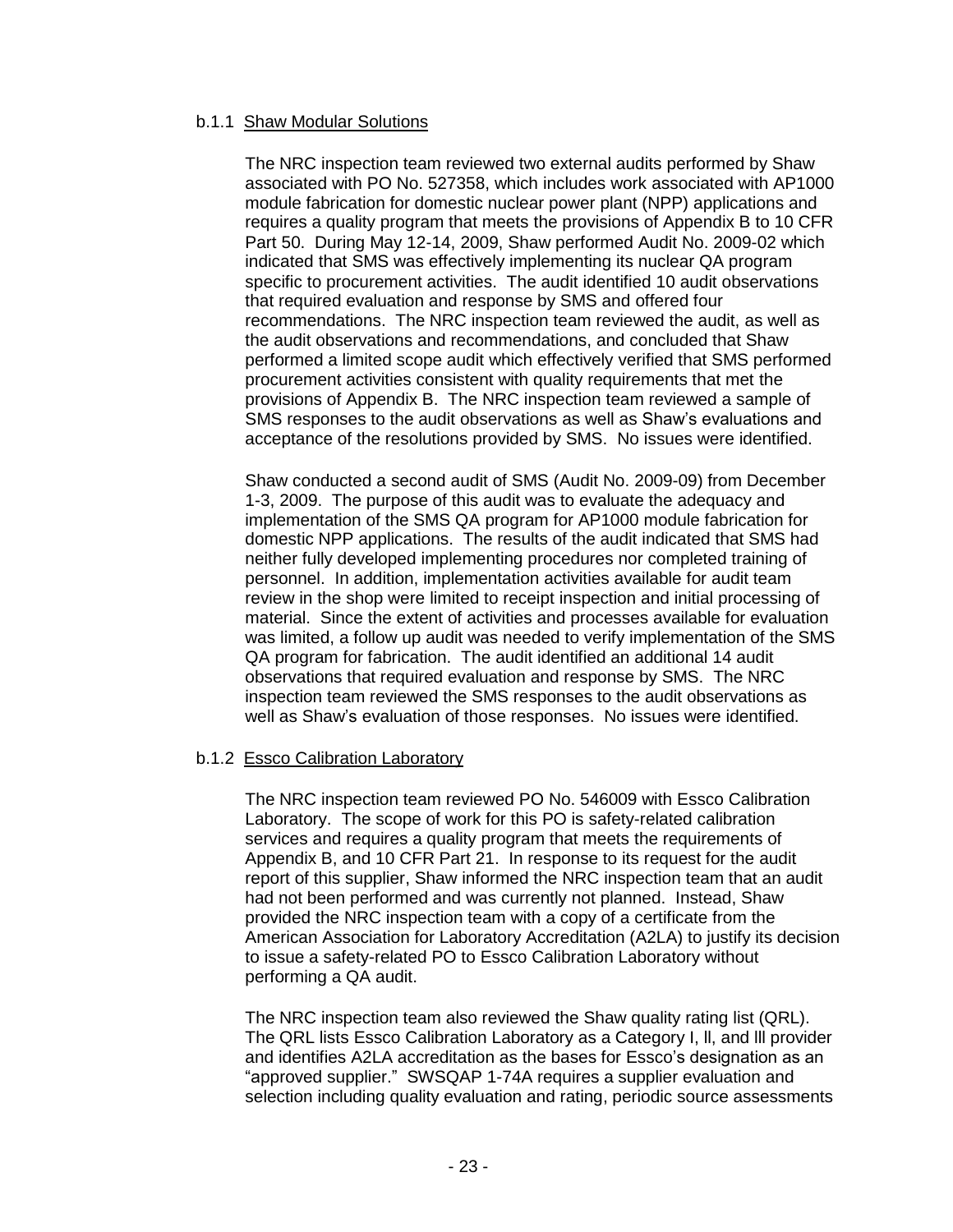and inspections, audits, and receipt inspections. A supplier evaluation includes an evaluation of historical performance relating to a similar product, review of supplier quality records supported by documented qualitative and quantitative information that can be objectively evaluated, and a survey or audit to directly evaluate technical and quality requirements. An evaluation of supplier's QA program and completion of a supplier qualification survey or audit are required before an order is placed. The NRC inspection team identified the placement of a safety-related PO with Essco Calibration Laboratory without having performed a supplier qualification audit as Nonconformance 99901387/2010-201-04.

# b.2 Internal Audits

# b.2.1 Implementing Procedure

The NRC inspection team reviewed QS 18.1, which establishes the program for performing internal and external audits to evaluate the effectiveness of and compliance with SWSQAP 1-74A, and the evaluation and selection of sellers or contractors. QAD 18.1, which describes the system for conducting internal QA audits and QAD 18.2 which describes the procedure for preparing, revising and controlling audit plans to be used for performing internal and post-award audits of sellers, implements the provisions of QS 18.1. Although SWSQAP 1-74A and the QSs and QADs effectively address some of the audit program requirements, the NRC inspection team was unable to find internal and external audit implementing procedures that addressed overall audit controls for the scheduling, processing, tracking and closing of audit findings for items and activities affecting quality.

The NRC inspection team observed that Shaw combined the internal and external audit programs into a single, self contained, manually implemented program. During interviews with Shaw personnel, the NRC inspection team learned that all audit are manually scheduled and tracked to closure. Audit documents are scanned into Shaw's "Documentum" record retention database upon receipt. The QA manager for audits retains the original copies, manually enters them into a log, and files them until all issues are resolved. Shaw documents, tracks, evaluates, and resolves open items independent of its corrective action program. A separate "Audit Finding Report" is prepared and presented to Shaw management annually. Shaw was unable to provide any implementing procedures that govern the scheduling and tracking of audits and their associated corrective actions.

In preparing for its 2009 internal QA audit, Shaw determined that the 2008 internal QA audit of its Charlotte office nuclear project activities had not been performed. Additionally, the 2008 annual "Audit Finding Report" did not identify that the 2008 Internal QA audit of its Charlotte office nuclear project activities was not performed. The NRC inspection team identified these issues as Nonconformance 99901387/2009-201-05.

# b.2.1 Review of Internal Audits

The NRC inspection team reviewed two internal audits performed by Shaw. Shaw performed the 2007 internal QA audit, Audit No. CT-07-02, during the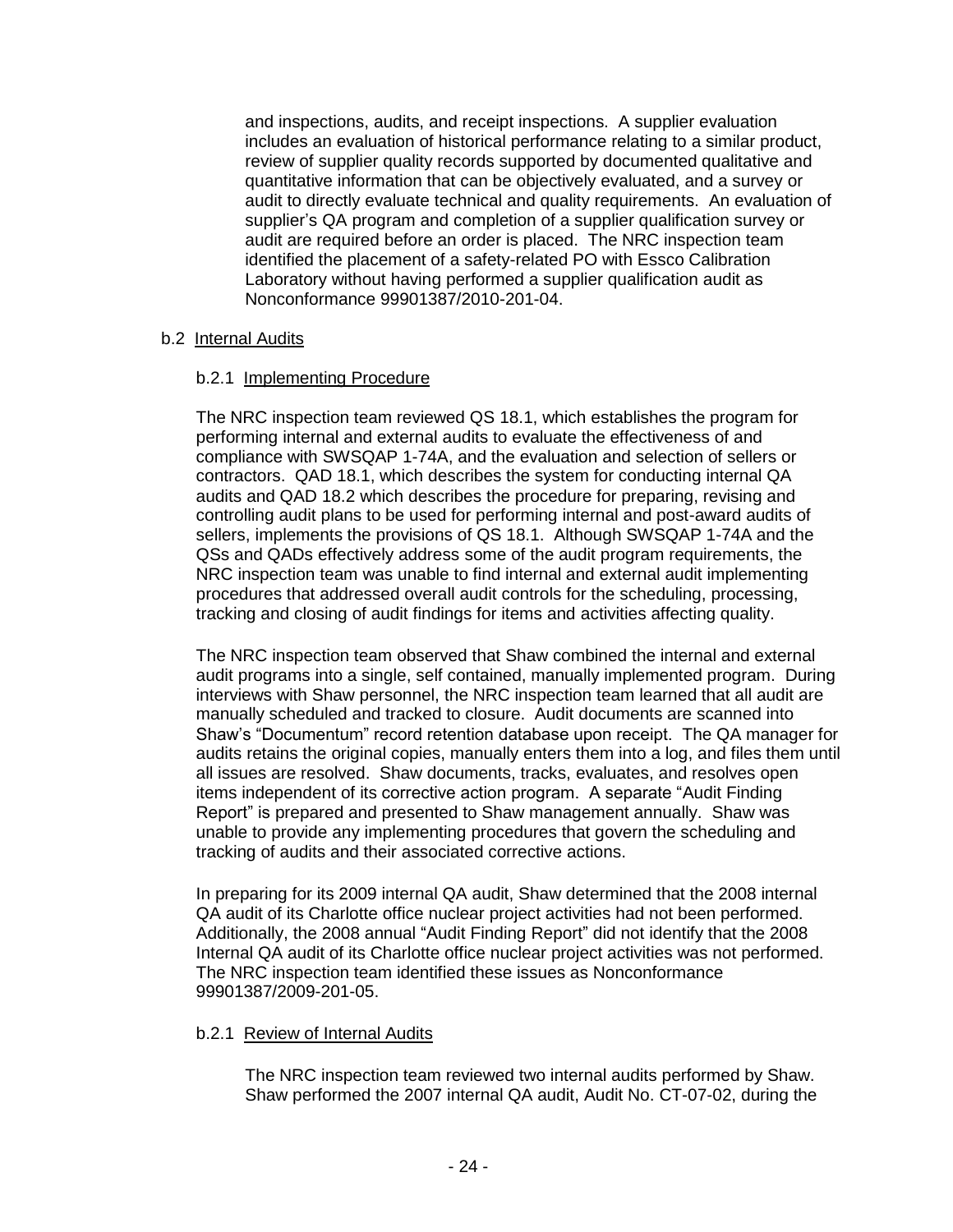period of July 30 through August 2, 2007, in support of the ongoing U.S. domestic AP1000 project. The audit addressed management plans for project quality and project procedures, design control, procurement, document control, QA records, training, corrective actions, and surveillances. CT-07-02 identified 12 observations. The NRC inspection team reviewed the audit and the audit observations and concluded that Shaw performed an effective internal audit. The NRC inspection team also reviewed a sample of the responses to the audit observations as well as Shaw's evaluation and acceptance of the proposed resolution. No issues were identified.

The second internal audit reviewed by the NRC inspection team was the 2009 internal QA audit. Shaw performed Audit No. 2009-04 during the period of April 20 through April 24, 2009 in support of the ongoing U.S. domestic AP1000 project. The audit addressed management plans for project quality and project procedures, design control, procurement, document control, QA records, training, corrective actions, and surveillances. Audit No. 2009-04 identified several areas of implementation that need improvement and 20 audit observations requiring responses. The NRC inspection team reviewed the audit and the audit observations and concluded that Shaw performed an effective internal audit. The NRC inspection team also reviewed a sample of the responses to the audit observations, as well as Shaw's evaluation and acceptance of the proposed resolution. No issues were identified.

# c. Conclusions

The NRC inspection team concluded that Shaw is not implementing control of purchased materials, equipment, and services and its audit requirements consistent with the regulatory requirements of Criterion VII and Criterion XVIII of Appendix B to 10 CFR Part 50, respectively, as identified in Nonconformances 99901387/2009-201-04 and 99901387/2009-201-05. However, based on the sample of external and internal audits reviewed, the NRC inspection team determined that Shaw has been effectively implementing its policies and associated procedures.

# 6. Control of Nonconforming Materials, Parts, or Components

# a. Inspection Scope

The NRC inspection team reviewed Shaw policies and procedures for control of nonconforming materials, parts, or components to verify compliance with Criterion XV, "Nonconforming Materials, Parts, or Components," of Appendix B to 10 CFR Part 50. The NRC inspection team reviewed a sample of nonconformance reports initiated for domestic AP1000 COL projects. These nonconformance reports documented deficiencies identified by Shaw personnel. The NRC inspection team discussed the nonconformance process with responsible Shaw management and staff to confirm that applicable regulatory requirements are being effectively implemented.

Within the scope of this inspection, the NRC inspection team reviewed the following Shaw documents:

QS 15.1, "Nonconformance and Disposition Report," Revision F, March 4, 2010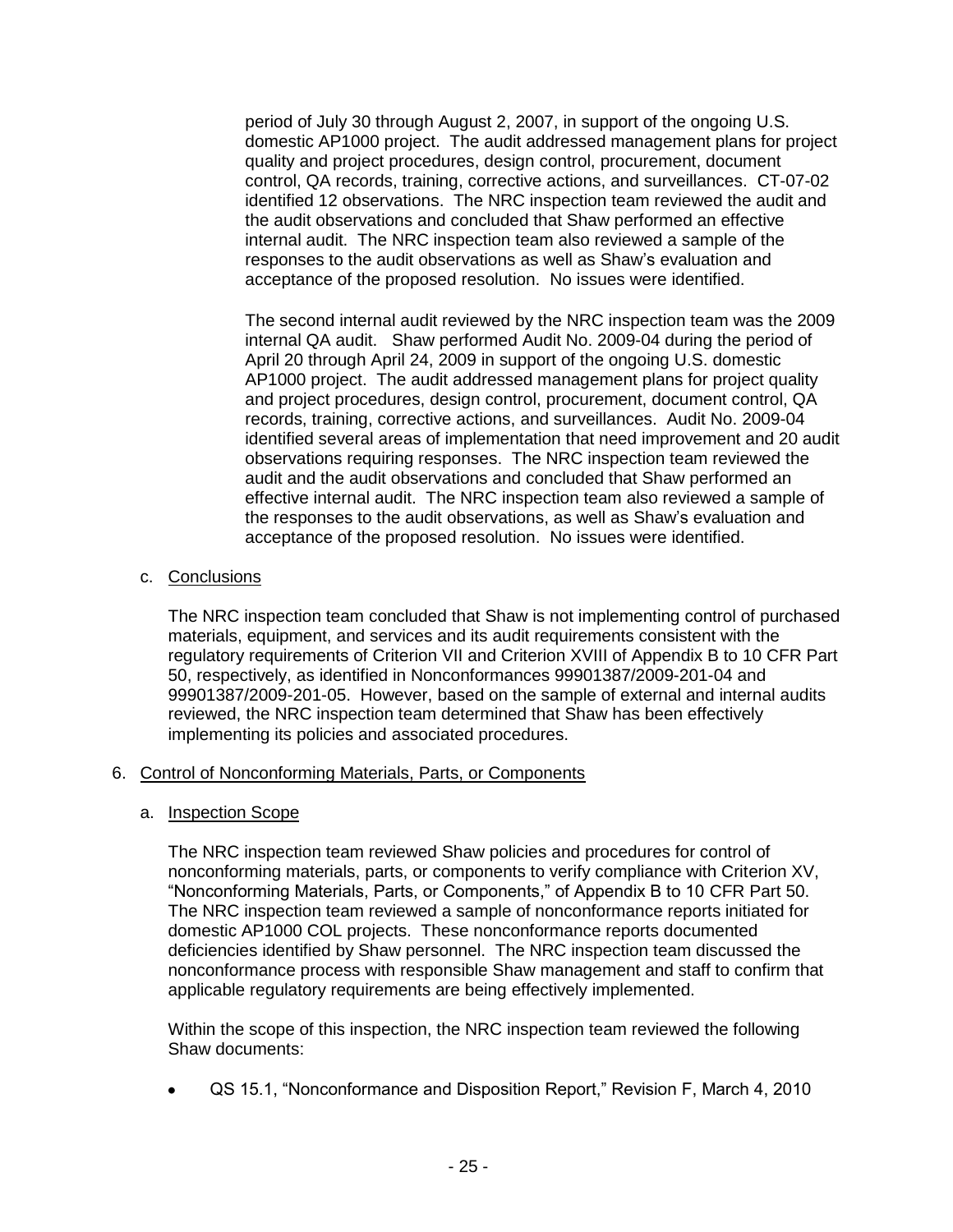- QS 15.3, "Risk Release of Unsat/Nonconforming Material/Equipment," Revision E, July 14, 2000
- QS 14.2, "Inspection Report System," Revision H, July 14, 2000
- QAD 14.1, "Inspection Report System Type "A" Inspection Report," Revision O, February 3, 2010
- N&D V-ND-09-0007, "Replacement of Unit #4 Automated Total Station (AMTS)," January 23, 2009
- N&D V-ND-09-0008, "M&TE Calibration out of tolerance," November 16, 2009
- N&D V-ND-09-0009, "M&TE Calibration out of tolerance," November 16, 2009
- N&D V-ND-09-0010, "Heave and Settlement monitor DMP 3-4 was damaged while being lowered," November 30, 2009

# b. Observations and Findings

The NRC inspection team reviewed QS 15.1, which describes the general requirements for implementing the Shaw nonconforming material control system, including identification, documentation, evaluation, re-inspection of repair or reworked items, and notification to affected organizations of nonconforming conditions. QS 15.1 specifies the responsibility and authority for reviewing and dispositioning nonconforming items. The NRC inspection team also reviewed QAD 14.1, which describes the initial tagging process, segregation, and re-inspection. QS 15.3 describes the processes used for the risk release of nonconforming or unsatisfactory material or equipment, including controls for further processing, delivery, and installation of nonconforming items until dispositioned as complete.

The NRC inspection team verified that Shaw's process for controlling nonconforming materials is linked to the 10 CFR Part 21 reporting requirements as part of the design engineering's disposition activities. The process is also linked to Shaw's corrective action program.

The NRC inspection team reviewed a sample of nonconformance reports which addressed nonconforming materials, parts, or components at the Vogtle site. The NRC inspection team verified that Shaw reviewed nonconforming items in accordance with documented procedures for materials, parts, and components that were scrapped, repaired, reworked, or dispositioned as used-as-is. The disposition documentation contained technical justifications for items that were repaired or dispositioned used-as-is. The NRC inspection team verified that repaired or used-as-is items with design requirements were subject to design control measures commensurate with those applied to the original design.

As part of its nonconformance process, Shaw reviews nonconformance reports to identify conditions adverse to quality and opens CARs for those items categorized as conditions adverse to quality.

# c. Conclusions

The NRC inspection team concluded that the Shaw was effectively implementing the process for the control of nonconforming materials, parts, or components, consistent with the requirements of Criterion XV of Appendix B to 10 CFR Part 50. The NRC inspection team did not identify any significant findings.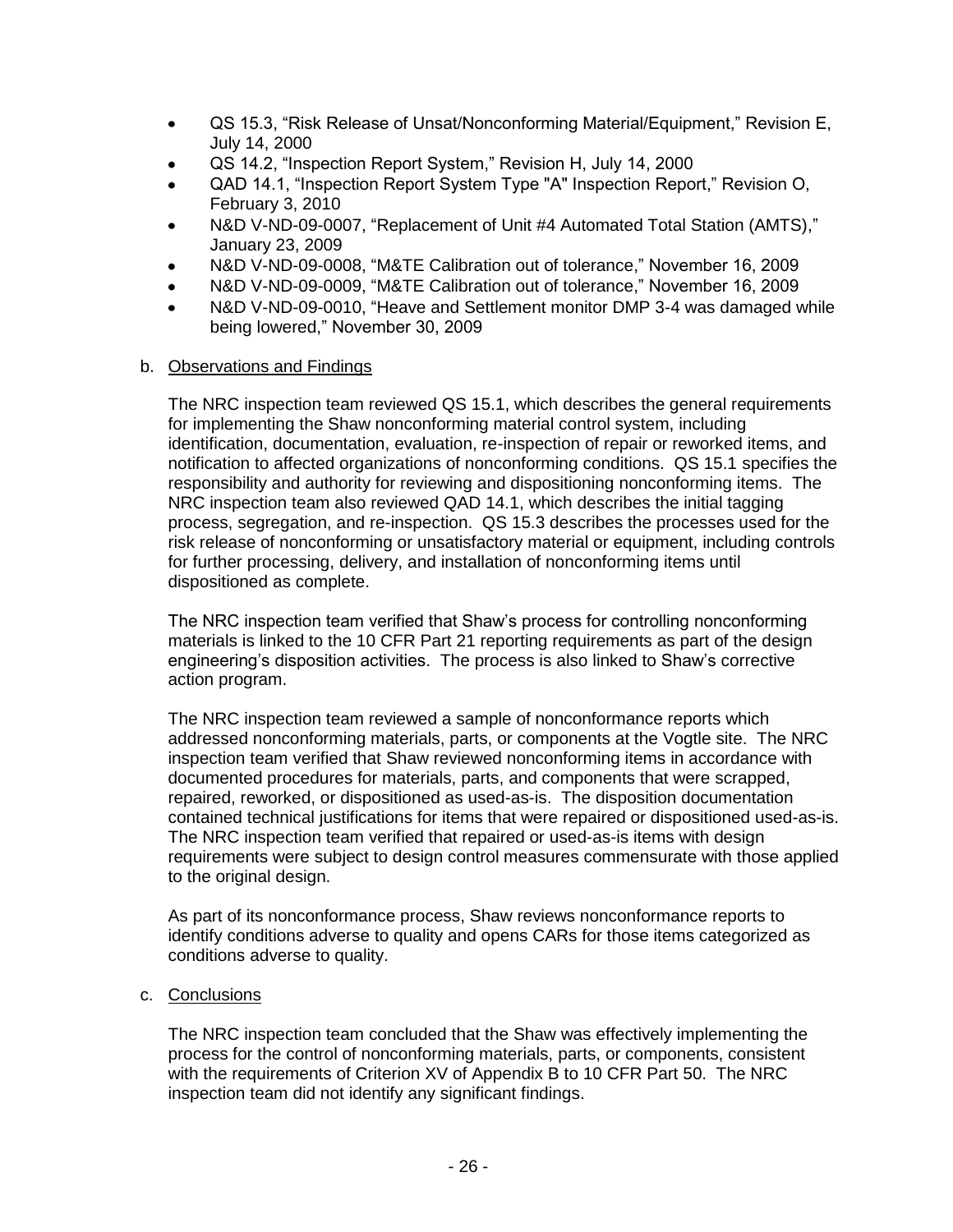# 7. Corrective Actions

### a. Inspection Scope

The NRC inspection team reviewed Shaw's policies and procedures that govern the corrective action process to ensure that they adequately describe the process and implement the requirements of Criterion XVI, "Corrective Actions," of Appendix B to 10 CFR Part 50. The NRC inspection team reviewed a sample of CARs to determine whether they document and adequately describe conditions adverse to quality (CAQs), the cause of these conditions, and the corrective actions taken to prevent recurrence. The NRC inspection team discussed the corrective action process with responsible Shaw management and staff to verify that applicable regulatory requirements are being effectively implemented.

The NRC inspection team reviewed the following Shaw documents:

- QS 16.5, Corrective Action System, Revision L, July 30, 2009
- SWSQAP 1-74A, Standard Nuclear Quality Assurance Program, Section 16, Corrective Actions, Revision B, June 1, 2009
- QS 16.6, Root Cause Analysis
- QS 14.2, Inspection Report System, Revision H, July 14, 2000
- QAD 18.1, Quality Assurance Internal Audits, Revision L, July 30, 2009
- QAD 18.12, Quality Assurance Surveillances, Revision A, December 3, 2009
- QS 15.1, Nonconformance and Disposition Report, Revision F, March 4, 2010
- CAR 2009-03-19-85
- CAR 2009-04-28-113
- $\bullet$ CAR 2009-09-15-231
- CAR 2009-01-14-48
- CAR 2009-04-14-104  $\bullet$
- CAR 2009-03-03-71
- CAR 2009-11-13-300
- CAR 2009-11-02-281
- CAR 2009-05-07-131
- CAR 2009-05-07-315

# b. Observations and Findings

b.1 Implementing Procedures

The NRC inspectors noted that the corrective action program is captured in a series of procedures for both hardware and non-hardware conditions that warrant evaluation, documentation, and corrective/preventative action. The corrective action system, as described in QS 16.5, is an online system used for evaluating, documenting, and developing actions for non-hardware conditions that are not in accordance with established requirements and are considered discrepancies or conditions that are potentially problematic and warrant evaluation for corrective/preventative action. QS 16.5 describes non-hardware discrepant conditions as inconsistencies, failures to comply, omissions, or deficiencies. QS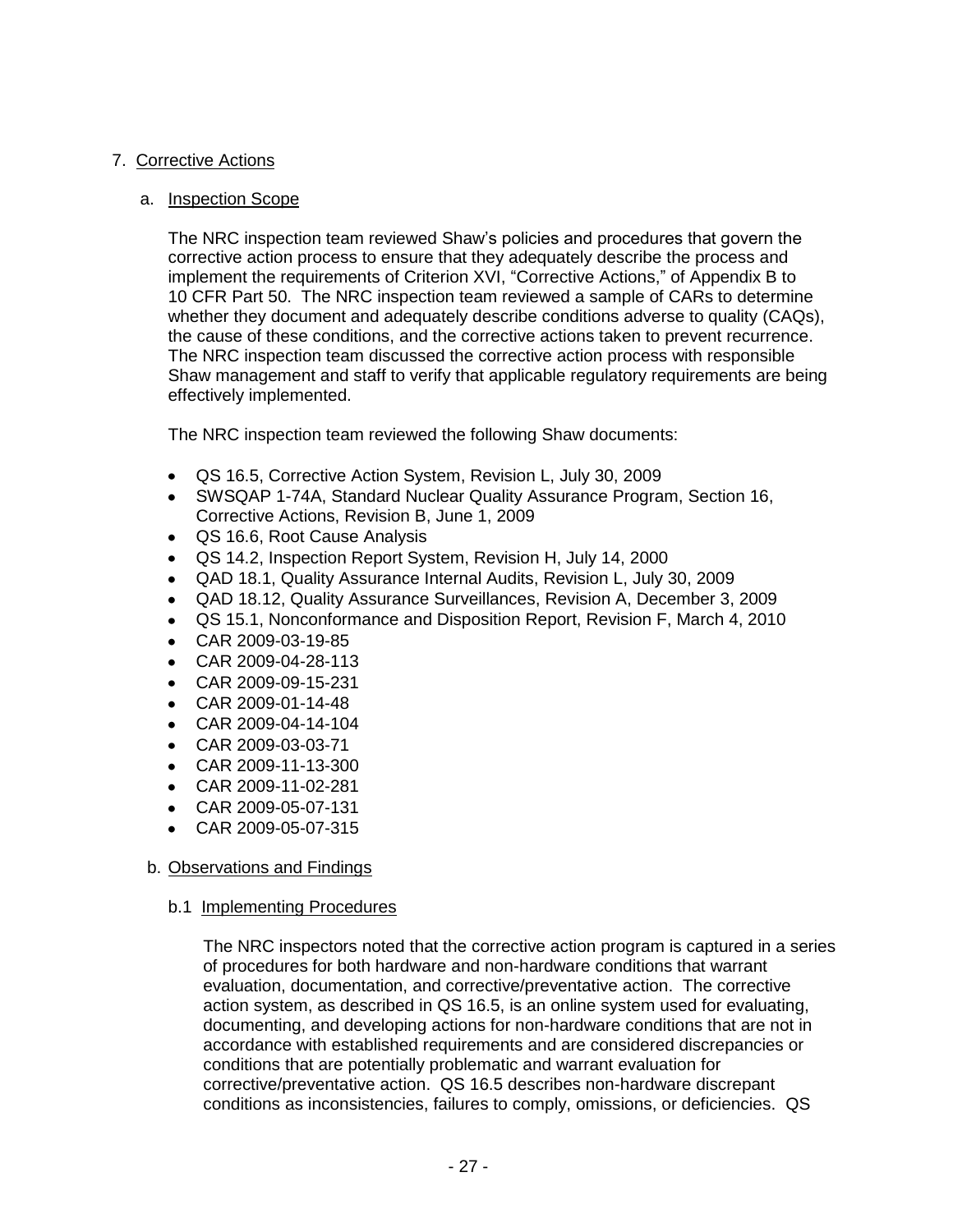16.5 details roles and responsibilities, internal reviews, and timeliness requirements to address identified deficiencies. In addition, QS 16.5 contains detailed instructions on how to classify discrepancies as 1) a significant condition adverse to quality (SCAQ), 2) a CAQ, 3) a non-condition adverse to quality, and 4) a negligible consequence non-condition adverse to quality and contains detailed implementing instructions on how to evaluate each class of deficiency. For SCAQ, QS 16.5 requires a root cause analysis to be performed in accordance with the detailed procedure in QS 16.6.

Hardware related conditions and audit findings are identified in procedures QS 14.2, "Inspection Report System," QS 15.1, "Nonconformance and Disposition Report ," QAD 18.1, "Quality Assurance Internal Audits ," or QAD 18.12, "Quality Assurance Surveillances." With the exception of QAD 18.1 for quality assurance internal audits, each of the procedures contains a step that directs a responsible manager to initiate a CAR for CAQs and SCAQs.

QAD 18.1 does not require the initiation of a CAR for CAQs and SCAQs. QS 14.2 directs the responsible manager to review nonconformance and disposition reports for CAQ and SCAQs, and to open a CAR for any identified CAQ or SCAQ. QS 15.1 directs the responsible manager to open a CAR for any unsatisfactory inspection reports. In similar manner, QAD 18.12 directs the responsible manager to open a CAR for any identified issues during surveillances of nuclear project activities and department/division activities. The NRC inspection team noted that once a CAR is opened, it is evaluated and tracked consistent with QS 16.5.

QAD 18.1 describes the internal audit process which includes a high level description of the process for reviewing corrective actions associated with internal quality assurance audits. It states, in part, that an auditor shall evaluate each response to verify that reported conditions have been appropriately addressed as to cause, extent of conditions, corrective action, and action to prevent recurrence; and that the time frames specified for completion of committed actions are reasonable and appropriate for the reported conditions. The NRC inspection team noted that QAD 18.1 does not require a CAR to be opened to address internal audit findings, and as such, the responses are not evaluated and tracked consistent with QS 16.5. In addition, QAD 18.1 does not provide the implementing procedures for the classification and evaluation of CAQ or SCAQ identified through internal audits. In interviews with Shaw staff, the NRC inspection team learned that while Shaw performs a causal analysis for internal audit findings when required, these causal analyses are not proceduralized and not performed to the same level of rigor as that required in QS 16.5 for SCAQ. The NRC inspection team identified the lack of procedural guidance for classifying and evaluating CAQs and SCAQs as an example of Nonconformance 99901387/2010-201-06.

In addition, the NRC inspection team observed that Shaw did not promptly correct CAQs associated with internal audits as required by Criterion XVI to 10 CFR Appendix B. QAD 18.1 states, in part, that the audit report shall include the date by which replies are due and that this date shall not exceed 30 days from the date of the audit report. The lead auditor shall monitor the due dates for responses to audit observations, follow-up on delinquent responses, and issue a written delinquency notice when the due dates have been exceeded by more than 7 days. The NRC inspection team determined that no additional measures are in place to ensure that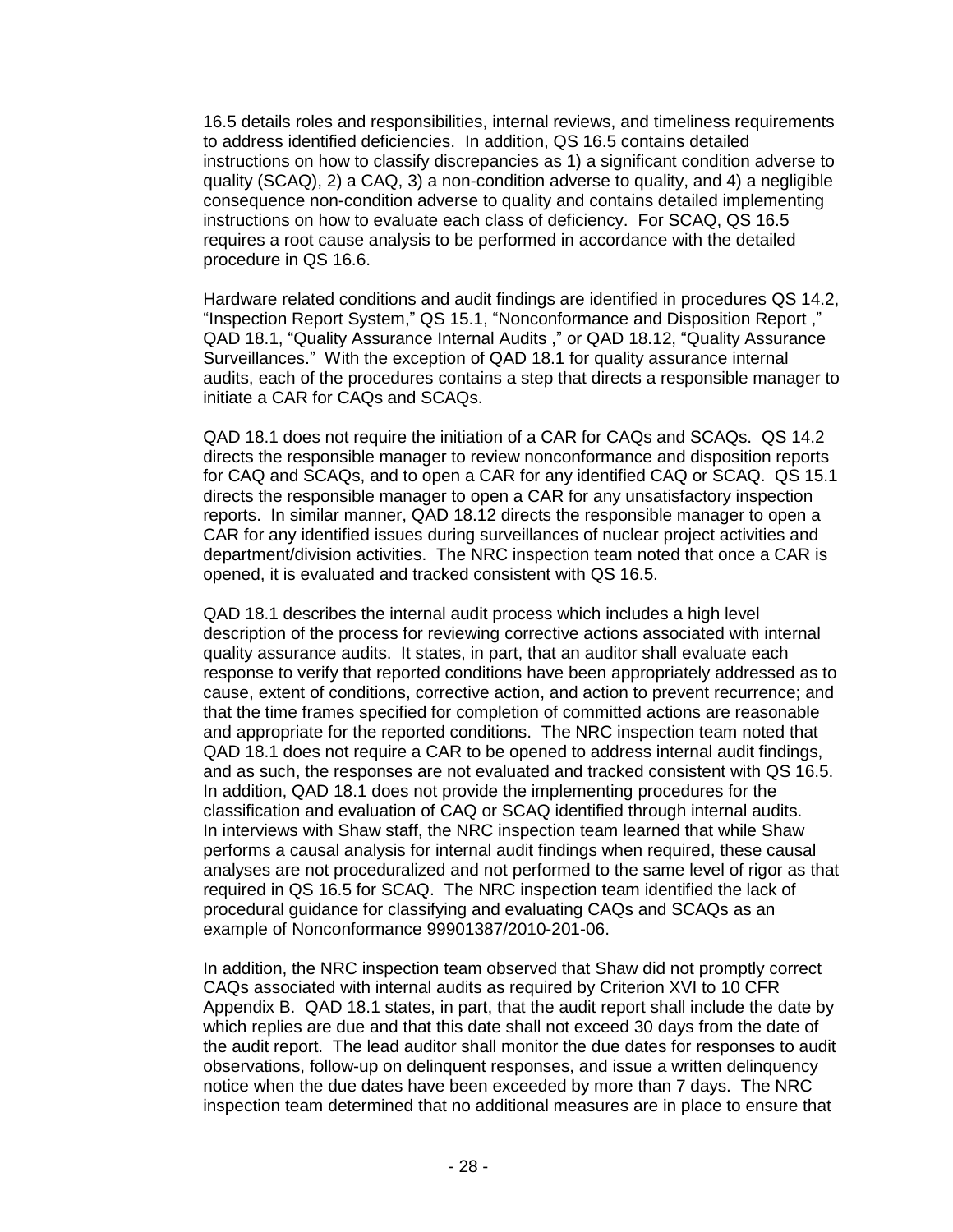corrective actions from internal audit findings are received and promptly corrected as required by regulations. The NRC inspection team identified the following two cases in which Shaw did not implement corrective actions to internal audit findings in a timely manner:

- 2007 internal QA audit, Audit No. CT-07-02, identified 12 observation that  $\bullet$ required responses by November 16, 2007. Shaw issued CAR 2009-05-07- 131 on May 6, 2009, to document the failure to implement timely corrective and preventive actions for some of the observations from Audit No. CT-07-02.
- 2009 internal QA audit, Audit No. 2009-04, identified 20 observation that required responses by August 6, 2009. Shaw issued CAR 2009-05-07-315 on November 20, 2009, to document the failure to implement timely corrective and preventive actions for several of the observations from Audit No. 2009-04.

The NRC inspectors identified the lack of measures to ensure that corrective actions for audit findings are received and promptly corrected as another example of Nonconformance 99901387/2010-201-06.

The NRC inspection team also noted that Shaw internal audits, Audit No. CT-07-02 and Audit No. 2009-04, identified the same issues with engineering practices and attention to detail. Specifically, Audit No. CT-07-02, Observation No.12, documented concerns with good engineering practices and attention to details. Audit No. 2009-04 identified several areas of implementation that need improvement, including increasing concerns relating to engineering good practices and attention to details. The NRC inspection team has identified this failure to implement effective corrective actions as another example of Nonconformance 99901387/2010-201-06.

# b.2 Review of Corrective Action Reports

The NRC inspection team reviewed 10 CARs and noted that with the exception of CAR 2009-03-19-85, the CARs describe the CAQ, cause and corrective action taken, review and approval by the responsible authority, follow-up action if needed, and the completion date. The NRC inspection team identified that CAR 2009-03- 19-85 was not dispositioned in accordance with Shaw's procedural requirements. Specifically, CAR 2009-03-19-85 failed to address and correct the identified CAQ. The detailed description in this CAR states, "Nonconformance and Disposition report was not initiated prior to correcting deficiency." The NRC inspection team determined that the CAR was closed based on the hardware issue being resolved without addressing the failure to issue a nonconformance report. This is identified as another example of Nonconformance 99901387/2010-201-06.

# c. Conclusions

The NRC inspection team found that Shaw's corrective action program did not conform to the requirements of Criterion XVI of Appendix B to 10 CFR Part 50. The NRC issued Nonconformance 99901387/2010-201-06 for failure to provide appropriate, timely, and effective corrective actions. The NRC inspection team identified that Shaw's corrective action program lacks measures to ensure that 1) CAQs and SCAQs identified through the internal audit process are classified, and evaluated, consistent with QS 16.5; 2) corrective actions for internal audit findings are received and promptly corrected; 3)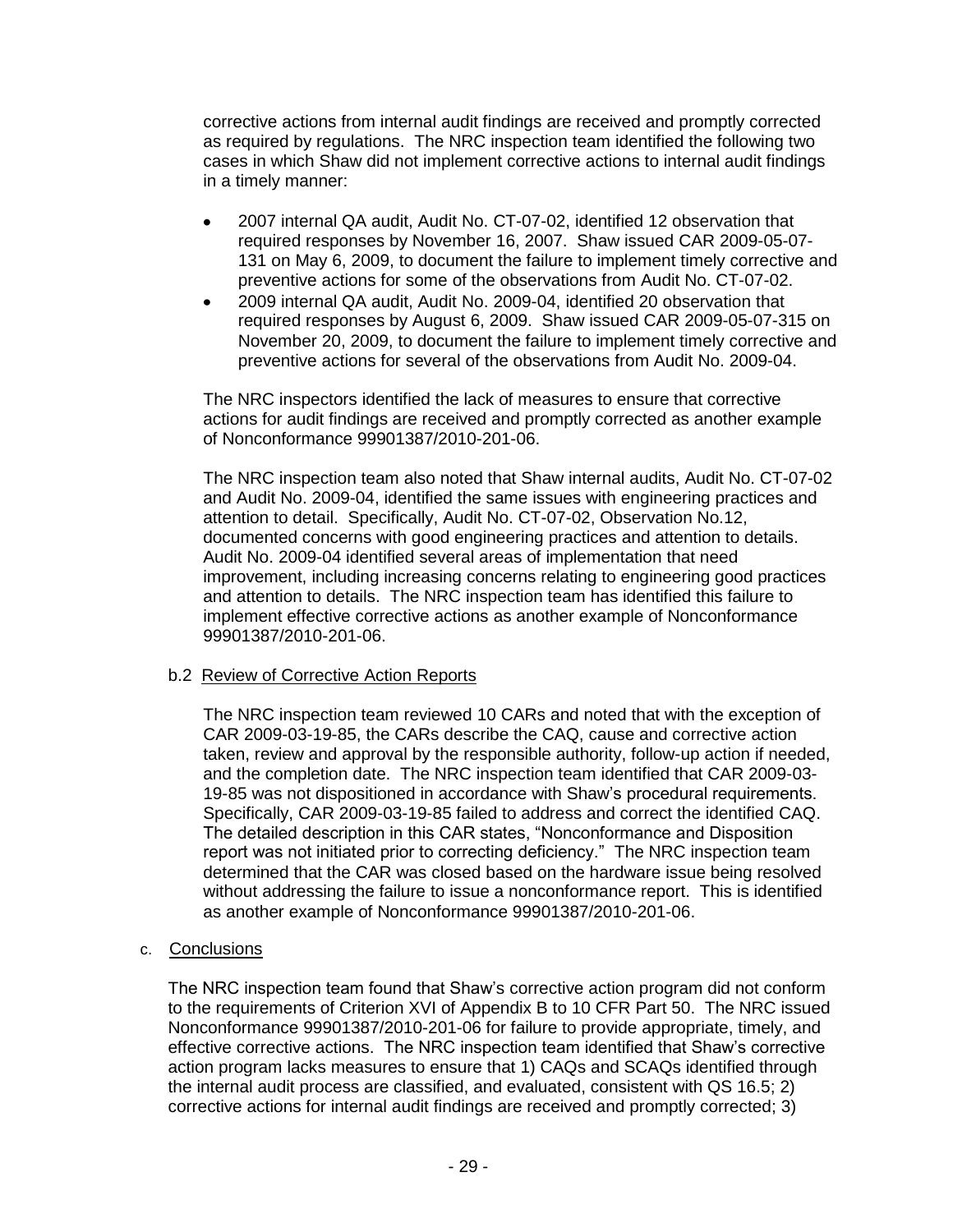ineffective corrective actions related to engineering good practices and attention to detail are prevented; and 4) the identified CAQ in CAR 2009-03-19-85 is addressed and corrected.

### 10. Entrance and Exit Meetings

On March 1, 2010, the NRC inspection team discussed the scope of the inspection with Mr. David Barry, President, Shaw Nuclear Services, and with the Shaw management, engineering, and administrative staff. On March 5, 2010, the NRC inspection team presented the inspection results and observations during an exit meeting with Mr. Geoff Grant, Shaw's Director of Quality Assurance, and other Shaw management and engineering staff. The attachment to this report lists the entrance and exit meeting attendees, as well as those interviewed by the NRC inspection team.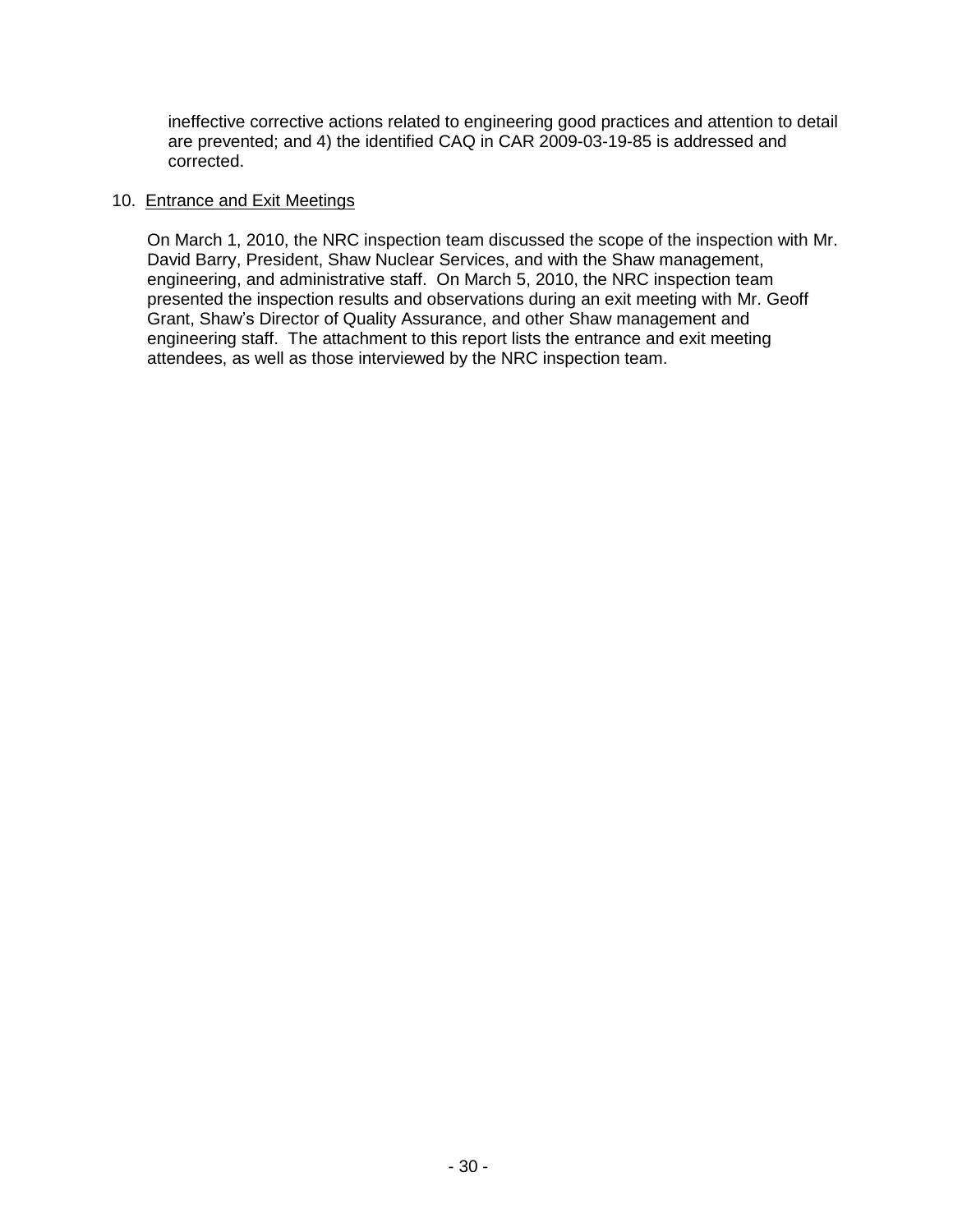# **ATTACHMENT**

# 1. ENTRANCE/EXIT MEETING ATTENDEES

| Name                  | Title                                         | Affiliation         | Entrance                     | Exit                      | Interviewed             |
|-----------------------|-----------------------------------------------|---------------------|------------------------------|---------------------------|-------------------------|
| <b>Geoff Grant</b>    | Director, QA                                  | <b>Shaw Nuclear</b> | X                            | X                         | X                       |
| <b>Charlie Cronan</b> | <b>VP Engineering</b>                         | <b>Shaw Nuclear</b> | X                            | X                         |                         |
| David Barry           | President                                     | <b>Shaw Nuclear</b> | X                            |                           |                         |
| <b>James Butts</b>    | <b>Construction Manager</b>                   | <b>Shaw Nuclear</b> | X                            |                           |                         |
| Hal Thornberry        | <b>VP Nuclear</b>                             | <b>Shaw Nuclear</b> | $\overline{\mathsf{x}}$      | X                         |                         |
|                       | Construction                                  |                     |                              |                           |                         |
| <b>Chuck Richards</b> | Sr. Director                                  | <b>Shaw Nuclear</b> | X                            | X                         | X                       |
|                       | Construction                                  |                     |                              |                           |                         |
| Steve S. Nance        | Vogtle Project                                | <b>Shaw Nuclear</b> | X                            | X                         | X                       |
|                       | Engineer                                      |                     |                              |                           |                         |
| David McCorkle        | <b>PQAM</b>                                   | <b>Shaw Nuclear</b> | X<br>$\overline{\mathsf{x}}$ | X                         |                         |
| Charles E. Fisher     | <b>PQAM</b>                                   | <b>Shaw Nuclear</b> |                              | $\overline{\mathsf{X}}$   | X                       |
| Dan Shutt             | <b>Nuclear Licensing</b><br>Engineer - Vogtle | <b>Shaw Nuclear</b> | $\overline{\mathsf{X}}$      | $\overline{\mathsf{X}}$   |                         |
| <b>Rick Stevenson</b> | Chief Engineer - QA                           | <b>Shaw Nuclear</b> | X                            | $\times$                  | X                       |
|                       | Stoughton                                     |                     |                              |                           |                         |
| Randy Vigor           | Sr. Director<br>Operations                    | <b>Shaw Nuclear</b> | $\mathsf{X}$                 |                           |                         |
| James Carr            | <b>HUP Program</b>                            | <b>Shaw Nuclear</b> | X                            | $\boldsymbol{\mathsf{X}}$ |                         |
|                       | Manager                                       |                     |                              |                           |                         |
| Carlos Fonseca        | Levy Project Manager                          | <b>Shaw Nuclear</b> | X                            |                           |                         |
| Penny Fleming         | Director, Record                              | <b>Shaw Nuclear</b> | $\overline{X}$               |                           |                         |
|                       | Information                                   |                     |                              |                           |                         |
| Darlyne Rosado        | <b>QA Assistant</b>                           | <b>Shaw Nuclear</b> | X                            |                           |                         |
| Jim Johnson           | <b>VC Summer Project</b><br>Manager           | Shaw Nuclear        | $\overline{\mathsf{x}}$      |                           |                         |
| Larry Walsh           | QA Dept. Manager                              | <b>Shaw Nuclear</b> | X                            | Χ                         | <u>X</u>                |
| William R. Curtis     | QA Dept. Manager                              | Shaw Nuclear        | X                            | X                         | $\overline{\sf x}$      |
| Don Leach             | Project Manager                               | <b>Shaw Nuclear</b> | X                            |                           |                         |
| <b>Bruce Williams</b> | Compliance                                    | <b>Shaw Nuclear</b> | $\overline{\sf x}$           | X                         |                         |
| <b>Ken Pitser</b>     | <b>Project Engineer</b>                       | <b>Shaw Nuclear</b> | $\overline{\mathsf{x}}$      |                           | X                       |
| <b>Richard Boyd</b>   | PQAM DDF                                      | <b>Shaw Nuclear</b> | $\overline{\mathsf{X}}$      | $\sf X$                   |                         |
| Monte Velardi         | <b>APM</b>                                    | <b>Shaw Nuclear</b> | Χ                            |                           |                         |
| Kenneth Allison       | Project Manager                               | <b>Shaw Nuclear</b> | $\overline{\mathsf{X}}$      |                           |                         |
| Ronald Jackson        | Engineer                                      | <b>Shaw Nuclear</b> | X                            |                           |                         |
| David Marcelli        | <b>VC Summer Project</b>                      | <b>Shaw Nuclear</b> | X                            | X                         |                         |
|                       | Manager                                       |                     |                              |                           |                         |
| <b>Rob Otis</b>       | Office QA Manager                             | <b>Shaw Nuclear</b> | X                            | X                         | X                       |
| <b>Keyes Niemer</b>   | <b>Modules Project</b>                        | <b>Shaw Nuclear</b> | X                            |                           | $\overline{\mathsf{x}}$ |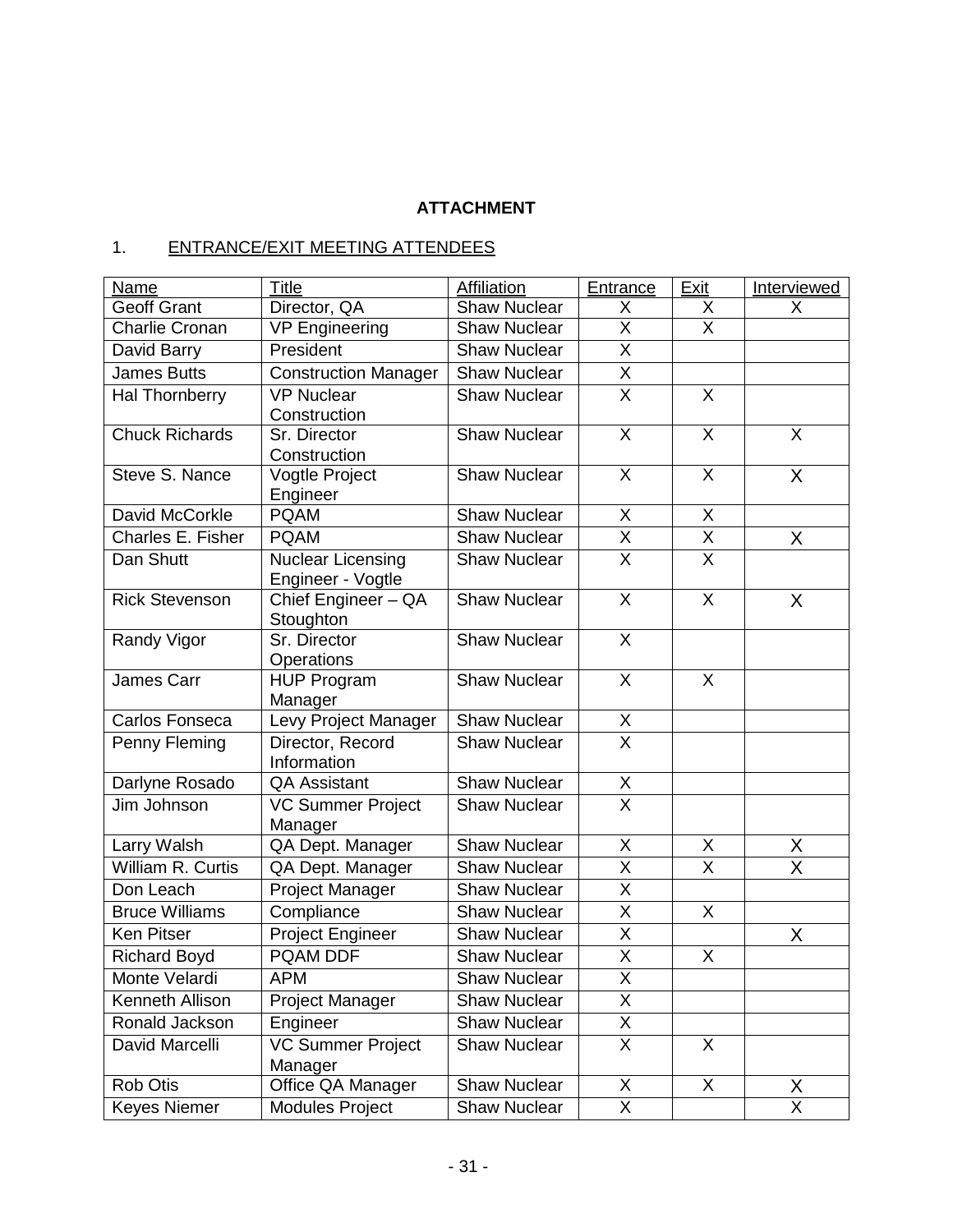|                         | Manager                                         |                     |                         |                           |                         |
|-------------------------|-------------------------------------------------|---------------------|-------------------------|---------------------------|-------------------------|
| <b>Chris Hartz</b>      | Procurement QA<br>Manager                       | <b>Shaw Nuclear</b> | $\times$                | X                         |                         |
| <b>Kimberly Harsley</b> | QA Specialist/ CAR<br>Coordinator               | <b>Shaw Nuclear</b> | X                       | X                         | X                       |
| Ronald Wittschen        | Licensing Engineer                              | <b>Shaw Nuclear</b> | $\mathsf{X}$            | X                         | $\frac{X}{X}$           |
| John M. Oddo            | <b>Nuclear Licensing</b><br>Manager             | <b>Shaw Nuclear</b> | $\overline{\mathsf{x}}$ | $\overline{\mathsf{X}}$   |                         |
| Natalie Kettredge       | <b>HR Manager</b>                               | <b>Shaw Nuclear</b> | X                       | X                         |                         |
| <b>Ed Terres</b>        | Director, Procurement                           | <b>Shaw Nuclear</b> | $\overline{X}$          | $\overline{\mathsf{X}}$   |                         |
| Loretta Visconti        | Subcontract<br>Administrator                    | <b>Shaw Nuclear</b> | $\overline{\mathsf{x}}$ | $\overline{\mathsf{x}}$   |                         |
| Gene Voci               | AP1000 Domestic<br>Design Finalization          | <b>Shaw Nuclear</b> | $\overline{X}$          | $\overline{X}$            |                         |
| <b>Brad Burton</b>      | Sr. Subcontract<br>Manager                      | <b>Shaw Nuclear</b> | X                       | $\boldsymbol{\mathsf{X}}$ |                         |
| <b>Trena Atterberry</b> | <b>Compliance Officer</b>                       | <b>Shaw Nuclear</b> | X                       |                           |                         |
| <b>William Hutchins</b> | <b>VC Summer</b><br><b>Licensing Manager</b>    | <b>Shaw Nuclear</b> | $\overline{\mathsf{x}}$ | $\times$                  |                         |
| Don MacKenzie           | Director, Subcontracts                          | Shaw Nuclear        |                         | $\pmb{\mathsf{X}}$        |                         |
| Mike Vaughn             | <b>Project Procurement</b><br>Manager           | <b>Shaw Nuclear</b> |                         | $\overline{\mathsf{x}}$   | X                       |
| <b>Bob Smith</b>        | <b>Project Subcontracts</b><br>Manager - Vogtle | <b>Shaw Nuclear</b> |                         | $\overline{X}$            |                         |
| Jim McAnally            | <b>Modular Construction</b>                     | <b>Shaw Nuclear</b> |                         |                           | X                       |
| Jon Liech               | Nuclear Design                                  | <b>Shaw Nuclear</b> |                         |                           | X                       |
| R. Kent Ryan            | <b>Nuclear Construction</b>                     | <b>Shaw Nuclear</b> |                         |                           | $\overline{\mathsf{x}}$ |
| Mike Mckey              | <b>Nuclear Construction</b>                     | <b>Shaw Nuclear</b> |                         |                           | $\overline{\mathsf{X}}$ |
| Everett M.              | Project Engineer-                               | <b>Shaw Nuclear</b> |                         |                           | $\overline{\mathsf{x}}$ |
| Washer                  | Geotechnical                                    |                     |                         |                           |                         |
|                         | Supervisor                                      |                     |                         |                           |                         |
| Amy Messerli            | Records and                                     | <b>Shaw Nuclear</b> |                         |                           | X                       |
|                         | Information                                     |                     |                         |                           |                         |
|                         | Management                                      |                     |                         |                           |                         |
|                         | <b>Systems Supervisor</b>                       |                     |                         |                           |                         |

The following individuals observed the inspection from July 20 – July 24, 2009:

T. Wilson, Senior Management Analyst, USNRC Office of Inspector General (OIG)

- S. Miotla, Team Leader, USNRC OIG
- 2. INSPECTION PROCEDURES USED

IP 43002, "Routine Inspections of Nuclear Vendors"

IP 36100, "Inspection of 10 CFR Parts 21 and 50.55(e) Programs for Reporting Defects and Noncompliance"